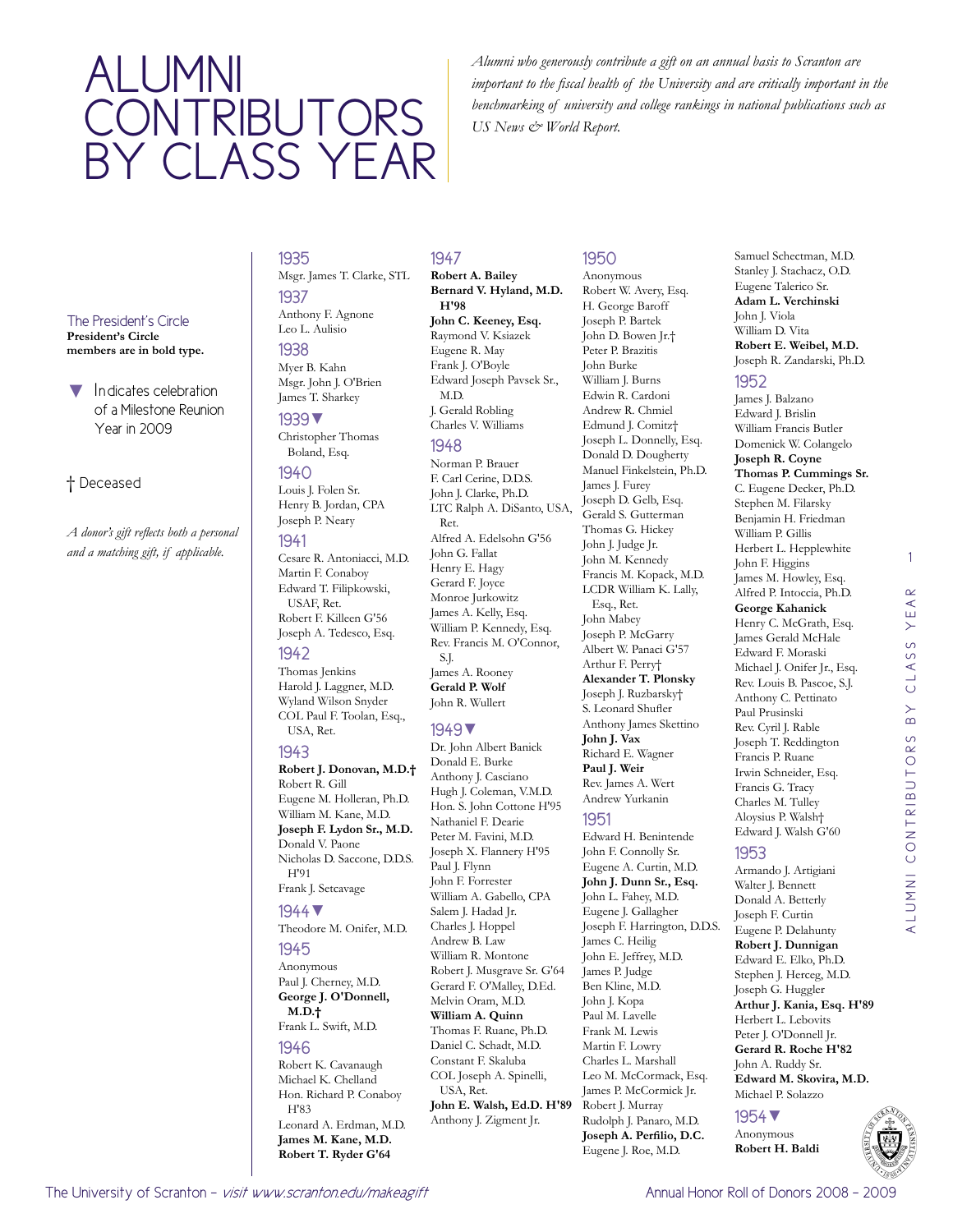**Paul S. Berger, Esq.**  William A. Bohan **Rodney D. Brown III, Ph.D.**  Sam D. Campagna Arthur E. Clark, Ph.D. **Dominick A. Cruciani Jr., M.D.**  Joseph R. Gilroy Ralph Gold John C. Hodovance Sr. James J. Houston **Eugene J. Kane Sr.**  Walter C. Kizer Joseph M. Loughney† **Claude R. Martin Jr., Ph.D. G'63** Robert F. Sklar, Ph.D. Paul P. Szydlik, Ph.D.

#### 1955

Joseph J. Barbacci, CPA **Robert M. Bessoir**  Thomas J. Brown Walter D. Conrad Richard T. Cronin Lewis C. Druffner Jr., M.D. Francis X. Duffy Alex M. Felser Robert Giovanelli Joseph P. Kearns Paul W. Kelly **Edward J. Kollar, Ph.D.**  Daniel R. Kudrak, Ph.D. Frank J. Loughney **William A. Mecca Jr.**  Thomas P. Morreale James F. Mullaney Joseph P. Murnock Frank J. Polkowski, Esq. Joseph G. Ritter Louis M. Savary, Ph.D. LTC Edmund J. Sieminski, USA, Ret. Joseph T. Sincavage Hon. James J. Walsh Paul W. Yarrish

#### 1956

John R. Appert John W. Bednash Donald R. Blum **Joseph A. Caputo G'61** George J. Chmiel Marcia F. Cohen, Ed.D. (G) **James G. P. Collins, M.D.**  James A. Cosgrove Jr. James E. Dynan, M.D. William J. Farrell, M.D. Vincent P. Ferra **Neil A. Gallagher**  Cesar Manuel Garcia John A. Granahan Robert P. Holland Harry R. Jones Robert F. Jones Donald P. Judge Monroe Judkovics Donald J. Kemple, Esq. Joseph P. McDonald Frederick Mitchell James J. Murray John P. Nealon John J. O'Connell Jr. Robert G. Rebek G'65 John M. Sabia

George Sawchak† Joseph F. Sinkewicz **Edward C. Slagis**  Norbert R. Stalica, Ph.D. Thomas J. Walsh Sr. Francis R. Williamson

#### 1957

Anthony J. Andreoni Anonymous Anonymous **William J. Antognoli, M.D.**  Leo B. Burke Peter J. Cera, M.D. **Sylvester T. Chapa**  William J. Connor Sr. Dominic F. Cossa H'82 **John J. Costanzi, M.D.**  F. Morgan Cox Ramon J. Deeb, M.D. Robert F. Duffy William Evans Jr. **John J. Farrell, CPA**  Atopere S. Filippini James F. Flynn, Esq. **Thomas J. Foley Jr., Esq.**  John J. Heaney Frank X. Hoban Joseph Hoblak Jr. Carl I. Hopf Joseph J. Jankowski, M.D. William R. Kruzel Paul P. Latzanich Frank J. Lesnefsky A. Jerome McCormick Timothy J. McGovern **Thomas J. McHugh, Esq.**  Paul C. Moffitt Joseph J. Mowad, M.D. Robert R. Newton, Ph.D. Thomas F. Oltorik John F. O'Malley Richard P. Reap John B. Reilly Anthony T. Ruggiero Roland Salamon G'61 Andrew E. Sluko Walter E. Smith G'64 Richard Tagler Robert J. Von Ahnen John C. Wall, D.D.S. Raymond L. Williams

#### 1958

Louis F. Auriemma Walter C. Avery COL Warren N. Balish, USA, Ret. Joseph J. Barrett, Ph.D. Donald Bernstein James J. Bonin Donald J. Booth Arthur J. DeNero Michael P. Doyle John J. Flynn William J. Glennon John P. Gower Michael J. Grobosky Thomas S. Higgins, Esq. **James L. Horan Jr.**  Edward J. Hughes Sr. Joseph A. Karam Robert F. Kearney Howard C. Kellerman Robert T. Kelly Sr., CPA H'93 J. Roger Kemple John R. Kwolek Eugene M. Langan Jr. G'64, G'68 Joseph A. Lavelle, Ph.D. Robert D. Lepisko Joseph J. Loux George Maleakas Robert C. Moran Hon. James M. Munley John J. Nallin Joseph J. Pascoe G'64 Charles M. Sardo John T. Schofield John A. Serafini James R. Stone **Robert J. Sylvester**  Albert Tawil, M.D. Joseph G. Wascalis

#### 1959▼

Anonymous Joseph J. Banick G'67 Joseph T. Bellucci, Ed.D. Edward M. Bohan Edmund W. Brogenski James A. Calpin Joseph M. Cardamone, M.D. Raymond R. Caucci Joseph R. Charney G'67 Charles J. Cino Thomas J. Comiskey G'69 **William G. Connolly Jr.**  Louis Connor **Richard V. Conroy**  Paul M. Donovan Frank C. Dwornikoski **Theodore L. Ferraro**  Thomas M. Foran **Victor P. Frattali, Ph.D.**  COL Frank B. Gewet, AUS, Ret. John T. Gough Vincent J. Gulotti Jr. Albert J. Guzzi G'66 John J. Haggerty, Ph.D.† Bernard F. Harding Jr. C. Daniel Higgins, Esq. **Rev. Daniel Hitchko, S.T.L. G'67** Arthur J. Jordan, O.D. Joseph M. Joyce G'67 Edward D. Kazakavich Sr. **C. Martin Kelly Jr.**  David P. Kemple, Ph.D., ACSW Walter Kowalchik, Esq. **John P. Lafferty**  John S. Lechaton, Ph.D. M. James McCool John A. Murazzi Arthur T. Myers Jr. Donald J. O'Boyle, P.E. **William C. O'Malley MG Daniel J. O'Neill, USA, Ret. G'64** Samuel P. Pane Ned R. Panfile Sr. Marvin Pollack, CPA Francis J. Pryal G'64 **COL John L. Rafferty Sr., Ret.**  John P. Reddington, Ph.D. Robert J. Riedy Chester D. Sebastianelli Robert F. Sheehan G'64

Robert Thomas Shields G'70 Michael P. Stella COL Robert C. Stiepock, USA, Ret. **Paul J. Stull Gerald Richard Walsh, Esq.**  Alfred J. Weinberg Carl A. Wesneski **Robert E. Wright, M.D.**  William J. Young 1960 Anonymous Gene E. Banick, CPA Samuel R. Bei James G. Bevelock Joseph C. Bohan Thomas J. Burke John F. Casarin **Angelo R. Cinti CAPT William J. Connors Jr., USNR, Ret.**  Michael A. Cruciani Robert A. Denton Jr. Carl A. Ferraro **John J. Ferry, M.D.**  Joseph T. Finnan Wallace E. Fletcher LTC Henry C. Gilmore, USA, Ret. Bernard Grzybicki **MG John P. Herrling, USA, Ret.**  Joseph G. Homoki William J. Hopkins Jr. G'69 Thomas F. Jennings Nicholas Kapelan Andrew W. Leo LTC Walter J. Lynch, USA, Ret. Joseph R. Martini **Frank J. McDonnell, Esq. H'08** Joseph P. McGraw G'62 Sarah J. McHale James J. McKane G'72 Gerald P. Moran, Esq. Joseph J. Mrowca, Ph.D. Donald G. Myers, Ed.D. Vincent J. Olive Anthony M. Perry, M.D. John G. Pittelli G'65 Arthur P. Poli Edward J. Polkowski **John B. Pryle Alfred M. Rotondaro, Ph.D.**  Thomas G. Seibert James F. Skalski COL Robert J. Suhosky, USA, Ret. Harold Charles Thomas Jr. G'62 Thomas J. Toton William J. Walsh Joseph A. Weaver John P. Whalen Robert E. Whitford Joseph P. Woolsey (G) 1961 Anonymous Anonymous James M. Basta

F. Thomas Bonick G'66 James F. Brennan, Ph.D. William V. Burke G'73 Leonard G. Chromey

Richard F. Close Jr. John M. Connor Hon. Paul F. Crowley Donald J. Cuozzo Earl E. Davis Richard C. DePrimo Frank A. Frankovsky James J. Grace **Joseph O. Haggerty G'65 Edward J. Hayes Jr.**  George R. Holmes, Ph.D. **Theodore Jadick**  Eugene V. Joynt William J. Kasulis G'70 Paul R. Kennedy, Ph.D. George H. Kinback (G) Matthew A. LaBrutte **Saul M. Levy**  John J. Marcinkevicz Jr. John J. McGee G'70 Andrew Scott McGowan, Ph.D. **James A. Mezick, Ph.D.**  COL James J. Muldoon, Ret. COL Thomas C. Munley, USA, Ret. Paul Mushak, Ph.D. **John M. Nape G'71** Bernard A. Nawrocki Edward J. O'Bara Louis J. Orban Thomas L. Palumbo **Robert E. Quinnan**  John S. Rafalko Robert H. Rempe, Ph.D. G'68 Leonard M. Sarr (G) Sidney B. Severe Thomas W. Sheehan G'68 Benjamin J. Snipas (G) William J. Summa **John P. Sweeney**  Joseph F. Tokarchik Clement L. Valletta, Ph.D. **Drew Von Bergen**  Charles M. Wehler Joseph F. Weiss, Ph.D. John J. Witinski Sr. (G) 1962 Paul J. Angelis, Ph.D. Leonard B. Berkoski Jr., CCLA, CFE

2

 $\alpha$  $\prec$ YE,

CLASS

 $\overline{B}$ 

alumni contributors by class year

LUMNI CONTRIBUTORS

⋖

John D. Brixius G'68 Frank J. Carden G'72 James F. Corcoran Flora M. Cupple Charles T. Curtin, M.D. Edward A. D'Agostino Joseph A. Dermont Joseph V. Doria, ACSW, LCSW Thomas J. Dougherty G'68 Richard J. Dowling Jr., Esq. Frank J. Drummond Michael J. Ezdebski Sr. G'65 James J. Farrell, Esq. Rev. Michael Fill Kenneth J. Forconi Thomas P. Foster Robert J. Frank Samuel Ross Giamber, M.D. Al E. Gillis John J. Glynn Henry L. Graham Jr. George G. Gulbin Jr., CLU

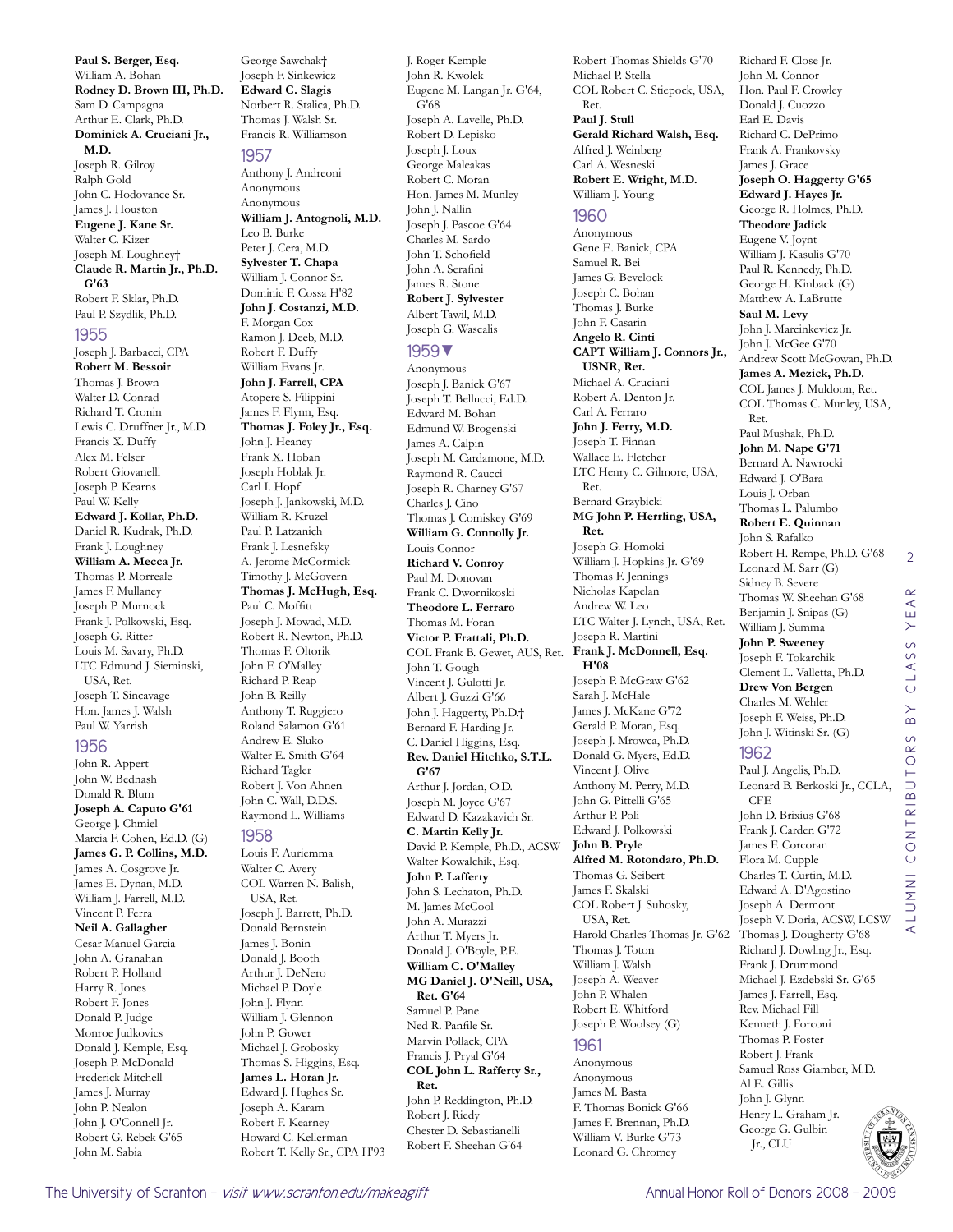Frank P. Hoffman William Houston Joseph F. Jablonowski **Carl J. Kuehner Jacques P. Kueny**  William G. Letwinsky Robert C. Loughney Gerard J. Malia Robert M. Mecca (G) Robert G. Meeker, Ph.D. (G) **Paul M. Montrone, Ph.D. H'86** Joseph F. Murray Jr.

Gino T. Nervegna G'68† Michael A. Occulto David A. Oven, D.D.S. John P. Pacanowski, M.D. Donald P. Quinn Joseph J. Rava Charles A. Scavo Michael J. Sekol Frank R. Staudenmeier Edmund F. Sweeney Edward Timinskas Arthur H. Van Buskirk Jr. Carl J. Vinitsky **Stephen R. Wojdak, Esq.** 

#### 1963

Anonymous Thomas A. Artabane, M.D. Gerald P. Blake Robert J. Boylan, Ph.D. Philip J. Burke, Ph.D. G'66 John J. Burns, P.E. (G) Charles H. Castellino Marion R. Casterlin, R.N. Paul A. Chianese Edward A. Ciaston George A. Clum, Ph.D. Thomas G. Cupillari **Michael D. DeMichele, Ph.D.**  Louis J. DiMattio George P. Duhigg G'70 Richard J. Flynn, M.D. Thomas F. Flynn, CPA Gerard A. Gallagher Jr. Michael A. Gangloff, M.D. John P. Gibbons Robert J. Holtham G'69 **John P. Kameen**  Charles Joseph Keffer, Ph.D. Jerome P. Lacotta G'72 Patrick J. Lally Jr. Michael Loyack II G'82 George J. Macko Walter E. Malhoski, M.D. James E. Martin Paul Barry McAndrew

John Michael Martin Sr. G'71 Walt McGough Edward W. Nesbit James P. Noone, M.D. Gerald J. Phifer **Donald L. Preate Sr., M.D.**  Elizabeth Procik G'69 Frank X. Quinn Robert M. Rossick, CPA Albert G. Rutherford II, Esq. **Hon. William W. Scranton** 

Michael Scuba

**(H)**

Terence J. Hayes, V.M.D., Ph.D. **Gerald P. Tracy, M.D. H'99**

Angelo J. Vergnetti Harry M. Watson Jr.

#### 1964▼

Anthony D. Amadeo Joseph F. Aquilio Roman J. Baran David Barry Bernard R. Buczynski (G) Robert J. Burke G'80 Edward J. Cavanaugh David P. Chowanec Francis R. Cicci G'68 Angela B. Cobb (G) Philip J. Cocco Sr. G'67 Cornelius C. Collins Jr. Francis W. Connolly, Ph.D. **William J. Corcoran, Esq. James R. Costello Jr., Esq.**  Frank L. Coveleski John P. Cummings **John J. Cunningham III, Esq.**  LTC Thomas P. Curtin LTG John J. Cusick, USA, Ret. William P. Cusick, CPA G'69 Joseph F. Davis, CPA Anthony DeCarli Jr., Ed.D. G'67 Patrick A. DiNapoli G'66 Paul F. Fahey, Ph.D. James J. Ferguson G'67 Joseph B. Fitzgerald, M.D. Edward J. Flesch Stephen H. Furman, CPA Alvin R. Gelb G'68 Francis X. Gildea John W. Hattman, D.A. (G) Frank G. Healey Ann Teresa Helring Martin J. Holleran **Frank X. J. Homer, Ph.D.**  Ronald D. James G'75 James M. Kelly **Joseph T. Kelly Sr., D.M.D.**  Frank G. Kost Frederick J. Kozlowski William V. Krause J. Dennis Kryzanowski G'69 COL Willis F. Larrabee, USA, Ret. Robert J. Lundy Jr. John T. Malosh John D. Matiskella Alexander M. McGowan Robert W. Mitchell Sr. Anthony P. Molinaro Daniel J. Moran Jr. Kenneth J. Murphy **John J. O'Malley Jr., Ph.D.**  Michael J. Parise Arthur H. Piper, CPA John P. Prehodka Frank P. Riedy **Thomas F. Rocereto, M.D.**  Patrick J. Rooney Eugene F. Rosetti G'71 Joseph F. Sauer Luke A. Shanley, Ph.D. James M. Soranno David J. Ziobro

#### 1965

Irwin S. Adler Anonymous **John F. Bagley, Ph.D. John P. Bednar (G)** Thomas E. Bergan (G) Carol M. Burke (G) Joseph D. Ceccoli Ronald J. Cianni, M.D. Joseph B. Conahan Jr., M.D. James A. Dooley Jr. **Jeremiah W. Eagen, M.D.**  Patrick J. Flanagan Gregory J. Franceski, CBM, CGFM James Joseph Franconeri Thomas P. Gilligan, Ed.D. James A. Gilmartin (G) David J. Gordon Edward Francis Heffron, Ed.D. G'67 William J. Hinz Michael Hoffman, Esq. George Hrebin Jr. Frank J. Hughes Jr. William J. Kane, M.D. Nicholas J. Ketcha Jr. **Stephen E. Killiany Jr.**  Thomas P. Langan, CPA, CFP George J. Litz **Edward J. Lynett Jr. H'93** William S. Maguire Paul R. Mancia, D.D.S. Thomas V. Mataconis Michael McCloskey, Ph.D. **Brian L. McDonnell**  James P. McGraw Jr. G'67 Hon. Dennis M. McHugh Frank P. McLane G'67 Phyllis M. Mickish (G) Stanley A. Moroz Joseph A. Narcavage Louis J. Nardella Sr. G'68 Joseph T. Neary, Ph.D. COL Jessie W. Olshefski, R.N., USAR, Ret. (G) Allen S. Plotkin (G) Joseph G. Redington Theodore S. Riggi (G) **Harry T. Rose**  LTC Lawrence A. Sack **John H. Scanlin, PMP**  Robert L. Sebastianelli **Gerald E. Shanley III**  Joseph P. Sheehan Jr. Larry Sherer Howard M. Spizer, Esq. Bernard J. Strenecky, Ed.D. G'69 Leonard L. Szpara, Ed.D. G'67 Eleanore M. Walsh, R.N. (G) John R. Walsh G'67 William J. Walsh Martin N. Weinstock John J. Whalen Jeffrey D. Williams Dr. Joseph S. Wittig (G) Brian Yeager, Esq.

## 1966

Anonymous J. Justin Blewitt Jr., Esq. William J. Bradley III James P. Calpin

Anthony R. Cannella Roger C. Carro Mary Elizabeth Connors G'68 Paul J. Del Rosso Frederick Robert Donarum **James W. Dyer H'04** James A. Eckenroth (G) Mary Catherine Egan (G) James Vincent English Jr. (G) Stephen J. Evers, Esq. Alfred F. Fischl Thomas E. Flatley, Esq. P'10 William D. Foote Jr., Esq. George P. Generas Jr., Esq., CPA G'68 Michael E. Henry Sr. Richard F.M. Hickey G'93 George G. Hohberger, M.D. Thomas Igner Jr. G'68 Paul Jadick G'68 Albert T. Karam G'69 Ronald G. Krafjack (G) J. Ronald Krupka Joseph A. Kucsan Raymond J. Lintner Jr. **James J. Loftus, M.D.**  Hon. Stanley J. Lukowski Frank E. Martino Jr. Augustus V. Materazzi Jr., Ed.D. G'68 James E. McCrone G'70 Brian P. McGlynn John J. McGowan, CPA, CMA, CIA, ATA (G) David H. Meyer Thomas J. Milson Jr., Ph.D. James D. Moran, Esq. George E. Noone Sr. G'70 **James A. Noone, Esq.**  John K. Oakes Walter A. Oleniewski Sr., Esq. Brian E. Petrasko, Ph.D. Frederick T. Price Roger W. Robb G'73 Ralph F. Santarsiero Thomas E. Shoener F. Robert Titus, CPM Martin J. Torbert Jr. Robert J. Tyrrell, Esq. Donald G. Van Steyn John Vandegrift COL Raymond T. Waity, USA, Ret. **John A. Walsh** 

Albert E. Carocci Jr. John M. Casper, Ph.D. James Robert Clift G'73 Joseph W. Constantini Peter J. Coyne

**Thomas P. Cunningham**  Janice W. Davis (G) Joseph F. Desuta G'69 Mary E. DeWittie (G) Thomas J. Dilts, MT, ASCP

Loc Eckersley Wayne W. Elvidge Marie Flederbach (G) William M. Gallis Albert J. Guzek G'74 Violet V. Hauenstein (G) **Robert P. Hickey**  David G. Hooper Donald M. Hughes James R. Ide (G) Dominic Ingraffea Francis A. Iskra (G) **Jerome W. Jordan, M.D. William P. Kiehl, Esq., Ed.D.** 

George J. Klem

William B. Lynn John E. McAuliffe (G) John W. McAvoy John W. McHale G'71 Stanley A. Mickish (G) **Skip Minakowski** Donald J. Mosley G'71 Brian J. Murray H'06 James P. O'Neill Richard S. Onze James J. Paddock G'72 Robert L. Price G'69 Richard W. Quinn Frank M. Radaszewski (G) Michael D. Riley, Ph.D. Ronald J. Roman Robert A. Rudnick John R. Rusnok Leonard C. Schneider COL Charles A. Seland, USA,

Ret.

John J. Zara John W. Zimmerman

1968 Anonymous Nicholas D. Alteri Jr. Frank E. Apostolico G'82 William R. Bechtel Susan A. Begliomini (G) Robert F. Bisciaio G'73

**Michael M. Sheridan G'72** Albert P. Sindall Jr., D.D.S. Eileen J. Soranno Robert E. Sowinski† **Gerard D. Straub Sr., CPA**  Aloysius J. Teufel (G) Richard J. Wagner J. Christopher Warner Robert J. Weinschenk Gordon E. Williams G'69 **Anne Louise Wittman (G)**

Maureen J. Ladd, Ph.D. (G) Peter J. Lally Sr., Esq. Harold L. Landau (G) Thomas G. Lauth Richard J. Lavelle, Esq. Hon. Joseph F. Leary Ronald L. Lemoncelli, Ph.D.

Thomas D. Walsh Alan J. Wandalowski G'70 Michael R. White Thomas J. Yucha, M.D. **Robert P. Zelno G'77**

## 1967

Anonymous Norman F. Assenza Jr. Frank R. Banko Richard J. Barrett, Ph.D. Anthony J. Battaglia G'71 Paul A. Battisti (G) Joseph W. Battisto G'66 Shepard Bennett (G) Robert P. Berkheiser G'69 John K. Bostic James A. Boyle Richard W. Burge Sr. Joseph M. Callahan (G)

3  $\alpha$ alumni contributors by class year  $\prec$ YE, CLASS  $\overline{B}$ ALUMNI CONTRIBUTORS

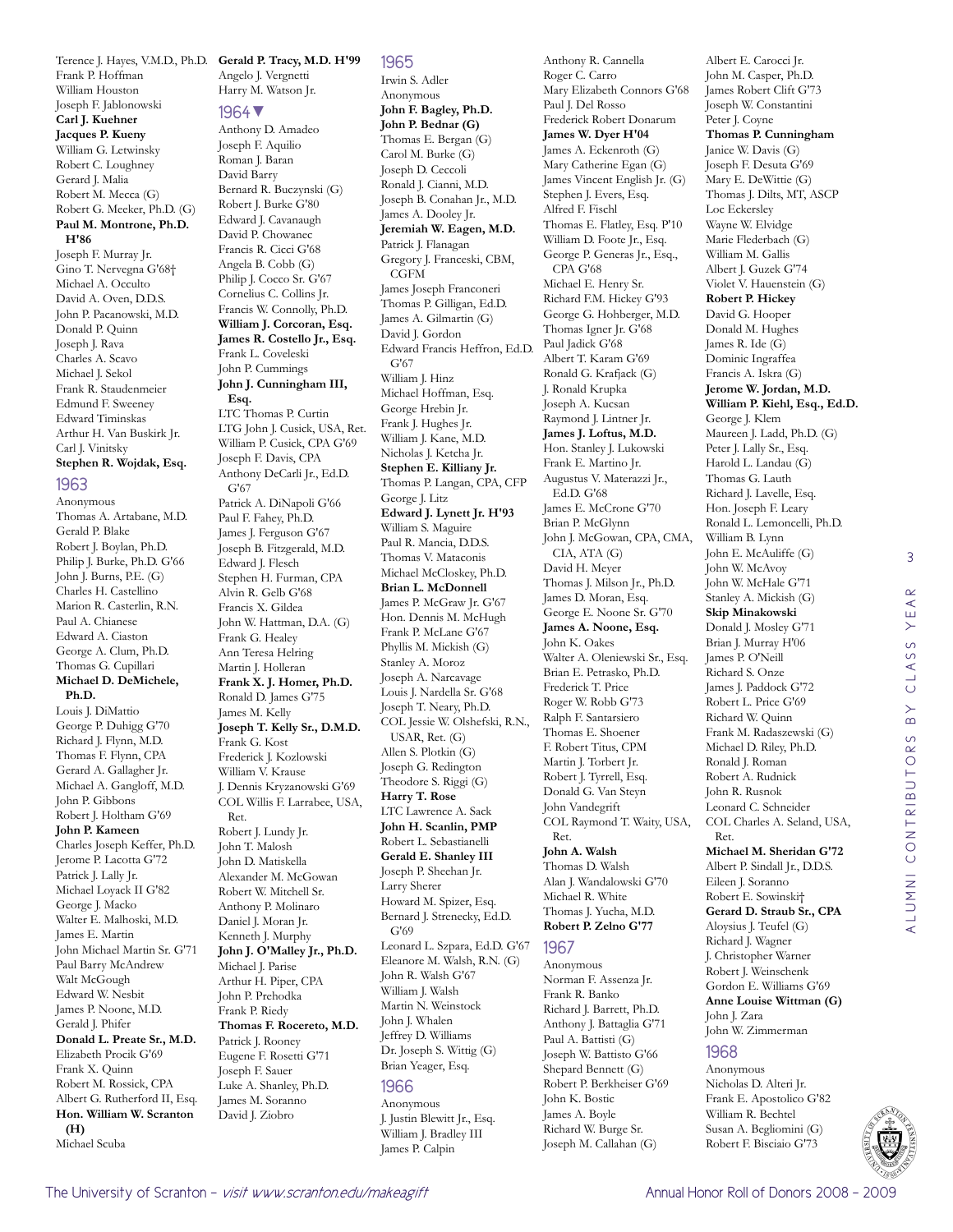Peter E. Blessing Leroy A. Bordick Hugh Donald Burns, Ph.D. Charles J. Buzad Robert J. Cavalieri, D.D.S. Sandra M. Cella (G) LtCol. Leonard J. Comaratta, USMC, Ret. John R. Condon Thomas R. Corgel Carl F. D'Angelo, M.D. Normand Danis G'74 Richard J. Davidson G'74 F. Dennis Dawgert, M.D. Albert A. DeFazio **Eugene J. Donahue**  James J. Dougherty G'70 **Gerald M. Durkin**  William J. Egan Sr. John J. Elias (G) John F. Fenton G'70 John R. Ferguson Thomas P. Gallagher G'71 Charles D. Gassert Lawrence J. Gramling, Ph.D. Mark Elwood Hamdi G'67 Edward J. Hubbard **Joseph M. Jordan**  Joseph K. Judge Stephen J. Kavulich **Stephen F. Kaye**  John Victor Kozloski **Edward R. Leahy, Esq. H'01 Daniel P. Loftus, MSW, MS**  Thomas M. Logan G'72 Susan J. Lopatofsky Salko (G) **Walter T. Loven**  John G. Martines **Alan R. Mazzei**  Michael F. McNulty Nan P. McNulty G'72 Richard T. Meredick, D.P.M. **Edward Mitchell**  James F. Mootz Jr. John W. Murphy John T. Noto Louis E. Nykaza G'78 Frederick W. Parker III, M.D. **William J. Pogoda, M.D.**  Daniel R. Price Jr. (G) James Puleo Norman I. Rabkin John M. Reddington (G) Michael J. Ruane, Esq. John F. Schaedel Helen Schroth-O'Malley, R.N. (G) **Joseph T. Sebastianelli, Esq.**  John A. Shwed, Ph.D. Michael L. St. Clair, Esq. Edward B. Testa G'75 Jane M. Varcoe (G) **Robert S. Weiss**  Edward J. Zielinski Thomas E. Zukoski, M.D.† 1969▼ Ronald J. Amorino Harold E. Anderson Jr.

Anonymous Anonymous Anonymous Marion V. Armstrong Jr. **Mary Babcock, RD (G)**

**Patrick J. Bagley**  Ralph A. Barosi Michael J. Bartnicki G'71 **Robert J. Bednar Jr.**  Harry E. Berry (G) Michael J. Bintz **David C. Blake Jr., Ph.D., J.D.**  F. Brian Boylan Rev. Martin M. Boylan Donald J. Bridy, Ph.D. William F. Buckley James R. Burnett John R. Burns, Ed.D. Blair E. Caboot (G) Regina M. Carey (G) Ronald J. Casella, Esq. Joseph T. Casey Robert J. Chelik G'72 **Peter J. Chepucavage, Esq.**  Joseph J. Ciocci G'75 Michael H. Collins, Esq. Michael J. Costello, Ph.D. Peter Paul Cottone Jr., O.D. Daniel L. Cuozzo G'74 Robert G. Davis **Thomas J. Davis, CPA**  Myron C. Dolecki G'71 Winifred Carter Doud (G) **Joseph T. Doyle, CPA**  John Q. Durkin, Esq. Thomas James Earley Ambrose J. Finnegan, Ed.D. Jeffrey S. Gabriel Sr. Msgr. Chester A. Gajewski (G) **John J. Gallagher, Esq.**  Joseph A. Gentile Rev. William L. George, S.J. (G) Arthur J. Gloeckler G'71 Michael J. Golembeski Paul R. Hart John E. Helcoski G'72 James B. Ingalsbe Robert J. Jennings Robert H. Jones G'75 James P. Kane Marie A. Keeler (G) Robert R. Kennedy G'71 Marianne B. Kleha Thomas J. Klensk, Ph.D. William L. Kovacs, Esq. Ronald J. Krowiak Frank L. Larkin Stephen S. Mariani, M.D. Paul L. Maroni Patrick F. McGee Sr. Robert McHugh (G) Richard E. McLaughlin Hon. Robert P. Meehan John A. Mizerak Vincent R. Monteforte G'71 Jean M. Murphy (G) John T. Nalevanko G'74 Carol D. Nogi (G) Nancy M. Noonan (G) Ronald J. Ofalt (G) Thomas J. O'Malley Timothy S. O'Mara Harry P. O'Neill III G'75 Frank D. Parker Charles L. Parry (G)

J. E. Pricci Carolyn W. Price (G) Martin V. Quinn† **Patricia Rafferty (G)** Randall L. Reed, Esq. Ronald J. Rinaldi Sr. (G) COL George J. Savitske, USA, Ret. William G. Sclafani G'71 John N. Shaughnessy, Esq. Virginia A. Shupp (G) Hon. Robert G. Smith Col. Michael J. Soniak, USMC, Ret. Norman L. Stevens Walter F. Sweedo Capt. David Z. Taylor, MS, CPRP G'77 Joseph A. Tellish, Ph.D. Helen E. Timms G'73 James D. Walsh James L. Walsh, Esq. John F. Walsh III Robert G. Wanschura **Hon. David J. Wenzel G'74** Timothy J. Woestman Robert W. Zech Jr., Esq. James A. Zrebiec Andrew M. Zurick, M.D. 1970 Albert C. Achuff (G)† Anonymous Anonymous Edward I. Benintende Margaret R. Brady John J. Brostoski Sr. COL Arthur T. Carey, USA, Ret. G'69 Robert J. Chaney (G) **Joseph F. Cimini, Esq.**  William I. Clarke **Christopher M. Condron H'03 Michael M. Costello G'75, P'10** Wilson T. Curtis Alfred B. Davis III **Gregory T. Dickinson, D.D.S. (G)** Francis P. Donahoe Timothy W. Dukin, Ed.D. James B. Earley Richard L. Eckersley, CPA G'93 Sister Joan L. Fisher (G)† Hugh J. Gallagher (G) Arthur J. Granito, CPA John B. Gunner P. Kurt Haarmeyer, D.D.S. Gregory W. Hayden **T. Peter Hyland**  Robert F. Jones, Ph.D. (G) Donald J. Kavulich Gerard M. Krupski Clayton S. LaCoe Jr. G'74 **Thomas M. Lawler, Esq.**  Paul R. Leber Jr. G'72 Paul F. Leonard Sr. Donald E. Lewis (G) Joseph J. Magnotta Armond T. Mascelli Helen L. McAndrew G'76 Peter William McCourt G'74

J. Patrick McDonald

Gerald J. McInerney Jr. Robert E. Meehan G'73 **Francis J. Merkel, CPA**  Ronald E. Miller, Ph.D. P'09 Paul A. Naso, Ed.D. Paul J. Nelson Charles W. Nutt Jr. James C. O'Brien (G) **Carlon E. Preate, CPA**  David M. Rafalko, M.D. Stephen L. Ratko LCDR Richard N. Repchak, USNR, Ret. Harold W. Rose (G) Joseph R. Rydzewski, Esq. Nathan T. Schelle Thomas G. Sharkey, M.D. Ann G. Sinco (G) Joseph A. Skrivanek G'72 Allan Slawitsky James M. Sovaiko **Joseph K. Speicher, CPA G'74** David A. Stanek Janet M. Stansbury G'78 Frank S. Synowiec Jr. (G) Geraldine J. Turkington (G) Brother David J. Turmel, C.S.C. William J. Weimer Charles S. Weiss, Ph.D. Richard G. Wilson **Richard A. Yarmey, Esq.**  Thomas P. Yonkin **Harry N. Yuhnick** 

#### 1971

Anthony L. Acquaviva Michael C. Baker Charlotte M. Becker (G) Walter J. Borowski Jr. G'74 Carol Boyle (G) Sister Brigid Brady, O.P. (G) John J. Brennan **Michael J. Breslin**  Joseph E. Briganti G'73, G'78 John A. Brunetti Robert G. Carroll, Ph.D. G'77 **Paul R. Casey Jr., M.D.**  Carmine J. Cerra, M.D. John D. Choplinsky Patricia M. Cicci (G) Robert P. Corcoran (G) Rose Corcoran (G) Neil J. Donahue Sister Margaret M. Donnelly, R.S.M. (G) James B. Douglass Jr. G'75 Howard B. Fedrick (G) John T. Forconi Jerome Edward Giles (G) John W. Gray Darryl H. Griwatz, CPL G'73 George Paul Heffernan Jr. (G) Thomas D. Hill II Joseph G. Hogan Raymond J. Keefe, CPA Sister M. Dorothy Ann Kline, R.S.M. (G) Rosemary C. Kozlowski (G) Joseph M. Lawler Charles E. Lewert G'75 Raymond R. Listanski **George V. Lynett, Esq. (G)** Daniel J. Mallon **Eugene J. Manning** 

#### **John C. Mascelli, Esq.**  Suzanne Fretz McCool (G) Mark E. McDade **Michael J. McDermott P'10** Patrick M. McDonough G'75 Edward J. McGarvey Robert L. McKeage, Ph.D. G'73 Paul E. McMahon **Thomas Medico**  Geno J. Merli, M.D. Joseph J. Michalczyk G'74 Jerome K. Miller Jr. **William F. Miller III**  Donald M. Millin (G) James J. Moore James V. Morrow Joseph F. Nangle Jr. George W. Neuhaus Jr., CPA G'73 Michael P. Ondo III Richard A. Pascoe G'72, P'09 Jerome Penberg Stanley P. Prisco Jr. Robert D. Reidenbach (G) Frank G. Ryczak Juliette M. Saadi (G) Louis A. Samela, AIE CDR Robert J. Senich, USN, Ret. David John Simakaski (G) Robert P. Spigarelli Thomas J. Sweeney Aurelio Varrenti Michael J. Wasco, M.D. **Charles V. Watson, Ph.D.**  Eugene J. Wendolowski G'74 Charles L. Wilson

## 1972

Michael A. Aherne Anonymous James P. Aulisio G'75 Stephen C. Bennett, LCSW Donald Bielawski, M.D. Rev. William B. Blake (G) Hon. Thomas M. Blewitt Michael J. Bognet G'75 James Boyle William J. Calpin Jr. G'75 Frank M. Cianci, D.D.S. Donald J. Coleman, CPA James K. Conahan James J. Coyle Margaret M. Cusick (G) Richard J. Deemer G'74 **Daniel J. Dunn G'74** John R. Ellis Marlin C. Evans (G) Wayne D. Evans (G) Andrew M. Falonk G'76 Michael R. Federovitch **CAPT Patrick J. Flanagan, USN, Ret.** 

Judy A. Forkal, CPA (G) Paul F. Gerosky Francis M. Goskowski G'76 Patricia Gunton Dominic Guzzi (G) Edmund J. Halbig LTC Gary J. Harrity, USA, Ret. Mark C. Haynie Robert L. Holbert Sr. John J. Houston,



4

CLASS YEAR

alumni contributors by class year

ALUMNI CONTRIBUTORS

 $\overline{B}$ 

David M. Philips Richard J. Pierotti, M.D. Charles J. Pineno, Ph.D. (G)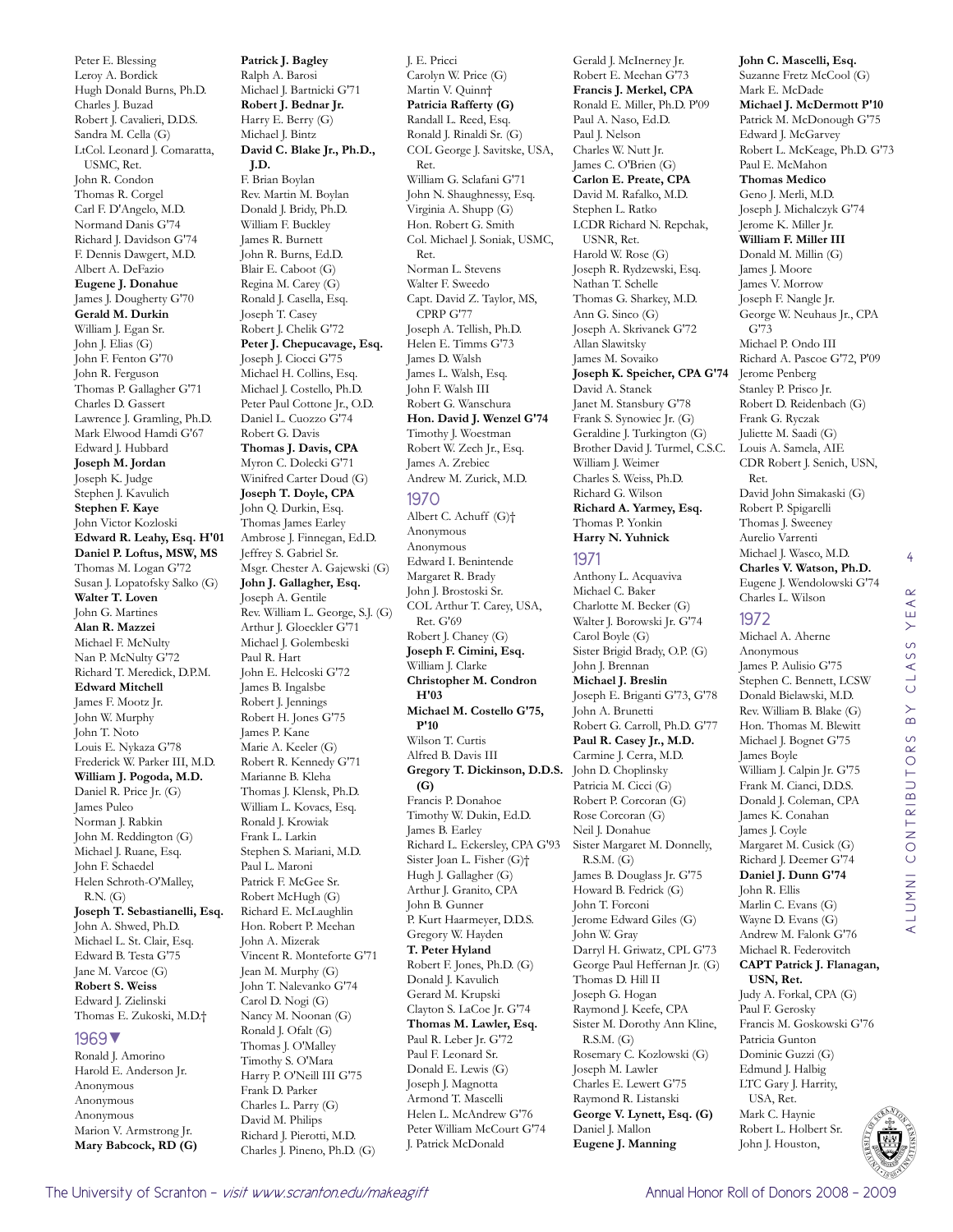Ph.D. Francis J. Jackowski Clifford D. Jones G'77 David E. Kalinoski H. Nelson Keyser III Kevin C. Kiley, M.D. Antonia Kintzer (G) James A. Kocsi Lawrence R. Kolbicka Stanley A. Kolodziej Rev. Joseph R. Kopacz **James J. Kuchera, M.D.**  Leonard J. Lavelle III **William R. Lynett**  Joseph G. Machek G'74 John S. Marhevka, Ph.D. **Mark R. McDonough**  Patrick J. McLane Thomas E. Meade (G) Robert C. Natale Joseph T. Nieroda Jr. James F. Nolan Jr., Ph.D. Helen A. Pagnotti (G) **Sidney J. Prejean, Esq.**  William D. Rodner (G) Josephine M. Saccone Frank M. Salva Jr. Rev. Phillip J. Sladicka Anne Spinelli (G) Anthony R. Strzelecki (G) Geraldine M. Tarantini (G) David L. Tordella Robert J. Wilson G'76 Philip E. Yevics, Ph.D. Gary S. Zampano G'78 **James J. Zaydon Jr., Esq. (G), P'12**

#### 1973

John Robert Adams (G) John B. Beirne Jr. Vincent R. Bielinski Louise T. Brown (G) Donald J. Burke Elizabeth Burns (G) Terrence G. Burns (G) Robert E. Caffrey Jr. David J. Cherochak David M. Closterman (G) John J. Coggins, CPA Michael J. Corcoran (G) Thomas W. Costello Sandra Marie D'Addario (G) Joseph Michael Daley G'79 Gary S. Davis John R. Dineen, Esq. **Ralph J. DiRuggiero P'10** Anthony J. DiVittore Ilesh R. Doshi (G) Leah N. Duckworth (G) Beverly Ann Dulny (G) George G. Durisin **Mary S. Durkin G'72** Martin W. Gallagher G'75 James J. Garibaldi Gerard M. Garvey, CPA **Deborah J. Gougeon, Ph.D. G'75** Ronald J. Grambo, Ph.D. G'76, P'12 Robert C. Grieco, Esq. Alfred A. Jordano Sr., CPA (G) **James P. Juna** 

Sister M. Gabriel Kane, I.H.M. (G) Michael G. Kelley (G) Eugene F. Killiany G'78 Edwin W. Koc David M. Koruszko, EA,ECS Andrew J. Kosar Thomas M. Kusy James M. Lawless Julian Loscalzo Patrick F. Luongo Richard P. Majeski, Ph.D. G'75 Kathleen A. Marsh (G) Richard J. Marusak, Esq. David A. Mason, CPA Michele Ann McDade (G) Patrick J. McGowan Francis P. McHale, Esq., CPA G'85 **Francis T. McMahon Jr. G'75**

Angelo J. Mecca Walter J. Moore, M.D. Michael J. Mootz Paul E. Mriss Patrick J. O'Dea, Esq. Stephen G. O'Rourke Thomas Joseph Oven, M.D. Joseph A. Politch, Ph.D. LTC Peter J. Redding, USA, Ret. Kathleen M. Reiss (G) Joseph Romanelli Stanley C. Roth Joseph J. Ruzbarsky, M.D. William M. Salva G'90 Joseph F. Schu Joseph Robert Shilkofski Peter J. Sidlauskas, Ph.D. Angelo J. Sileo G'75 Theodore J. Slegesky Gerard A. Smith Thomas M. Sofranko G'75 Carl A. Solano, Esq. J. William Stapleton Edward A. Stecco Lorna Elizabeth Stuart Yvonne Szpara (G) Philip A. Tochelli G'76 R. Joseph Vetter **Jeffrey C. Webb Sr., CPA**  Mary A. West, Ed.D. (G) Daniel H. Whitaker **David John Williams**  Gloria A. Wilson (G) Joseph A. Wren G'78

#### 1974▼

**Peter P. Ackourey, Esq.**  Robert H. Angeloni Anonymous Mary Bartley (G) Carolyn R. Battaglia G'73 Christopher J. Brent Michael E. Brier, Esq. Alan J. Buntz Beverly Burne G'75 Audrey J. Butkiewicz (G) Mark E. Chopko, Esq. William Coggins Michael James Connor Roger F. Crake, M.D. Michael J. Donohue, Esq. R. Mark Erhard **Robert Fleese William J. Fries, Esq.** 

Sheldon S. German (G) James A. Gilligan G'76 Peter J. Grazaitis Russell O. Gunton Michael T. Hamilton, Esq. G'79 George J. Havrilla, Ph.D. Peter G. Holyk G'77 Mark E. Hoover (G) Chester A. Jezerski Lawrence T. Johnson Robert P. Joyce Paul B. Kerrigan, Esq. G'77 Richard M. Kessler William F. Ketcham, Esq. William J. Kiernan, CIC Rev. John J. Kilpatrick G'73 Richard J. Klonoski, Ph.D. P'09 John T. Kondrchek (G) Thomas C. Krauss Mark E. Kropiewnicki, Esq. Joseph J. Laffey Louise Landau-Reich (G) **Joseph P. Lenahan, Esq.**  Jeffrey J. Leventhal G'73 **David M. Liskov, M.D. G'76** Donna Marie Lisowski, MS G'73 Gerald John Machek Gertrude E. Mariano (G) George W. McClure George Joseph McCool, Ph.D. **Robert W. McDonald, CPA G'86** Louis G. McKeage Hon. Carmen D. Minora David J. Nagurney, D.D.S. **Joseph A. Nebzydoski, V.M.D. G'77, P'09** Mary Nowinski Michael O. O'Boyle Bhailalbhai Lallubhai Patel (G) Thomas L. Pellegrini Donald A. Powell, Esq. David W. Quinn William F. Reedy Daniel D. Rist Michael F. Rodgers (G) **Walter E. Sack G'79** Rev. Jeffrey F. Samaha Paul C. Schneider **Timothy H. Scully Jr.**  Sidney Solomon, Ed.D. (G) Anthony C. Spitale Lawrence E. Stetts Joseph E. Struchko Edward M. Stulginsky Daniel M. Veet (G) **Ted Wolff**  Patricia Yevics-Eisenberg 1975▼ Judith Abramovitz

Subhash J. Agrawal (G) Linda Alfano (G) Ronald W. Andidora, Esq.

Madeline M. Badalaty, D.M.D.

Anonymous Anonymous John A. Archer John F. Ausura

Stanley R. Balut Jerry A. Barone John P. Bartley, Esq. Thomas A. Biemer

JoAnne Cesare Gerald A. Charnogursky, M.D. Stephen Cosminski, CPA G'77 John A. Costigan Jr. Robin L. Czekaj Joseph A. De Falco Jr. Francis X. DeCandis, M.D. G'77 John J. Dempsey, Ph.D. **Jerome P. DeSanto G'78 Francis J. Dubas Jr., CPA**  Troy L. Duplessis Jr. G'73 Philip J. Dzwonczyk, M.D., FACP Edward A. Falkowski P'12 Philip F. Golden (G) Thomas J. Griffiths III (G) Dennis M. Guida Ruth L. Hauenstein (G) **Frederick A. Hensley Jr., M.D.**  Michael J. Holland Martin J. Hudacs, Ed.D. G'81 Glenn M. Hunter Charles E. Jerome, D.D.S **Francis T. Joyce, CPA**  Kathleen Trask Keating Philip J. Kinney Jr. Paul D. Kocum **Charles A. Lenns, Esq. Cynthia Pronko Liskov, M.D. G'77** James M. Mancuso Archbishop Joseph S. Marino **John R. Mariotti, D.D.S. P'10 David F. McCormick G'79** Michael J. McFarlane, M.D. Brian M. McGrail David J. Meehan, M.D. G'78 Uday J. Mehta G'74 Lawrence J. Morton, D.Ed. (G) Thomas E. Moylan Cathleen A. Mundry (G) Patrick J. Murphy Dennis P. Norton Daniel P. O'Brien (G) Sister Mary Michele O'Haren (G) Henry A. Phillips Edward J. Pietriyk Raymond R. Pilch, Esq., ChFC Rev. Msgr. Patrick J. Pratico, J.C.D. Margaret A. Preno (G) Joseph P. Rettura G'07 Daniel J. Riehl Hon. Anthony A. Sarcione Walter E. Schryver Francis X. Solano Jr., M.D. Barbara A. Soyka G'74 Philip J. Spinelli (G) Vincent A. Tomasso John T. Walsh Dr. Janet G. Weeks (G) Robert J. Wilson Carl J. Witkowski Jr. William E. Wyatt Jr., Esq. (G) Antoinette Zandarski, R.N. 1976

Michael B. Bocich Lawrence C. Brogna (G)

**Christine Ackourey**  Margaret P. Aldine G'78 Gary A. Alpert Sr. Anonymous Anonymous Anne T. Armezzani (G) **Charles J. Barrett, CPA P'10** Joseph J. Bartoletti G'82 Gary C. Beilman Jean F. Beilman **Paul P. Biedlingmaier Jr. Christine Blazynski, Ph.D.**  Donna M. Brent James Girard Brittain G'84 Andrew E. Bubser Margaret M. Burke (G) Salvatore J. Cherra Jr. Garth N. Connor Edward W. Crotti P'09 **Mary C. Cruciani, M.D.**  Rev. William Ryan Culnane, Ph.D. Mary V. DeCicco, D.M.D., F.A.G.D. James C. DeHaven William J. DeLiberis, D.P.M. Timothy E. Denny Rudolph M. DiGilio Robert J. Eden Edwin R. Ehret Carolyn M. Esgro G'81, P'09, P'11 Patricia Falkowski G'78, P'12 John A. Farkas, Ph.D. G'78 Donald J. Fenocchi, D.M.D. P'11 Dr. Candis Mary Finan (G) James W. Fritzinger James L. Galdieri Jeffrey J. Garibaldi James J. Gillotti, Esq. Lucia M. Granito G'77 **Alan J. Griffith**  Ellen Hamilton, RPh Joseph G. Hazucha, C.S.W. Donna M. Helhowski James C. Helhowski Ann P. Hoffman, R.N. G'77 Mary Beth Holmes Nicholas A. Holodick, Ph.D. G'75 Margaret A. Hovan (G) Thomas A. Jenkins (G) Ellen C. Kane (G) Rev. Charles G. Kieffer, V.F. Andrea M. King James E. Kneubuehl II G'77 RoseMarie Lally-Doyle, Esq. Patrick J. Lapera, Esq. James M. Malloy Malachy E. Mannion, Esq. P'11 Jennifer Marrese Patricia A. McCormack, M.D. William J. Mizerak G'79 Clara R. Munley, CPA **Justin B. Murphy**  Michael J. Murphy, Esq. Pamela R. Myers (G) Mary C. Needham G'80 Thaddeus S. Nowinski, M.D. James Timothy O'Donnell, M.D.

Kathleen M. O'Donnell Karen L. Pennington, Ph.D. G'83 Alan R. Peslak, Ph.D. G'77

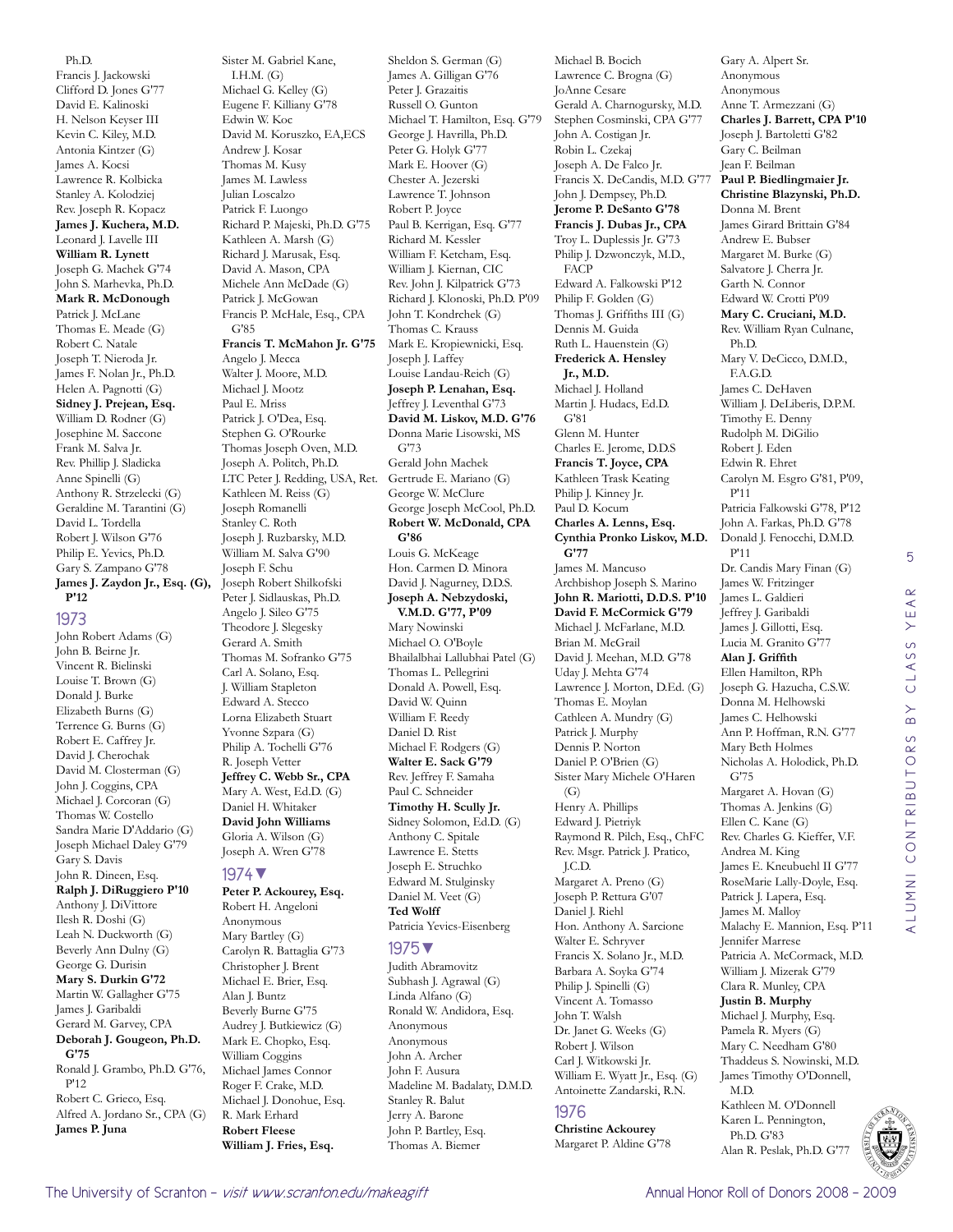Andrea Pilch Joseph L. Rama G'78 Nicholas M. Ranieri, CPA Rev. Robert A. Rankin Janet M. Rygiel (G) **Frank C. Sabatino, Esq.**  Donna M. Salva (G) Anne M. Sample (G) LTC Walter A. Sullivan Jr., USA, Ret.

#### **Susan M. Swain H'99**

Ernestine E. Swetland (G) Marcia J. Trignano Joseph F. Tyrrell Lawrence C. Van Iseghem G'79 **Theodore M. Volz**  Lois S. White G'75 Wayne F. Wilhelm Sister Gregoria Wong G'75 **Paul T. Zaydon, M.D.** 

#### 1977

Col. Joseph R. Agostinelli, D.P.M., USAF, Ret. **Stephen J. Apaliski, M.D.**  Anonymous Anonymous Noreen A. Bagley Lawrence H. Barlow Louis J. Belardi, CPA Michael A. Black (G) Keith J. Boyle Doris Z. Brady G'76 **COL Richard Henley Breen Jr., USA, Ret. Joseph J. Calabro III, D.O.**  Armond R. Cassetori Jr. **David J. Ceraul, Esq. P'12** Vincent A. Cinquegrani Jr. George R. Coar, M.D. Ronald R. Collins, Esq. **Ellen W. Coughlin, Esq.**  Michelle Davis Frank L. Doyle Jr. Teresa M. Drogalis Judith C. Dunn, Esq. Beth Evans (G) Thomas R. Farry **John T. Foley**  Robert W. Franklin William J. Frost (G) Joseph E. Fulton Christopher C. Gavin Frank M. Gilmartin G'82 Timothy J. Golden **Patrick J. Grady, M.D. P'09, P'12** Mark A. Graziadio Dina Heffernan Thomas G. Hetzel **Mark A. Hoy**  James J. Janci, Esq. Peter M. Karlowicz, Esq. John J. Kashatus Jr. G'76 Mary H. Kelly G'76 **Sharon Kneiss**  Paul G. Kopack III Rev. Bert S. Kozen Carol A. Kristoff, Esq. Jeffrey J. Larioni John S. Larkin **Patricia P. Lawhon G'76** Steven C. Lawrence G'80 William P. Lehman, Esq.

Timothy Paul Lenahan Karen A. Leonard James F. Loftus Donald R. Loughney Jr. P'11 Wayne R. Magnot Kathleen M. Maier-Struble Charles C. Mangold, CPA Francis S. Mansueti Joan A. Materna-Solera John R. May, CPA Thomas A. McDonald Kathleen A. McGann Thomas R. McGann, M.D. Thomas E. Mecca, Ph.D. Mary Ann Munley (G) James J. Murray Kevin W. Nattrass **Andrew P. Nebzydoski, V.M.D. P'10** Judith A. Newak (G) Van D. Nguyen (G) James W. Nonnenmacher G'78 Noreen G. O'Connor-Marszalek William T. Oldfield Jr. Raymond A. Panchari Craig N. Peterson (G) Peter P. Petrushka (G) Jan M. Presto-Patrick, R.N. Joseph G. Price, Esq. Rev. August A. Ricciardi Jr. Timothy H. Schad Brian M. Schipp Raymond J. Scoda P'10 Jeffrey J. Scott **Mary L. Scranton (H)** Stanley M. Shemanski (G) Patricia A. Siegel Hudson, CAE Edwin W. Slegowski Joseph A. Sohara, Ph.D. John J. Venit Cathy A. Voyack David C. Wardach John P. Werner Mary Ellen L. Wewer, PT Deborah A. Wilensky William J. Winslow 1978 James A. Aldine Jr. Anonymous **Thomas D. Aristide, Esq. P'10** Bernard I. Audet John J. Baxter, Esq.

**Michael J. Bevilacqua, Esq.**  Joseph J. Borda Rev. Ronald P. Bowman Sister Helen M. Bradley (G) Joseph A. Brennan Eugene Bunnell, M.D. G'82 Kathleen Cusick Buzad G'77 Michael J. Carey Joseph J. Carracino Maureen L. Carson Joseph C. Cerra G'89 Sharon Chambers Joseph R. Chapman Thomas P. Cleary, Ph.D. Ann Marie Crow (G) Barbara L. Curmaci Christopher R. Damico, D.O. David Danilack (G) Clifford J. DeCoursey Maria DeLiberis

William P. DiBianca Jr. Terrence J. Dolan Paula Eisengrein Gabriel W. Falbo, Esq. Maurica R. Fedors Sharon Fernandes **Maria Figiel-Hemenetz**  Kathleen Fitzgerald-Sherman, Esq. James C. Fitzsimmons Jr. P'10 Raymond C. Fleming Paul M. Foote Bernadette D. Fornicola Patrick J. Garvey G'86 Helen M. Gavin Neville J. Graham, M.D. Frank J. Grayeski BG John L. Gronski, PANG Carl J. Guagliardo, Esq. Donald W. Haines, D.D.S. **Mark A. Hemenetz, CFA**  Joseph F. Hessmiller Barry W. Hixson, Esq. Peggy A. Holdren (G) Cynthia A. Hunt, D.V.M. Ronald J. Jacobino Paul J. Juliano, M.D. John T. Kalafsky, M.D. Dennis R. Kapp, D.O. P'10 Doris Karpinski Edward J. Karpinski Jr. Howard M. Kaufman **Michael J. Keegan**  Kevin T. Kilduff Rosemarie Kocher Stephen J. Kovacs, M.D. Raymond J. Kovalski, M.D. Kevin W. Kullman Debra M. Langan Paul J. Lasota Michael A. Lawrence Sr. Marc F. Leclair, M.D. Ronald E. LeKarz Susan Lenahan Richard C. Lengler, Esq. Peter J. Loiacono, D.D.S. Thomas J. Lucenti G'85 Joseph A. Lynn Jr. Michael J. Maloney, CPA Edward M. Marchand, D.M.D. Edward F. Matylewicz Kenneth J. May Jr., M.D. Kevin J. McCarthy William J. McCarthy Jr. Margaret McGinnis **Monica McGonigle**  Eileen M. McGuire, Esq. Mary T. McNeeley Kenneth J. McPartland, D.M.D. William P. Mistretta Jr. Joyce S. Mizerak Jean Ann Morton G'75, G'78 Adam R. Mozeleski Richard A. Mullock Martin M. Murphy Kevin E. O'Brien Michael A. Ondich Jr. P'11 Elizabeth K. O'Neill, Esq. Kerry A. O'Rourke Thomas J. Ostrowski, CPA Raymond J. Owens Thomas G. Parisot, Esq.

Carimar S. Patrician (G) Daniel P. Pillets Jr., Esq. Jean F. Procacci Sam A. Prudente Robert A. Pulaski, CPA Phyllis C. Reinhardt Dr. George G. Reither Melanie Ringa Michael J. Rogan, M.D. Anthony J. Salamone Donato J. Santangelo III, M.D. Brian J. Scheld Sharon Sanderson Schwartz, Esq. **Patrick W. Shea, Esq.**  Donald F. Strubeck Francis T. Sudol G'77 Paul V. Suhocki, M.D. Annette R. Surgent Samuel R. Tallo G'83 Victor Volpe Jr. (G) John A. Waldschmitt III Christina Wallace Christopher H. Walsh, CIA Maureen A. Walsh, CRC, CPRP G'81 Peter B. Walters (G) James F. Weinschenk Diane P. Weltman Frank Wilensky Jr. Frank J. Willard III Frances M. Youngblood G'77 1979▼ Betty M. Aileo Kennedy G'81 Sharon M. Bartosh, M.D. **Mark E. Bender**  Donald M. Blackledge Louise A. Breakstone, M.D. Mark R. Brojack Thomas C. Browning Richard A. Bucci (G) Peter M. Bush Ann E. Cappellini G'83 William L. Carley Jr. Michele Carpenter, M.D. Judith Carroll Joseph A. Cash Jr., Esq. Vincent P. Cipriani **Peter A. Cognetti, M.D. Michael A. Connolly, Esq.**  Jane A. Conway, Ph.D. John F. Conway Thomas M. Craven Susan L. Crocker Francis P. Curry (G) Robert J. Daly Paul J. Datte, Esq. Deborah A. Davidson Elizabeth A. DeMatteo Sharilyn A. DeNapoli Robert J. Dietz Jr., D.D.S. Timothy P. Dinan Donald P. Dolan, Esq. P'12 Nancy W. Dolan, Esq. P'12 Alice R. Dolinish Keil Gerard F. Downes Brian M. Duke Joan M. Endress (G) Jane H. Evans G'78 Sam J. Evans, CPA, MST **Michael C. Fairbanks**  Leo D. Farrell, M.D. **Mary Beth A. Farrell, CPA**  Andrew Fedors

Patrick W. Foley, Esq.

H. Richard Freeman James F. Gaffney Daniel T. Gallo Jr., Esq. Valerie A. Garcia Mary Theresa Gardier Paterson, Esq. Ann Marie Garvey (G) Leo E. Garvey G'78 Diana L. Gaylor **Hon. James A. Gibbons**  Ramon B. Gonzalez Jr. **Frank J. Graeff Jr.**  Anna M. Grant, Esq. Mary A. Gravina Cheryl Guse William J. Hall Jr., Esq. Peter M. Haney, M.D., Ph.D. Nancy E. Harrity Irvine **Maureen A. Hirthler, M.D. Susan M. Hogan Thomas G. Hogan Jr., CPA**  Harry R. Horn, R.Ph. Robert P. Hosko, D.D.S. P'09, P'10 Meg C. Jacobs Wendie S. Kalafsky John T. Keeley Robert J. Kelly, Ph.D. Maryann C. Leclair J. Kenneth Long Thomas A. Loughlin III Thomas M. Lynch Anthony J. Magnotta, Esq. Robert P. Marchand 6Patrick J. Marx G'85, P'09, P'12 Annette K. McClatchy  $\alpha$ **James D. McCurry, Ph.D.**   $\prec$ **Nancy M. McCurry**  Ш Timothy M. McGinley G'78  $\left. \right\rangle$ **Thomas J. McGonigle, Esq.**  S LASS Jill M. Mooty, CPA Joseph T. Moran, Esq. Lawrence J. Murray  $\circ$ John J. O'Donnell  $\overline{B}$ John J. Oehmke Stephen K. Pasterchik ALUMNI CONTRIBUTORS Michael P. Pfister Christine C. Piatek, Esq. **Dominick A. Pulice, V.M.D. P'10 Joanne Pulice P'10** Mark J. Purcell Nancy A. Purcell Catherine E. Pursell Michael W. Pursell Robert J. Radics, CPA James P. Reilly Marion L. Riley Robert W. Riley G'89 **Wayne A. Risoli, Esq.**  Rose M. Rizzo G'82 Denise M. Rodrigues-Nash, M.D. Michael E. Santoski Daniel P. Scanlin (G) J. Timothy Scott, Esq. Nancy Scott Thomas E. Sheridan Jr. G'86 Florence H. Sherwood G'78 Lucille M. Shick G'81



alumni contributors by class year

John W. Sikorski Wesley N. Simon Joseph T. Sincavage, M.D.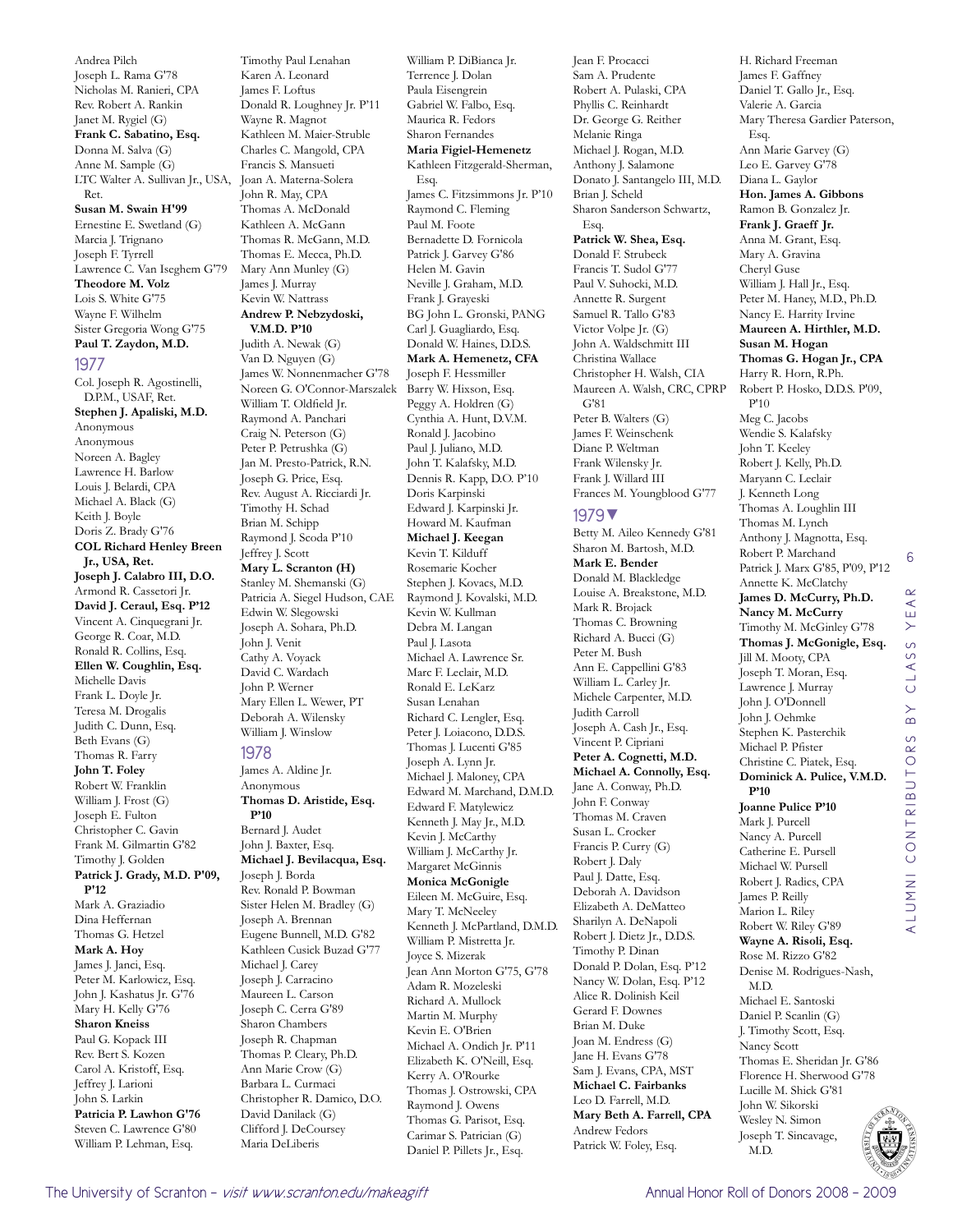John S. Skutnik Jr. Carol A. Smith Eugene D. Smith Norita A. Smith G'81 Gregory R. Staats Thomas J. Stone Catherine Rist Strauch Peter C. Sullivan, Ph.D. G'82 Joseph J. Tokash G'81 Donna L. Tomko Steves Donald J. Trost Jr. Leon J. Tylenda Mark S. Vanyo **Andrew J. Ward**  Rev. Donald J. Williams Rev. George R. Winne William J. Woods Jr. Judith A. Yokaitis-Skutnik, Esq. Rita M. Zebian John G. Zelechoski

#### 1980

Thomas G. Abene **Anonymous** Thomas J. Barbera, Esq. Gregory G. Basting, M.D. Charles A. Battenberg Cynthia L. Blackwell Margaret M. Borton (G) Rev. Michael W. Briese Barbara Bronczyk Eugene P. Clarke Jr. Sean P. Cody Michael J. Coleman (G) William P. Conaboy, Esq. Michael J. Corbley, Ph.D. **John J. Cox, CPA**  Patrick T. Cusick, Esq. Andrea L. Danilack (G) **Lynn M. DeSanto (G)** Rocco J. DiLuzio John J. Dunn Jr. Kevin M. Dwyer, M.D. Elaine M. Evans Joan M. Finn Connelly **Melinda C. Ghilardi, Esq.**  Michael E. Gonsky, D.D.S. Lawrence J. Gribb, D.M.D. **David M. Guarnieri, M.D. Kathleen Guarnieri, M.D.**  Helen Marie Haney, M.D. William B. Harding William H. Haynes (G) Joyce A. Heneghan Leonard M. Hoal (G) Genevieve M. Hoinski, MT, ASCP G'87 Kathleen Holmes **Riaz Hussain, Ph.D. (G)** Patricia A. Jordan Jeffrey S. Joseph Joseph X. Karkut (G) Robert K. Keyes (G) Kenneth G. Koberlein, Ph.D.  $(G)$ William F. Kullman, Esq. Susan M. Lawrence Denise Mancuso Lay Kevin J. Loughney P'12 Stephen E. Luchko Maggie A. Lund, Ph.D. G'84 Robert P. Lydon Jerome F. Lynott Martina A. Martin

Robert M. Marzella Linda S. Mason LTC Vincent P. Matteo, USA Theresa M. McDonnell Dunn **Linda McGowan**  Barbara McGrady Kathleen A. McKenna (G), P'11 Lisa A. Duda, Esq. Nancy L. Menapace, R.N. **John S. Mercer Jr., M.D.**  Frank J. Miceli G. Jean Mihalick (G) **Joseph M. Montella, M.D.**  Brian Morton, CPA Kathryn M. Muldowney Joseph Murray **Kevin J. O'Brien**  George J. O'Donnell Jr., D.M.D. Susan O'Leary Margaret L. Owens P. Thomas Padden (G) Leo M. Pall, Esq. Nicholas Paulish, CEBS Renna Pelkofsky Rev. Dale E. Pepper (G) Marianne H. Phillips Catherine L. Potash G'82 Rev. Jerome J. Purta, O.S.B. G'97 Megan Quain **Vincent F. Reilly, Esq. P'11** James P. Reinert, Esq. Maryjane S. Rooney Robert B. Rowan **Stephen E. Sandherr, Esq.**  Richard A. Schoen James D. Scott (G) Carol Jane Shamonsky (G) John W. Sharp Jr., M.D. Terrence M. Sheehan Theresa Sheehan (G) Regina M. Sidorski-Sanders Hon. Casmir S. Sondey Michael A. Sostok, M.D. Ray H. Stanton (G) James E. Suchnicki, M.D. N. James Tees, CPA Andrene H. Townsend Michael E. Tyrrell, CPA James M. Underwood Valerie A. Vavra Joseph Velazquez Thomas F. Wright Edward D. Zeidler 1981 Carol L. Ames (G) **Peter J. Andrews Jr., M.D.** Anonymous Anonymous Marie R. Armenio **Paula Kearney Barrett, CPA/**

**ABV, CVA P'10, P'12** David P. Begany Lisa A. Borrelli, Esq. Darlene L. Buck Gary C. Burke, D.O. John W. Burke **David J. Burns, Ph.D.**  H. Joseph Byron III, Esq. Joseph P. Cardamone Mary E. Cassis, Ph.D. Francine E. Cava **Michael J. Cawley, Esq.**  Thomas F. Conigliaro Jay A. Conklin

Brian J. Daly **Robert M. Danovich, Ph.D.**  Timothy M. Darragh John J. Devine Donald M. Dillon Leonard F. DiNote Maureen Dugan McCollom David Erdman P'09 Raymond M. Fallon T. Kevin FitzPatrick, Esq. P'09 Kathleen E. Flanagan-Host G'85 John Walter Fortuna Jr. Linda Sebastian Frantz, M.D. Lisa Marie Fryer G'94, P'09 **Gregory M. Garger (G)** Robert J. Gehm P'11 **Matthew Geiger**  Alicia M. Ghilardi Adonizio Richard E. Gnall Anthony J. Goff Steven P. Gohsler, M.D. Mark M. Haley Douglas R. Hill, D.M.D. Diane J. Hyra Mary L. Jacko, D.P.M. Elizabeth M. Jackson **John M. Johnson, D.D.S.**  Gerald R. Jones, MS (G) Donald J. Jordan Jr. P'10, P'12 Edward P. Jordan Salvadore J. Julian **Belinda M. Juran, Esq.**  Carol Ann Killian Diane E. Kime William M. Kime Richard K. Kirk **James J. Knipper**  Ann M. Koefer Ruth A. Kozar Maryanna Krishanda (G) Raymond J. Lillie, Esq. Donald J. Liotta Deborah A. Loughney P'12 **Lawrence R. Lynch, CPA**  Andrew D. Magnus Daniel P. Mahoney, Ph.D. G'85 John F. Mangan Rev. Msgr. Louis A. Marucci Mary A. Maselko George J. Mauro Jr. G'84 Kevin P. McDonald Lori McDonald Molly A. McGeehin **Michael J. McGowan**  Mark T. McGrath, Esq.† Judy Migliore-Erdman P'09 **Patricia Moran, Esq.**  Andrea Morbitzer Wilma Moynihan Joseph F. Mullen, Esq. Joseph J. Munley Patrick Murphy, D.O. Capt. James W. Murtin Donald T. Nardone, M.D. **Katherine C. O'Brien**  Joseph F. O'Hara Diane M. Overhiser Rev. James J. Paisley John W. Paulish, D.O. Mary V. Piazza Deborah K. Poremba

Susan M. Poswistilo, Esq.

Rev. Michael F. Quinnan **William Rakauskas, M.D.**  Paul M. Reinert, Ph.D. G'91 Mary V. Richelmi (G) Teresa A. Rodier P'11 Catherine Ann Roscioli Jones, M.D. Rev. Francis A. Samuel, O.I.C. **Louis Santiso G'90** Stephen W. Saunders, Esq. **Teresa M. Schafer**  Gregory G. Sekela Anne K. Sharkey (G) **Kenneth M. Simon, D.O. G'85 Joseph D. Skoritowski G'98** Christine Sleczka Hill Roland G. Smilnak (G), P'10 Joseph W. Spelman Diane V. Stein **Edward J. Steinmetz Jr., CPA G'98** Marlene J. Stowell Karen M. Strelchun **Glenn R. Sykes**  Joseph R. Syslo Barbara A. Szucsik, Esq. John C. Szucsik, Ph.D. Robert M. Tartaglione, D.D.S. Colleen A. Tofani Michael A. Watt Christine Wimpenny Debra Kay Woolever-Bennett Amy A. Worster Daniel Wywoda 1982 Anonymous Anonymous Anonymous Peter D. Arvonio Jr., CPA Mark J. Baran **Patrick T. Barrett, Esq. P'10, P'12** Terrance J. Barrett P'12 James A. Bartolacci Susan C. Bartoletti (G) CDR Michael B. Baumann, SC, USN Barbara K. Blankenship **David J. Borys, M.D. P'12** Mary R. Boylan G'84 Richard Boylan, Esq. Mary Ann Braun Michael T. Brown, M.D.

David G. Brudzinski G'89 **Joyce A. Burnside, M.D.**  Joyce J. Cababe James P. Calvey **John C. Cardone, M.D.**  William A. Carson III, Ph.D. G'83 Janet Comerford Patrick D. Conaboy, M.D. Rev. Msgr. Joseph M. Curry Sandra J. Czibik (G) Mary Beth D'Andrea G'93 Daniel R. Danzi Jr., Esq. George A. Decker (G) Deborah Dempsey Joseph A. Depoti, CPA John J. Dermigny, D.O. P'09 Maureen A. Dillon

**Joseph F. Doyle** 

Glenn G. Druckenbrod, M.D. John P. Duggan Patrick J. Durkin Mary Ann Erlanger P'10 Sylvia M. Esjornson, Ph.D. **George F. Evans Melanie Filipczyk-Cardone**  Mary A. Finnegan Thomas V. Flanagan G'95 Edward J. Fortuna Julia A. Gallagher Michael B. Gallagher Michael A. Genello, Esq. Carmen J. Giunta, Ph.D. Barbara E. Gleason G'94 Barbara J. Gotsch Francis M. Graytock Deborah T. Grizzanti Robert J. Hafner Jr., Esq. (G) J. Kevin Haines Janet P. Halsey, D.D.S. **Francis E. Hamm, M.D.**  Mary Beth Hamorski, V.M.D. Florence L. Hayden (G) Terence W. Hayes Joan F. Hennigan (G) Daniel J. Herman, M.D. Joan Hoffmeier Gorrell Adrienne K. Horger (G) Christopher J. Hunt Maryann Issertell Catherine Jirak **Vijaya L. Kakumanu G'85** Marilyn C. Kelly (G) Thomas J. Kelly Alice M. Kispert Michael J. Kitsock Jr. (G) Susan M. Kleczynski Arthur F. Klepper Kathleen Anne Knese, Esq. **Teresa Lynn Knipper**  Steven Jeffrey Kobasa, CPA, MBA Louis W. LaBar (G) Paul C. Lawrence, Esq. Rita Leet Matthew C. Leveque William J. Lewis **Barbara J. Loftus, Ph.D. (G)** Mary Ann Long G'89 James E. Lundy (G) Lawrence W. Lyman Jr. Michael C. Malinics, D.O. **Gregory S. Martino**  Cynthia Q. May Terrence P. May, M.D. David M. McCanney, Esq. Kevin W. McGlinchey **Dennis J. McGonigle**  John J. McNamara Jr. (G) Patricia McTague Mark J. Moisey Kenneth Thomas Moore (G) Jane C. Nagurney (G) Thomas C. Numann Mary Jo O'Malley Michael V. O'Malley Richard J. Osick Louis A. Padmos **Elizabeth R. Peck, CPA** 

7

YEAR

CLASS

 $\overline{B}$ 

alumni contributors by class year

ALUMNI CONTRIBUTORS

Allen L. Pope Jr. G'84 Barbara A. Quinn James M. Quinn William J. Reddington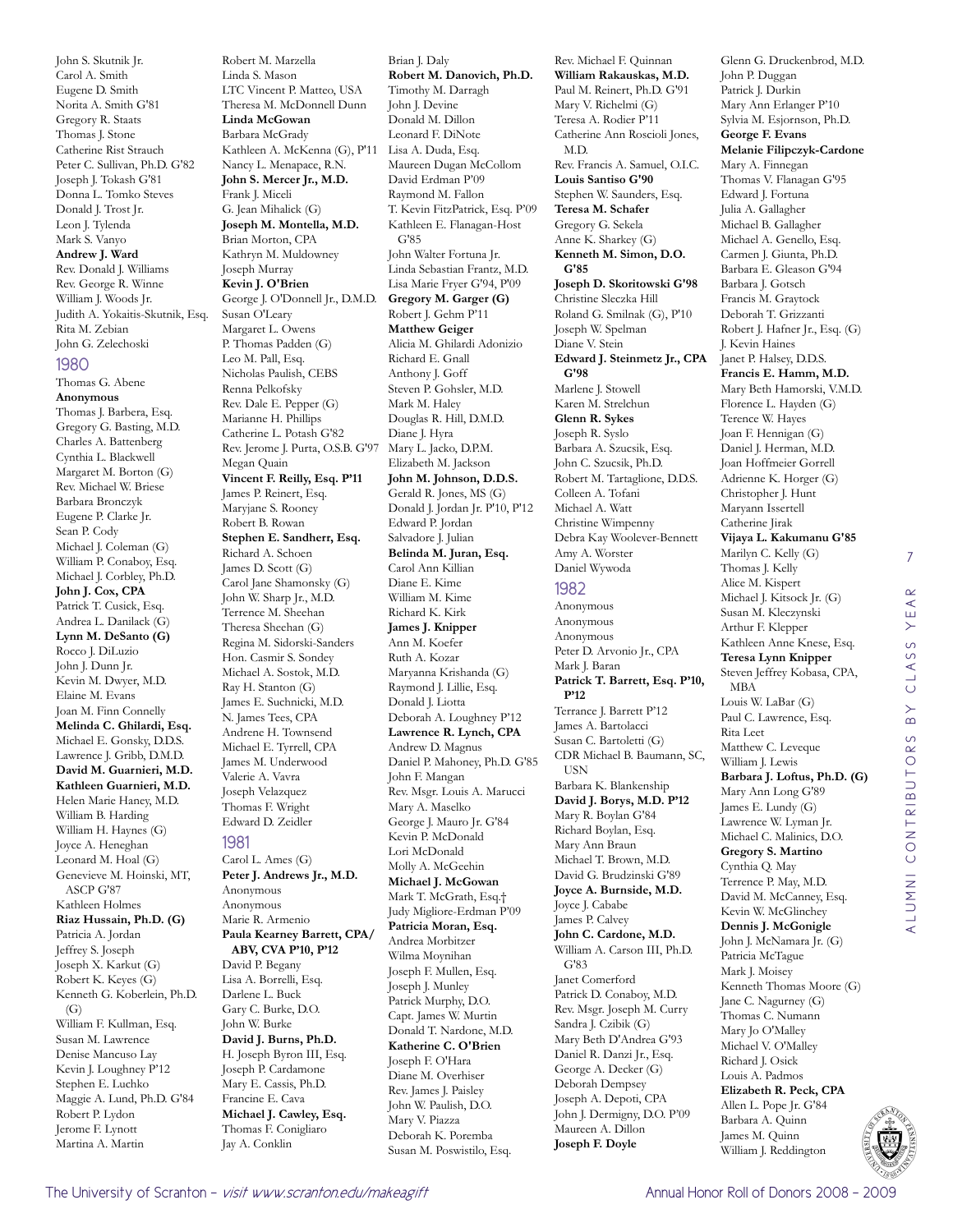May J. Reed-Johnson, M.D. **Eileen T. Reilly P'11** Roseann Riccio Anna Maria Rusnak Noon G'90 Sally N. Rutherford, Esq. Kathleen F. Ryan, M.D. **Margaret Mary Sacco, M.D., FACS**  Karen Saunders John H. Schultz Alice J. Scott G'84 Robert L. Sebo Marcella D. Shepard Bradley U. Shick (G) Eileen F. Short Thomas J. Skarbez (G) Michael J. Slovenkai G'89 Beverly Ann Smith (G) Michael G. Sopinski Julie M. Speicher, M.D. William M. Trently, D.M.D. Patricia A. Trubia, CPA James J. Vitali Joseph E. Walsh Jr., Esq. Michael J. Walsh Michael J. White Diane M. Wilhelm Joyce Wyatt (G) Anna Young Michael J. Ziomek 1983 Mary Elizabeth Aileo Suzanne M. Ballou, Esq. **Joseph P. Bannon, M.D., FACS, FACRS P'10, P'12** Joseph A. Barrett Jr. Paul W. Barrood Robyn M. Barrood Andrea Basalyga-Phillips Noel O. Benkoil Caroline Bennett **Robert E. Bolger Jr. P'10** Michael D. Booth **Christopher G. Bosse, M.D.**  Carmel J. Bradley Nancy Brady P'12 William J. Brady P'12 James W. Braun Carl J. Burke, Ph.D. William R. Burke (G), P'10 **Peter M. Butera, CIMA**  Patrick P. Capece (G) Michael J. Carroll **Marion Cartwright, Esq.**  Jeffrey S. Cavanaugh G'92 Kathryn M. Cesario Stephen J. Charnitski, D.M.D.

P'10 Diane Cherinchak-Loughrin, Esq. Gary M. Clauss P'09 Michael D. Collins Donald W. Cragle (G) Peter C. Crane Robert F. Cudworth Sr., Ph.D.  $(G)$ James A. Cummings Alan W. Dakey (G) Denise M. D'Andrea, M.D. Patrick S. Davies, Esq. Mark A. Davis Joseph T. DeGraba Jr. Lisa D. DeGraba

Irvin T. DeRemer Jr. (G) Jean M. DeSchriver (G) John B. Donlevie Jr. Peter H. Dorman, CPA Robert J. Dougher, Esq. Margaret M. Dougherty-Hayes Barbara J. Duggan Kevin Patrick Duncan Sr., CPA, MBA Joseph A. Erbel Jodya E. Farrell Michael A. Farrell, M.D. Maureen E. Forbes-Slayton Eileen Gatti Lisa M. Gaudio Lisa A. Gillick, Esq. John A. Gilly, Ph.D. (G) Margaret A. Gorman (G) Janette Hall John J. Hambrose III **Patrick J. Haveron, CPA Edward M. Hazzouri**  Donna M. Heiner Kevin G. Holmes Carl E. Hordesky Paul P. Hospodar, M.D. Paula A. Hresko Mendoza, MBA Chei-Ming Hu (G) James W. Inman G'86 John C. Jaenisch **Colleen A. Joseph, M.D.**  Kathleen A. Kamor Karen A. Kane (G) **Yasmine Kane**  Paul M. Kirsch Carl E. Klevinski (G) Timothy J. Kochanasz Maureen C. Kozloski, M.D. Diana L. Kremitske G'87, G'98 John J. Lamond III Gerard W. Langan Jr., Esq. (G) John S. Lewis (G), P'09 Mary Kathleen Lewis (G), P'09 Karen A. Longenecker, Esq. Janet Lowe **John J. Lynch III**  Dorothy E. Lynn Eugenia M. Lynn Marie Mackrell Michael D. Mackrell Pollyann K. Maduro, Ph.D. John B. Madzin Jr. Agnes E. Maleakas (G) Thomas V. Mallon Jr. Jill Marie Marth Leo V. Marzen Frances J. Maurer Michael P. McAfee James P. McCormick, M.D. Michael J. McDonald, Esq., CPA John C. McDonnell (G) Mary A. McElmoyle (G) Thomas R. McGill Irene C. McMullen Dorian M. Meoni, PMP Margaret Mulligan Vincent M. Munley **Elizabeth A. Murphy** 

Michael F. Murphy, M.D. Anders P. Nelson, M.D. P'09 **Francis J. Pearn**  Suzanne M. Pethick Brian J. Phelan P'12 Mary Pat Phelan P'12 Natalee A. Picillo, Esq. Frederick W. Porsche, MBA, CPA William T. Powell (G) Eileen P. Reagan John P. Reap P'12 Peter D. Regeski **Frederick J. Reidenbach**  Jeffrey J. Roman Ann M. Scarpino, Esq. G'91 Peter J. Scharr James J. Schimelfenig P'12 Laura M. Schroeder **Daniel A. Shea**  Susan P. Shevlin, MSW, LSW **Ellen M. Sica**  Karen M. Smith Ernest J. Sobkow Jr. (G) Mardi B. Steppacher, P.T. (G) Paul K. Stimpfl James M. Stradnick Thomas F. Strelchun Maureen A. Titus (G) Kathleen A. Tortorella David I. Trently Joan M. Turnbull P'10 William C. Turnbull P'10 John J. Vernoski Lenora K. Williams David L. Wilmarth Jr. Robert M. Yates, Esq. George A. Yavorek, M.D. 1984▼ Desiree L. Altemus Thomas C. Altemus Jr. Anonymous Anonymous Anonymous Anonymous Anonymous Anonymous Michelle Archer Irene Aronoff Robert J. Ashnault Patricia A. Aston Joanne Bankert **Tracy F. Bannon P'10, P'12** Matthew G. Bathon, Esq. Elizabeth Bauer Kathy Berrie Steven Bevilacqua Mark J. Beyer Rosemary K. Bogan **Susan F. Borys, M.D. P'12 Ellen M. Boyle, Esq.**  Daniel N. Brady Rachele Browning Theresa F. Buckley, CPA Edward J. Burda Greg F. Burke, M.D. Suellen Burkhardt Edward C. Burnetta, M.D. Rosemarie Candelli

Ph.D., CPA

Kevin C. O'Brien Thomas E. O'Connor Mary Ellen O'Grady Harvey, Martin J. O'Riordan, M.D. Gerard F. Ott, D.M.D. Christine M. Carlin Gregory J. Carlin John Carlucci, CPA Susan Cerrone Michael S. Cholko Joseph J. Cleary II Michael G. Coco G'94 **John J. Daly G'95** Jonathan P. Dame Patricia A. Davis (G) James J. Decker, CPA Ellen C. Dermody, MA James G. Devine Mary Ellen Docalovich Susan A. Dolan Thomas K. Dubas Michael R. Ducey Charles E. Duke Mary Ellen Fazio Eugene P. Feeney, Esq.  $(G)$ Patrick J. Forst, CPA Nancy E. Foz Linda M. Garbade Linda A. Gardus Lynn Giacobbe **Thomas J. Grech**  Suzanne M. Greco (G) Charles W. Grimm Gary M. Grzywacz Daniel J. Hart, Esq. Carl J. Hoos Robert E. Kalafsky **Eugene J. Kane Jr.**  Mary J. Kanzler G'86 Daniel A. Keisling (G) Kevin J. Kincel Robert J. Korjeski **Kevin J. Lanahan**  Jon M. Lane Mary Lawlor, Esq. James R. Lawn **Kristin A. Lenahan**  Barbara Ann Limer Ronald A. Lukowicz Theresa M. Magee Kelly M. Maton, M.D. Michael Joseph May Catherine E. McDonald George D. McGill, Esq. Mark D. Mensack Theresa M. Mihalik, Esq. Tamar Moritz (G)

Patrick A. Casey, Esq. (G), P'12 Cynthia A. Costello P'11 Thomas J. Costello P'11 James M. Courey, D.D.S. James J. Fedor, CT, MAC, MDV Therese M. Flanagan Sullivan Katharine Freeman, M.D. David A. Grabowski, Esq. Christine E. Grieco-Mellon Karen M. Hadam, M.D., Esq. Joanne N. Jezerski G'87 **Stephen P. Joseph, Ph.D.**  Maj. Edward P. Kosewicz, CRC, CAAMA, PAHM (G) Edward Kowalewski Jr., Esq. **John F. Lanahan, Esq. Brian J. Lenahan, Esq.**  Roberta W. Longsworth (G) Shirley Ann Lucore (G) Ann Marie J.P. Mahoney G'07 Mary Clare McCarthy, M.D. Felicia Z. Morris (G) Kathleen A. Nash USA **NHA (G)** G'88, D'07 Carol Pacifico Peter R. Pizzoli Gina Reilly Karen A. Rossmell Susan Alicia Steffy Paul M. Sueta Michael J. Tomalis Ignacio V. Vila Louise M. Vogel John P. Walsh, CPA Cynthia A. Yevich Denise Zampano 1985 Rev. James J. Alco Anonymous Anonymous Anonymous Lori A. Bathon Anton Robert Bauer John Lansingh Bennett (G) Marlene Marie Bobar, R.N. (G) John R. Brandt Mark D. Brennan Jr., M.D. **Daniel T. Brier, Esq.**  Santo R. Calabrese Thomas J. Calvo Michael Campana Rosa Campana Dawn M. Cardone Anthony C. Carmadella Carlo R. Celli Mary T. Champi Nametko

Jeremiah T. Murnane III **Alice Musto P'10, P'12 Lisa Napolitano, CPA**  MAJ Joseph F.X. O'Donnell, Monica S. O'Donnell G'95 Ward J. O'Donnell, M.D. **Gerard A. Olack, Ph.D. Alice L. O'Neill, Ed.D.,**  Thomas G. Orme Jr. Catherine M. Owen, D.P.T. Matthew T. Pompey Mary Ellen Prince, CPA Murli Rajan, Ph.D. (G), P'12 Elizabeth A. Rozelle (G) Alice J. Rulapaugh G'87 Lisa M. Shantz, Ph.D. Thomas J. Skibinski (G) Jerome M. Smith P'10 Joseph C. Sokoloski Jr. Margaret M. Sullivan Francie Truran Warther Robert K. Tuite, CPA Mary E. Tygh, Ph.D. Deborah A. Vistocco Marjorie F. Weiss (G) Wayne D. Wilcha, CPA Janice M. Winslow G'96 Rocco F. Yanora (G) Joseph M. Zanfardino Jr. Stanley M. Zygmunt G'95, P'12 Joseph W. Adams G'96 Susan E. Adams, M.D. Michael P. Auriemma G'90

8

The University of Scranton – *visit www.scranton.edu/makeagift* Annual Honor Roll of Donors 2008 - 2009 - 2009 - 2009

Andrew J. Nat III John P. Nealon, CPA Theresa Charnitski P'10 Thomas A. Cinti, Esq. Michael W. Corey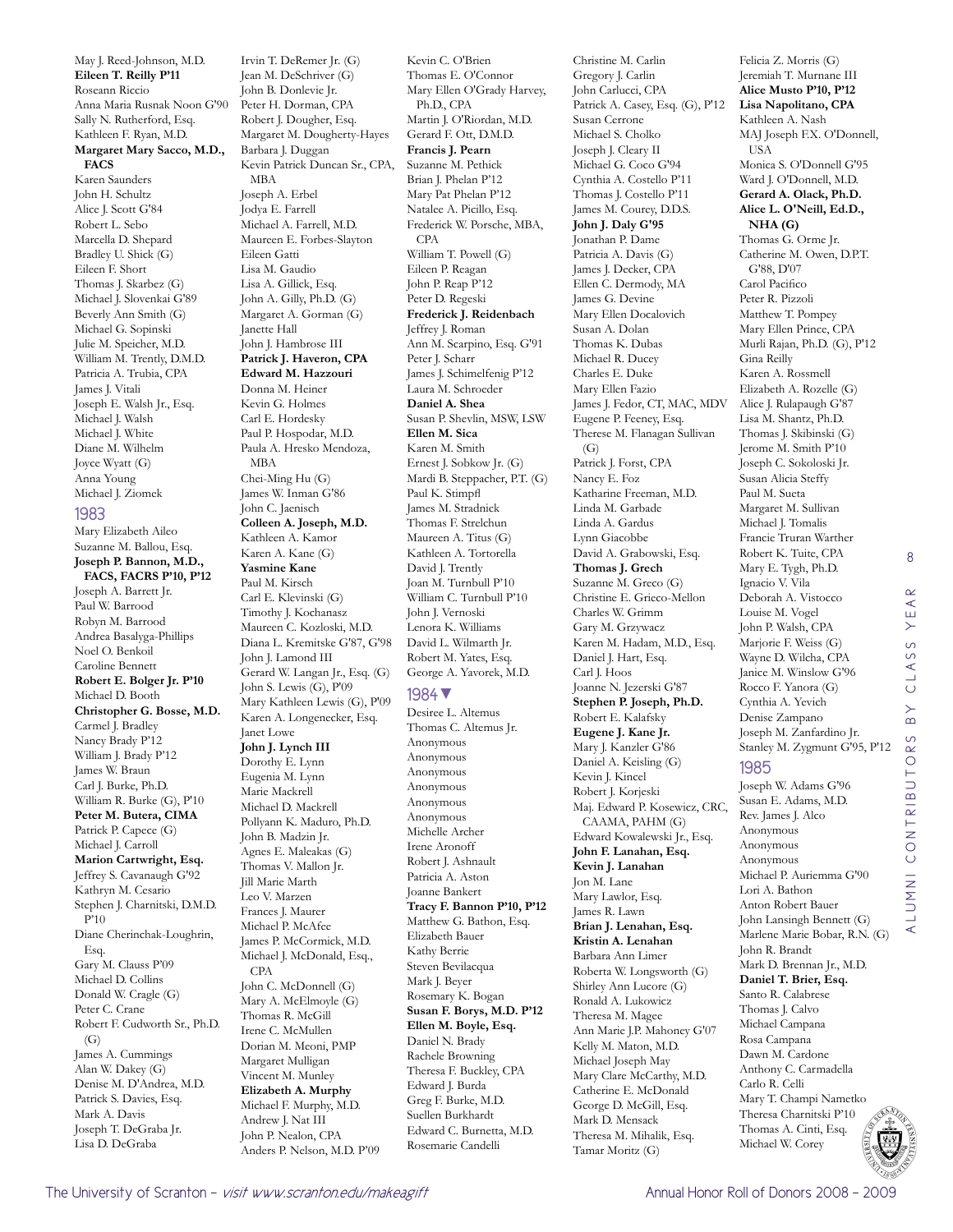**Gerard F. Cruse**  Peter J. Csongradi Madalyn E. Cuff-Cowles, O.D. Elizabeth Dahut **Mark F. Degenhart**  Vincent H. DeSanctis, CPA, CVA Michael J. Dolan Ermine N. Dowd Catherine C. Naughton Dowling, D.O. Diane R. Elliott W. Carl Elliott Jr. Manuel J. Evans, CPA (G) Marylou Findlay James P. Fox Jr. Russell W. Gladd III Karen A. Greco-Magosin, Esq. Gary R. Greening John R. Greiner James J. Grueter Cathy J. Haduck Paul D. Haggerty Robert J. Hally, M.D. **Mary R. Haveron, CPA**  Regina M. Hefele Janice L. Hess Mark S. Hillman (G) Marilou Z. Hinchcliff (G) Anne B. Hoeffner (G) Mary Hoffman Pancake Kathleen A. Hyland Thomas A. Janoski Jr. John S. Juliano, M.D. Mary Juliano, D.D.S. Gaetana Kalafsky **John J. Kenny, Esq. Brian A. Kilcullen**  Robert S. Knoebel Jr., Esq. Carol J. Korutz, R.N. (G) Thomas S. Kucinski Nancy M. Larralde Benedict Lee, Esq. Thomas M. Loughney Jr., M.D. Francis A. Lovecchio Jr. Richard C. Mariette, CPA Susan Mattucci Lisa Marie McCauley, CPA (G) William R. McElroy (G) Margaret M. McGill John P. McGlynn, D.M.D. Robert G. McNamara Jr. (G) Thomas J. Miller Cheryl A. Moran G'87 David A. Nardone G'88 Donna M. Narsavage-Heald, Ph.D. Maureen T. Nemshick Ann Nicastro G'88 James P. Nicastro Marie C. Niemiec Alicia O'Connor, Esq. Judith A. O'Donnell, M.D. Bridget Olesiewicz Joseph P. Olesiewicz Patricia G. O'Neill (G) Lori S. Padovani MAJ Frank L. Paris, USAR Robert V. Piorkowski Michele A. Pisano-Marsh, D.M.D. Carla Pompey Michael Francis Quinn IV

G'87

Susan L. Rash Zita A. Redford Robert F. Robertson Jane M. Robinson Michele Ann T. Robinson Mary Grace Rogers Kevin J. Salaway (G) Barbara A. Salay Margory Scharr Jeffrey L. Scheuren Linda A. Schultz, MSN Thomas M. Schwing David H. Sharpe, CPA **Judith Shea**  Margaret M. Shewbrooks, CPA Erin C. Shine Michael P. Shine Steven E. Shive, Ph.D. **Anthony P. Smurfit**  Brian G. Snyder, CFA Lynelle C. Spitzer Robert J. Stefanovich (G) Leanne M. Stephen (G) David R. Stettler (G) Mary Beth Sunick, Ph.D. Joel C. Susco, CPA Lisa A. Thurston G'09 Donna Jean Titus (G) Lawrence J. Toohers, D.M.D. John J. Toutant, R.N. Mary Alice Trainor (G) Richard T. Walker Elizabeth M. Walsh Patricia J. Walsh (G) Marie J. Warner-Shanaghan, D.O. Frank T. Wheeler Eleanor A. Wills Elizabeth Witterschein, R.N. Eileen M. Wood Robert G. Yager Jr., D.O. G'88 Maureen A. Zaboski G'94 1986 Ximena Ahl Robert M. Amory, D.O. Anonymous Mary Elizabeth Austin Ira Mark Bandel (G) John J. Bentz Jr. Joseph A. Bertolino, Ed.D. Rosaire C. Betti Kathleen Bevilacqua Ann M. Beyer R. Allen Blythe (G) Eileen A. Bonomi Deneen A. Bowlin, M.D. James F. Boyle G'04 Sondra L. Britt-Holmes Elizabeth M. Brown James T. Brown Evelyn Capooci Victor J. Capooci Brian J. Capparelli Rosemarie Cappucci Ross A. Carrozza, Esq.

## **Thomas A. Cawley Jr., Ph.D.**

Erin M. Cescon Colleen E. Chancler Paul P. Cominsky Jr. Mary Jane Conlon Reilly G'87 Anne Marie Cooney Joan P. Dailey, Esq. George J. DeRaymond

Lorraine Devens Therese M. DeVries Narzikul, C.R.N.P. **John D. Dionne**  Louise Doll (G) Christopher J. Elliott Patricia A. Ericksen (G) Lisa Favini-Bailey **Francis M. Fetsko**  Jane C. Foy (G) Angela M. Giello Brian Patrick Gilroy (G), P'12 Joan C. Gormley Robert P. Graham Mary Jacqueline Greening Margaret Hambrose Virginia A. Haney Mary E. Hank Katherine M. Harnick Joseph E. Hart Jr. G'88 Diane L. Hayes, R.N. David M. Hazzouri, D.M.D. LTC Terry J. Hemminger, USA, Ret. (G) Natalie I. Henkelman (G) Kevin Robert Hoffman (G) Carol Hromisin (G) **Alison J. Iavarone, CPA**  Rose E. Jacobs, PA-C Donna M. Joyce (G), P'10 Paul W. Kamor G'90 Barbara A. Kapelan Lauri A. Kavulich, Esq. Robert J. Kelly Jr. Thomas M. Kennedy Deanna A. Klingman G'91 Victoria Ann Knuth (G) Christine Krippahne Jennifer Krunkosky **Michele M. Ksenich-McGowan**  Leanne M. Ksiazek, V.M.D. Maureen E. Kuypers Gemma J. Kwolek, D.D.S. Jean M. Lamardo Rita Ann C. Lamb Dr. John F. Lane III Gerald M. Langan Mary F. Langan Jeffrey R. Lattmann Peter T. Lavelle Lawrence J. Leitzel **Theresa A. Lenahan**  James E. Lucarelli, D.P.M. Regina M. Lynch **Sharon Lynch Thomas P. Lynch**  William J. Mahoney (G)

Kevin J. Mangan, Esq. Carla Gray Marchesini George Marchesini Maria T. Mascaro, Esq. Donald E. McAuliffe Jr. John F. McGivern

Kathy J. Megliola Martin J. Moran Thomas M. Moran Stephen M. Mullen **Cheryl A. Mullery James F. Mullery Jr.**  Mary C. Murray-Maupai

William P. McGowan, CPA Robert B. McTiernan G'00 Maureen Joyce Murtha G'87 John J. Padovani Anne Marie Palatnik Christopher J. Panzarino Karen Park, D.M.D. Ann Marie Petagna Ralph F. Petagna, CPA Christine A. Power Mary-Cynthia S. Purcell G'98 Kathleen A. Reap P'12 Ellen M. Redding Amy A. Regan Annmarie Rizzo, Esq. Kenneth R. Rush, Esq. Laura M.I. Saunders, Psy.D. Richard J. Schafer Suzanne M. Scott, CPA Lisa M. Serafin Joseph M. Serra Melanie G. Shaw Eileen A. Sirois **James M. Slattery, CPA**  Michele C. Smith, PT Diane R. Smith-Hoban Bridgett B. Stapleton Susan K. Stare, P.T. Gregory A. Staub CMSgt. Peter T. Stidham, USAFR Barbara A. Venosh Jones G'92 Lee Anne Wagaman John E. Walsh Andrea Werkheiser, MT ASCP Mary Helen Whalen Sue Ann M. Wheeler, Esq. Trish O. Whitcomb Marilou Williams (G) Ellen D. Winter, CPA Kathleen Woodruff Kevin M. Wright Robert F. Young Joni R. Zanfardino G'88 Diane Helyne Zyats 1987 Therese M. Agostinelli Anonymous Anonymous Daniel J. Barton Joseph P. Bentz Maureen C. Bentz Thomas S. Boland, M.D. Claire Brennan John P. Brennan, M.D. Russell P. Bricker **Russell J. Buckley**  Nancy R. Casey P'12 Jacqueline A. Cleary Urbano Jeffrey A. Cominsky Andrew J. Convery Frederick C. Daniels (G) **Todd M. Davis**  Andrea C. DeJesus Tullio DeLuca, Esq. Karen DeMeis Michael A. DeMichele, M.D.

Janine M. Nemshick-Kerestes Anna M. Niemann Jeannine Q. Norris James P. O'Boyle James R. Ofalt Brian J. O'Hare Cynthia A. O'Hare M. Lynne O'Melia Patricia M. O'Neill

Francis J. Dessoye (G) Nina E. DiPietro Lisa M. DiRenzo, D.O. **Andrea V. Dreisbach, Ph.D. Renee E. Edwards, D.M.D. Joseph M. Ferrario**  John B. Fontana, D.M.D. Karen A. Forsette, CPA P'12 Margaret A. George Patrick J. Gilmore Jr. Abby L. Gobrecht Donald G. Gorman Sean T. Granahan, Esq. **James J. Haggerty, Esq. (H)** Ronald A. Hampsey Theresa R. Haughey James Hoban Christopher J. Holleritter Christina D. Honan Andrew W. Humphreys, Esq. **Timothy J. Kacani**  William P. Kane Theresa J. Kaplan G'88 Michael P. Keating Brian Kelly Brian T. Kelly Denise A. Kelly Juel Anne Klepadlo (G) Karen Kormis, M.D., FACP Andrew J. Krupa Diane C. Laderman Susan Lawrence (G) Peggy Jean Leo-Gallo, CPA Gregg Loboda P'11 Mary Jo Loboda P'11 Gina M. Longo Paul J. Mackarey, PT, DHSC, OCS (G) Thomas J. Maiello Jr. Rev. Thomas J. Major Sheila E. Mangan Rev. Cynthia L. Mapstone Sandra B. McCarthy Carlene A. McCool Mark E. McCool Suzanne L. McDonald, PT Patrick J. McGuire John T. McGurrin Mary Margaret Miehe-Petrucci, MBA Barbara C. Miller, D.P.T. D'07 Mary Patrice Mollick, R.N. Stephen J. Mollick **Robert F. Montone**  Kathleen M. Moran Ronald J. Moss Jr. Kathleen Bowe Mulderrig **Sondra Myers (H)** Sally M. Nancoz Christopher Neumann, Esq. Nancy A. Neumann, CPA Kimberly K. Norton Kurland, D.O. Jaclyn R. Olszewski Jeanne M. Panzarino **Ellen P. Pappert**  Linda M. Petrino, CPA Thomas M. Pierce, CPA Amy B. Pollock Lisa D. Quinby (G) Brian J. Quinn, CPA Mary Lou Racht (G)

9

YEAR

CLASS

 $\overline{B}$ 

alumni contributors by class year

ALUMNI CONTRIBUTORS

**Mark Rakauskas, CPA, PC**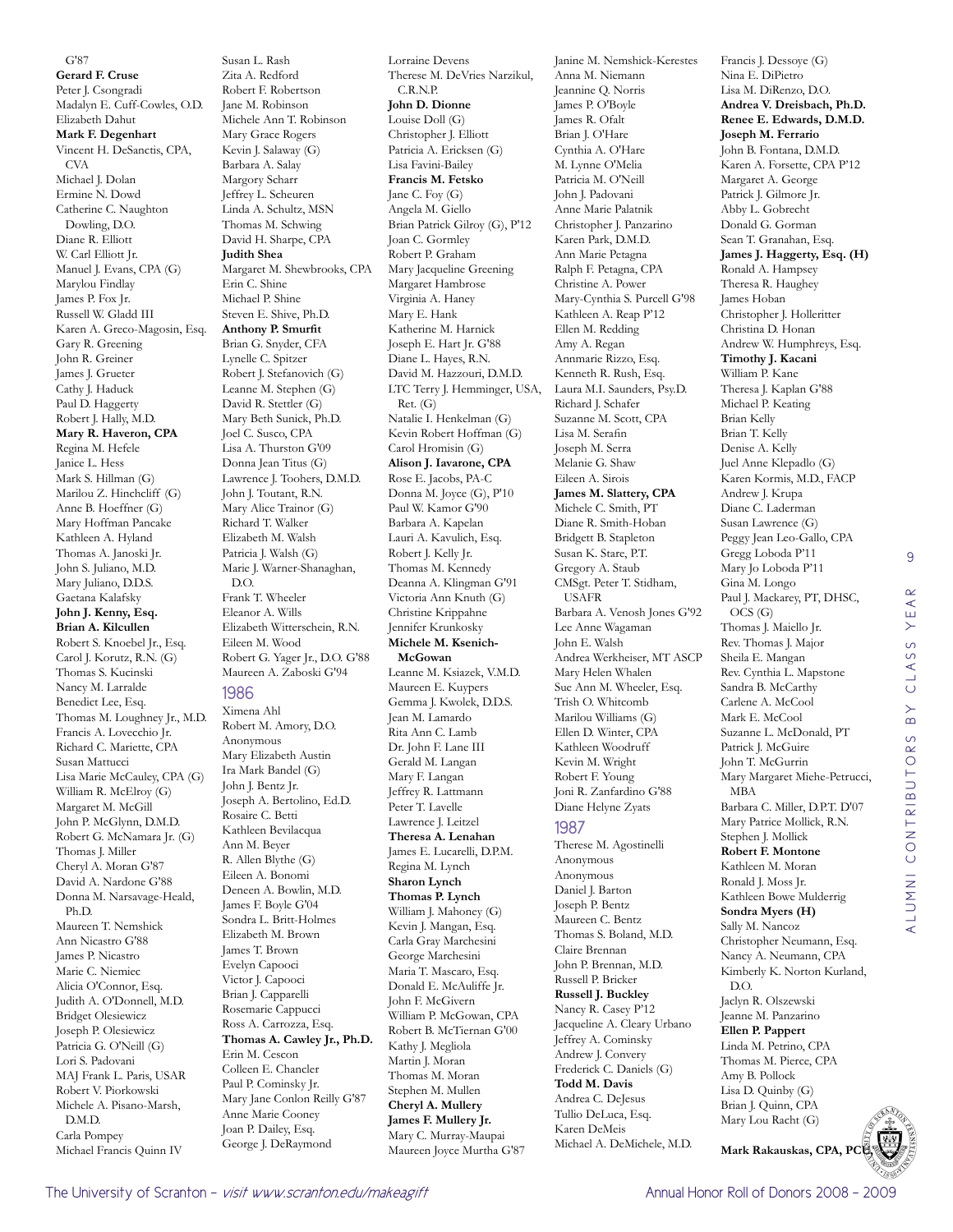Paul A. Regan Maryann Rigotti (G) Timothy P. Ritter Helen E. Rizos, Esq. Matthew Ryffel Shawn M. Sekela Maria Smith Margaret A. Sukonik Karen Amann Talerico, Ph.D. Robert J. Taylor Neal J. Thomas, M.D. Linda D. Thorbahn Most Rev. James C. Timlin, D.D. (H) **William G. Trainor**  Brian K. Trently Janet A. Warnick Timothy D. Welby, M.D. **Joseph R. Whitford G'89** Mary D. Woolson G'89 Jane Ann Yankelitis Stanley J. Yankelitis David J. Yatsonsky, M.D. Gerald C. Zaboski G'95 Frank J. Zawacki, Ph.D. Michael Zazzeri Elizabeth M. Zygmunt P'12 1988 James S. Agostinelli Julianne Albiero-Walton, Ed.D. G'89 Karen S. Alderfer (G) Michael A. Allegra Anonymous Anonymous Anonymous Anonymous

**Ann K. Astolfi, D.M.D.**  Christopher A. Barbarevech, M.D. Michele H. Beck Patricia E. Betti Kimberly Blazejewski Marie V. Brandt G'89 Donald A. Brasek Anne E. Brennan Joseph M. Brogan, D.M.D. David P. Brown Marianna Calabrese Eileen E. Calabro Timothy G. Callahan Carolyn E. Callan Jane M. Carlonas, Esq. Bridget A. Carson (G) Michael E. Chismer, M.D. Teresa L. Christman Christopher J. Clarke Christine L. Clayton Renee E. Cole Wayne D. Cosner Maria Coutts Kevin J. Cronin Carol Lee Cundey Anthony N. Cusat Susan E. Cusat Mary Noreen Danna Stephen G. Danna Deborah Ann Davis (G) Carolyn S. DeLuca Jennifer A. DeSimone John D. DeSimone Joseph L. DiMattio

Jennifer J. Emrich Paul M. Familo G'89 Mary F. Fiske (G) Kristen R. Fislar W. David FitzPatrick, M.D. Denise M. Fleming, CPA Arthur R. Flynn III Mimi L. Flynn **Rev. Richard E. Fox**  Jeffrey J. Gabello **Christine Griffin Robert J. Griffin**  Susan Gulla Kenneth John Halfpenny Deborah L. Hart John A. Hines III John S. Horchos, D.M.D. Eric G. Hosie, MBA G'93 Andrea T. Humphreys Janice R. Joyce (G) Karen T. Judge Matthew T. Judge **Karen F. Kacani**  CDR Paul D. Kane, M.D., MPH, USN Jill A. Katulka David P. Kay, CPA Gregory J. Kelly Kathleen M. Kemmerer, Ph.D.  $(G)$ Steven P. Keuler **Maura A. King, Esq.**  Carrie L. Kirgan David J. Klein G'92 Christopher J. Lake, Ed.D. G'96 **Megan Lanahan**  Diane C. Lange-Keuler Susan J. LaPlante David J. Lauriha Corine M. Lenzi Eileen R. Leonard Christopher R. Loughney Rev. Michael P. Lyons John V. Mallon, Esq. Kristen L. Mallon Timothy E. Markey, Esq. Beth A. Masterson Laura E. Mayeski G'98 **Daniel J. McGarrey G'90 Patricia C. McGarrey**  Thomas J. McManus Joseph F. Mikitka (G) Maureen M. Miller Lisa L. Murphy Mary Lou Murray Catherine A. Naiva Ricciardelli Andrea F. Neal Felice M. O'Boyle Kathleen M. O'Connell Kelly A. O'Connor, MSN, C.R.N.P. Matthew F. O'Reilly Michelle G. O'Reilly Michael J. Pastore Lisa A. Poole Jennie Sherrin Hughes Popp, Ph.D. Jean Marie Poster John S. Poster Diane M. Raum Mary Beth Rauser

Maria R. Doria, M.D. G'90 Louis P. Dubrosa

Shelley A. Redding Manfred F. Ricciardelli Jr., Esq. Richard A. Ritts John P. Roche, M.D. Jeffrey J. Rossi Kathleen A. Rossi Kathleen P. Rothstein Virginia A. Rubin, R.N. **George B. Salzmann, Esq.**  Anthony A. Saranchak, CPA, CISA, CFE Kathleen Saxon Mark J. Saxon, D.O. Lucyann M. Sciandra, D.O. Maureen Sequeira-Roberts, R.N. Jane Serres Timothy P. Shay Keith A. Slattery Geraldine Sovak, LPC (G) Donna M. Sunick Barbara A. Svachak Alison M. Takacs, Esq. Joseph R. Taylor Kerri A. Taylor, D.O. Brian C. Thomas (G) Erin E. Tracy, M.D. George M. Tysiak Patricia A. Tysiak James A. VanBuskirk Susan Vanderbeek G. David Wagner Clare M. Waterloo, O.D. Denise C. Windram Richard J. Windram Ralph M. Wisniewski II, M.D. Paul J. Wylam Jr., Esq. Mark W. Yuknek 1989 Anonymous Anonymous Anonymous Anonymous John Thomas Anzelmi, O.D. Lisa M. Anzelmi G'97 Kathleen E. Baar D'Auria Catherine V. Barhold Christopher R. Bayles Kevin B. Blake John P. Bokal Jr. Danielle I. Borik, Esq. Kathleen M. Bowman (G) Sister Elizabeth Brandreth, R.S.M. (G) Katharine B. Breuninger Kara M. Brown Matthew Brown Susan M. Browne Michael J. Bryceland Denise M. Byrnes Mary C. Byrnes Charles M. Campbell Janet M. Caputo Barbara Chapin (G) Donna L. Chismer Giannie S. Cieless Paul D. Colangelo, Esq. Jean M. Colgan Cheryl A. Collarini P'11 Carolyn M. Colonna Elena M. Conn Robert J. Corba, D.O. Julie A. Corrigan Jeffrey T. Cromie

Scott T. Crouch John Curry Anthony A. Dalasio (G) Anthony G. D'Alessio, CPA Chris DeSanctis Mary Jane K. DiMattio, R.N., Ph.D. **Andrew B. Dinnhaupt Jacquelyn Dionne**  Maureen E. Donlon Robert E. Donlon (G) Christine M. Donnelly Edward F. Donnelly Jr. John J. Doran, M.D. Monica A. Drazba Thomas K. Driscoll Alice A. Ducey Paul E. Eckenrode G'01 **Donna M. Eget Bessoir, D.O.**  Mark M. Farrell Michael F. Fath Deborah E. Flint, MS, MBA Michele Flynn James F. Franks, M.D. Susan J. Freitas Jeanne W. Friedrichs (G) Cathleen F. Gaffney-Knecht Erin P. Garrity Susan J. Gleason, Esq. Patricia A. Gnall Melinda T. Godshall Paul T. Golden John P. Gonzales, Esq. (G) Mary C. Graham Judith A. Grimaldi Shapiro Thomas K. Groos **Marie A. Guarnuccio Michael F. Guarnuccio, CPA**  Marie E. Guinan Theodore F. Haas III Donald T. Hall, M.D. Gabrielle E. Hampsey Jana Kaye Hamrick (G) Anne M. Healy Robert J. Henry Karen M. Hines Arline M. Hoal Lynne S. Hosie Michelle L. Howe Amy L. Hughes Edward J. Hughes Jr. Mary E. Whitmore Iacovino (G) Pauline M. Jackson Stephen J. Jaworowski Michelle A. Karedes Philip M. Keenan, CPA Michelle A. Kelly Daniel P. Kennedy Margaret A. Kennedy James M. Killeen Jr. **Judith Kosydar (G)** Walter J. Kozak Kimberly A. Kusner-Rendon Kathleen E. Larkin-Keating Karen L. Lisk, P.T. **Terence P. Lonergan, M.D.**  Andrew C. Lynch, Esq. (G) Christina I. Lynch Kevin J. Lynch Thomas J. Lynch Victoria A. Lynch Mary Anne Lynn Barbara A. Malinowski G'96 James P. Malone

Mara A. Marczyk Michael J. Marsico Cheryl A. Martonik P'11 Renee K. Masters Julie A. Matthews Mary Jo McArthur (G) Christopher M. McErlean Michele K. McErlean Kathleen M. McGinley Charles W. McManus Louise M. McManus Meghan M. McManus Betsy A. McPartland Mary Louise Mecca (G) Michael J. Medvecky, M.D. Mark E. Melchione April K. Mellody **John M. Mulcahey, Esq. G'91** Karen O. Muller Clare C. Mutone Robert Mutone Jr. William F. Nazzaro Lynne M. Nelson Kathleen M. Nicholson Karen A. Noll Geraldine M. Noonan Dinkelmeyer Donna S. O'Brien James E. O'Brien Patricia L. O'Connell Maryellen O'Connor Marilyn E. Orlovsky (G) Philip C. Pagliaro, CFA Joseph M. Parise Christopher M. Pietruszkiewicz, Esq. Nelson V. Pinto G'90 Louis R. Pizano, M.D. Michael P. Plevyak, M.D. Christine Posly Timothy J. Pryle John F. Pullo Sr. (G) Deborah A. Puscavage (G) Kathleen Quinn DePillis, Esq. Maureen J. Quinn Hellberg **John K. Redmond**  Mary Colleen Reilly Beverly A. Robertson (G) Christopher J. Roman (G) Karen M. Scarangella Ann F. Schiavo Maria T. Sciandra Pamela A. Septer Lisa A. Shearman, Esq. Mary Elizabeth Sheehan Lisa M. Sherry Jacqueline Marie Small, PT Elizabeth Anne Smith G'96 James L. Smith Cassandra J. Snyder (G) W. Anthony Stevenson Thomas G. Sundstrom G'91 Pauline A. Swartwood Linda J. Sweeney Christopher Robert Threston Brian A. Tretiak Mary Beth Voda (G) Mary Barbara Walsh (G) Ellen T. Wayne Sean T. Welby, Esq. Lawrence J. Yaskowski, CPA Bernadette Yuknek, R.N.

10



John P. Redding III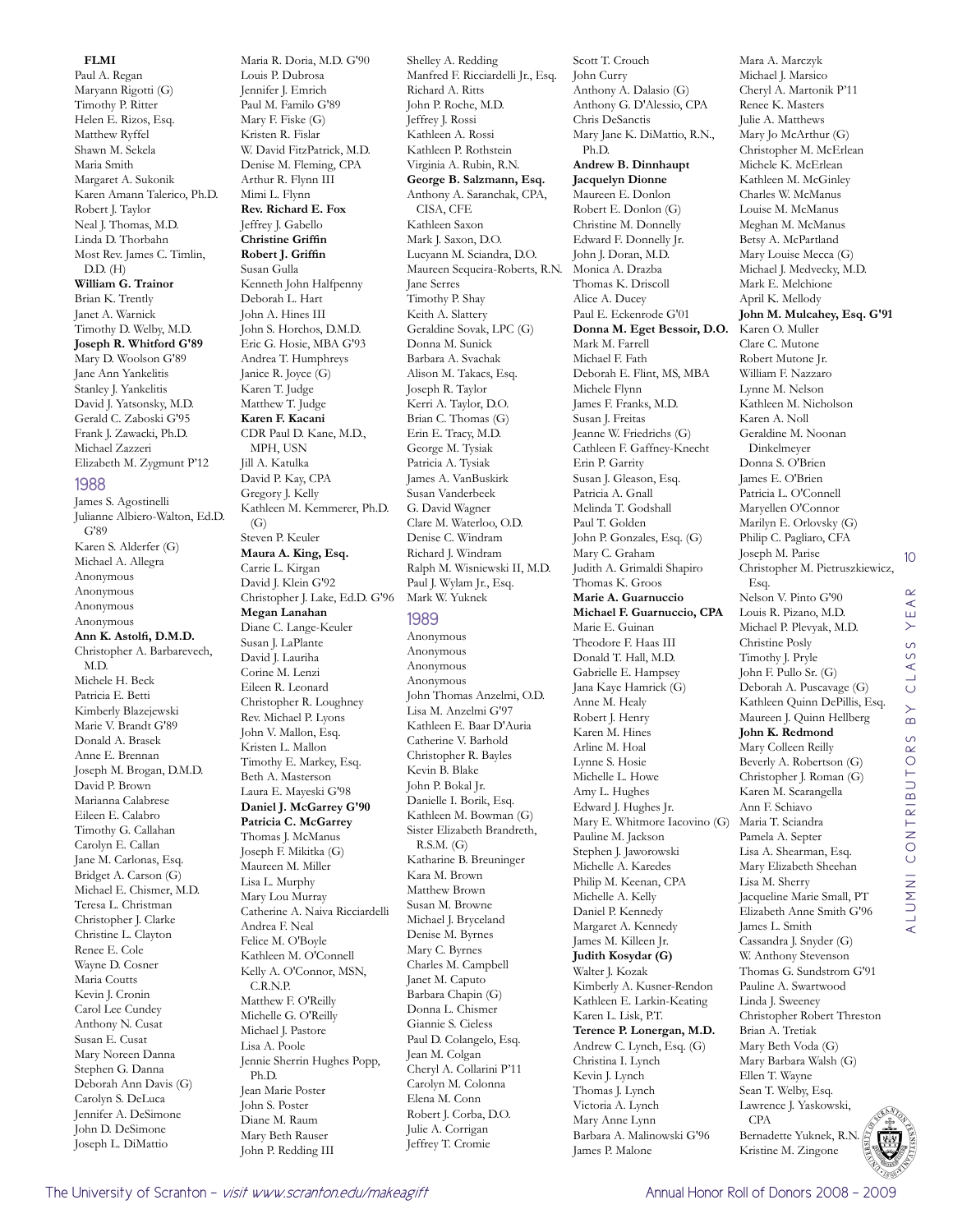#### 1990

Robin Rose Andersen Jill E. Angradi Anonymous Anonymous Brian R. Archer, CPA Gina L. Archer, D.O. Suzanne Armellino Paula C. Bartkovsky (G) Anthony Jude Bestany Barbara E. Bingener Graceann Bisig, MBA Patricia A. Boylan, Esq. Sheri L. Boyle Kenneth C. Brown Sheila A. Brown Perlick Sally Candelli Judi Capozza O'Borski Mary Ruth Carden (G) Edward H. Checkett, D.D.S. Mary Jane Checkett Judith Ciliberto Brian C. Colgan Joseph S. Collins III (G) Matthew Cooper, M.D. **Peter Coviello, Esq.**  James E. Crossen III, Esq., CPA Mary Kelly Curran-Palermo Kathleen E. DeLeo **Carole L. Dinnhaupt**  Michael J. Domanish, Esq. Eileen B. Donaghy **Sean M. Dougherty**  Judith A. Dougherty Lang John W. Douthit Lisa E. Dowd Kimberly A. Duffy-Wylam Christine E. Dulisse Wilson Nancy Ann M. Eliason Bruce E. Everett, CSP, MS (G) Andrew L. Fazio Maureen C. Fazio Laurence E. Flint, M.D. Patricia Duffy Fox Maureen F. Franco Wayne T. Franco Kathleen A. Friery Patrick A. Garcia Daniel James Gizzi Maureen M. Gonzales Elizabeth H. Holzman, MBA, EIT G'93 Elizabeth A. Honan G'95 **Colin M. Houston (G)** Frances A. Howe Annette Kalwaytis G'92 Ginny L. Kellner-Weibel, Ph.D. Deborah A. Kolsovsky Denise M. Kozlowski Frederick H. Kozlowski, M.D. Ruth Mary Kumet (G) **Catherine A. Lampey-Dougherty, CPA**  Philip R. Magaletta, Ph.D. Matthew F. Mark Jr. M. Scott Mason, Esq. Angela M. Masterson Terence E. Matthews Michael J. McCarthy Thomas R. McCloskey Cathleen A. McCormack, Esq. Maura P. McCormack Dolan

Jeffrey W. McDonnell, Esq. Molly McDonnell

Kimberly A. Melchione Maria Merli-Zeitz, LPC Stacie A. Metelski **Robert Miller**  Robert P. Miller, Ph.D. Jerome J. Moga Colleen P. Moran Sondra Lee Morgan G'95 Mary Elizabeth Moylan (G) James V. Muniz (G) Louis J. Nardella Jr. Brian J. Neville, Esq. John H. Neylon John J. O'Connell III Thomas A. Owings Michelle C. Park Margaret A. Parsons (G) Lisa A. Pastore, D.P.T. D'08 Anne M. Postupak, P.T. Marilyn A. Prybicien (G) **Gina S. Rakauskas Michael A. Raso Margaret E. Redmond**  Jacqueline A. Riccardo-Rogers Ralph J. Riviello, M.D. Brian J. Rogers, M.D. John E. Rybnik, CPA Christine C. Santangelo Frank W. Schall, R.N. (G) Anthony J. Schiavo Brian K. Searfoss Lisa C. Searfoss Susan J. Sheridan Anthony G. Simone Kelley A. Simone G'91 Christopher A. Snyder, D.O. Laura M. Sommers, CPA Michael E. Sowash (G) Bonnie Strohl (G), P'09 Mark P. Sullivan **Christina Trendler Sweeney, C.R.N.P. Patrick J. Sweeney, Esq.**  Gary L. Taiariol Daniel J. Tempone Timothy James Terrell (G) Richard Teserovitch John S. Thelman Joseph A. Tone Paul W. Torok Mark R. Trently John W. Tronoski Jr. Jeffrey M. Viola, Esq. Mark S. Voionmaa (G) Joseph F. Waldner, M.D. Lori A. Werner Michael W. Wertz Susan H. White Susan White Sarah E. Wilemski Molly Dooley Wiles Kathleen A. Wilkinson-Coll Mary T. Willi David M. Williams Julie B. Williams Karen M. Winicki, Ph.D. James P. Witinski (G) Kathleen R. Wright Patricia Young Catherine C. Zahiri Frank A. Zazzera Jr. 1991 Anonymous

Joseph J. Antosh **Robert S. Bahara**  Jeffrey Paul Bankert (G) Ann Marie Bestany Terence J. Bird Laura Blake Ronald L. Blake Mary E. Blauvelt-Devine G'93 MaryBeth Booth Danielle M. Brabazon, Ph.D. Michael T. Burns Monica A. Burns Mary A. Callaghan Michael N. Campbell Eileen R. Carmody-Cramer Jason Cirrito James P. Clark, Esq. (G) Kelly A. Clark **Bernard J. Costello III, D.M.D.**  Maj. Joseph M. Courey, USMC Margaret E. Craft (G) Shaunna M. Crossen Robert F. Cummings Renee Czubowicz-Tierney Kurt Dambaugh Kelly M. DeLisa Michele N. DiGiovine Kathleen F. Dolan Peter J. Donaghy Carrie A. Donohue Heather S. Dooley-Henry **Brian C. Doyle, M.D.**  Daniel P. Egan Scott J. Egan Mary Anne Elbonne Nicholas Ermolovich, Esq. (G) **Tanya Ermolovich, D.O.**  Mark B. Falloon Megan A. Ferry, CPA Mary J. Finnan Anthony R. Francioso, Esq. Dana M. Francis Anthony W. Freda, D.O. Timothy D. Friery Jennifer I. Gilfillan Rebecca Gill Jill M. Giordano-Blom Ellen T. Goria **John J. Gregory Jr.**  David A. Hair (G) Aileen Hand Joseph W. Hartmetz Karen V. Heckman Brian F. Henes, Esq. David F. Hogan Jr. **Michael T. Hughes, Esq.**  Joseph J. Jaruszewski Arthur J. Jordan Jr., D.O. Nicole M. Kelly Joy M. Kempter William J. Kennedy (G) Donna J. Kepler, R.N. (G) Joseph M. King Terri Krevey (G) Jennifer M. Kucharski George F. Kukol (G) Martin A. Kupetz Christopher P. Kutney, D.M.D. Colleen E. Larkin Colleen A. Leahy Cheryl R. Leatherbarrow Charles A. Leo Jr.

Rebecca Luzi

Edward J. Madden Frank A. Marcin, Esq. Colleen Mason Patricia A. McEnery Sean M. McEnery Colleen A. McGraw G'97 Ellen E. McGuire (G) Jennifer O. Meeker Andrea L. Melia CDR Brendan T. Melody, USN Denise M. Michini G'94 Maria E. Morandi Karen M. Murphy Joseph F. Murray III, M.D. Maureen E. Neville **Monica T. Nicholas**  Theresa M. Nimmer Mitrenga Kenneth G. Okrepkie G'96 Carol L. Pecher Christine P. Perko Zachary Perlick, Esq. Christopher E. Pociask, MBA Sharon R. Podvey-Durso Sophia A. Poggi Linda Pollick-Zazzeri Patricia J. Popeck (G) Donald L. Preate Jr., M.D. Marilyn P. Pryle G'97 Patricia Ann Redman, R.N. Roxanne M. Rembis (G) F. Gregory Rink John A. Ruddy Jr., CPA Timothy J. Rupp, M.D. Jane C. Ryan (G) Nancy L. Savage (G) Erik R. Schmidt, D.C. Harold O. Schnack Mary Catherine Scott, Esq. Tracy A. Seyferth-Sullivan **Sean K. Shanley**  Sean M. Sheehan Kimberly A. Sherwin-Schmidt Corinne M. Smith Renee D. Straup Kristin Sullivan Denise Taiariol Janice F. Thompson, P.T. Jacqueline M. Tierney James W. Van Woert (G) Michele M. Varano Karen A. Walker-Alexander John Wallace Jr., Esq. Mary T. Walsh (G) Lucia C. White Leanne E. Williams G'02 Suzanne Knight Winter Daniel R. Young Keith D. Yurgosky G'09 1992 **Christian S. Adonizio, M.D.**  Christopher Ambrose

Kristina M. Ambrulavage Anonymous Eleanor B. Axford (G) Carl M. Baruffaldi Marie M. Bauer Mary Alice Bertrand Michael C. Bertrand John C. Beyrent Christopher P. Boam, Esq. Alok K. Bose, M.D. Geri Maier Botyrius (G) **Elaine M. Brophy** 

#### **Eric D. Brophy, Esq.**  Eric J. Bryla Nadine M. Burke Kevin J. Byrnes Gary W. Christensen G'98 Benita M. Clark **Timothy P. Conniff**  Robyn L. Consugar Glenda L. Dangel-Hickey George M. De Persia (G) Christopher R. Doherty Kara E. Dugan Joanna R. Earley, PT, GCS Rose E. Emmett (G) Eileen L. Ernst Barbara J. Eyet (G) Paul M. Fanuele Ingrid L. Farally-Burd Joseph P. Ferguson C. Stephen Francis III Melissa M. Francis, Esq. Mark A. Giallorenzi, D.M.D. Michael C. Guiry Debra Robertson Halpin Robert H. Hamburg Jr. Elizabeth A. Hamilton, M.D. William J. Hamilton Megan E. Hargrave, D.O. Kurt M. Heindrichs Timothy Hickey William EJ Horgan, M.D. **Kevin J. Hudson**  Jacquelyn Hughes, R.N. Susanne John, MSPT Ellen A. Johnston, PHR Andrew M. Joyce Cara J. Kelly Maureen E. Kelly-Pappas, Esq. Cynthia A. Kenworthy Christina M. Lanno G'97 Donald P. Lapine, D.M.D. Claudia H. Leheste Pamela J. LoBiondo **Alisa M. Loftus Brian P. Loftus, D.M.D.**  Gregory S. Mancuso Marguerite D. Mannion P'11 Rose Marie A. Mark, L.P.T. (G) Siobhain Mark Marybeth G. Markland, Ph.D. Brian M. McCabe Margaret E. McCormick **Mary Katherine McNeill**  Robert E. McQuillan G'94 Marianne K. McTague **Paul M. McVeety**  Stephen T. Michel Donald I. Mickel Jr. G'03 Neil J. Monaghan Justine M. Monahan, OTR Maria E. Montenegro (G) Sean M. Munkacsi **Robert D. Naso**  Robert M. Novak Donna M. Novicki G'94 Gail O. Olive (G) Steven J. Orzel Maryann Pavlick Patricia A. Perri G'00

11

 $\alpha$  $\prec$ YE,



Joseph P. Piemonte (G) Cornelius J. Rightley **Donald J. Rinaldi**  Salvatore Russo John P. Schaeffer, CPA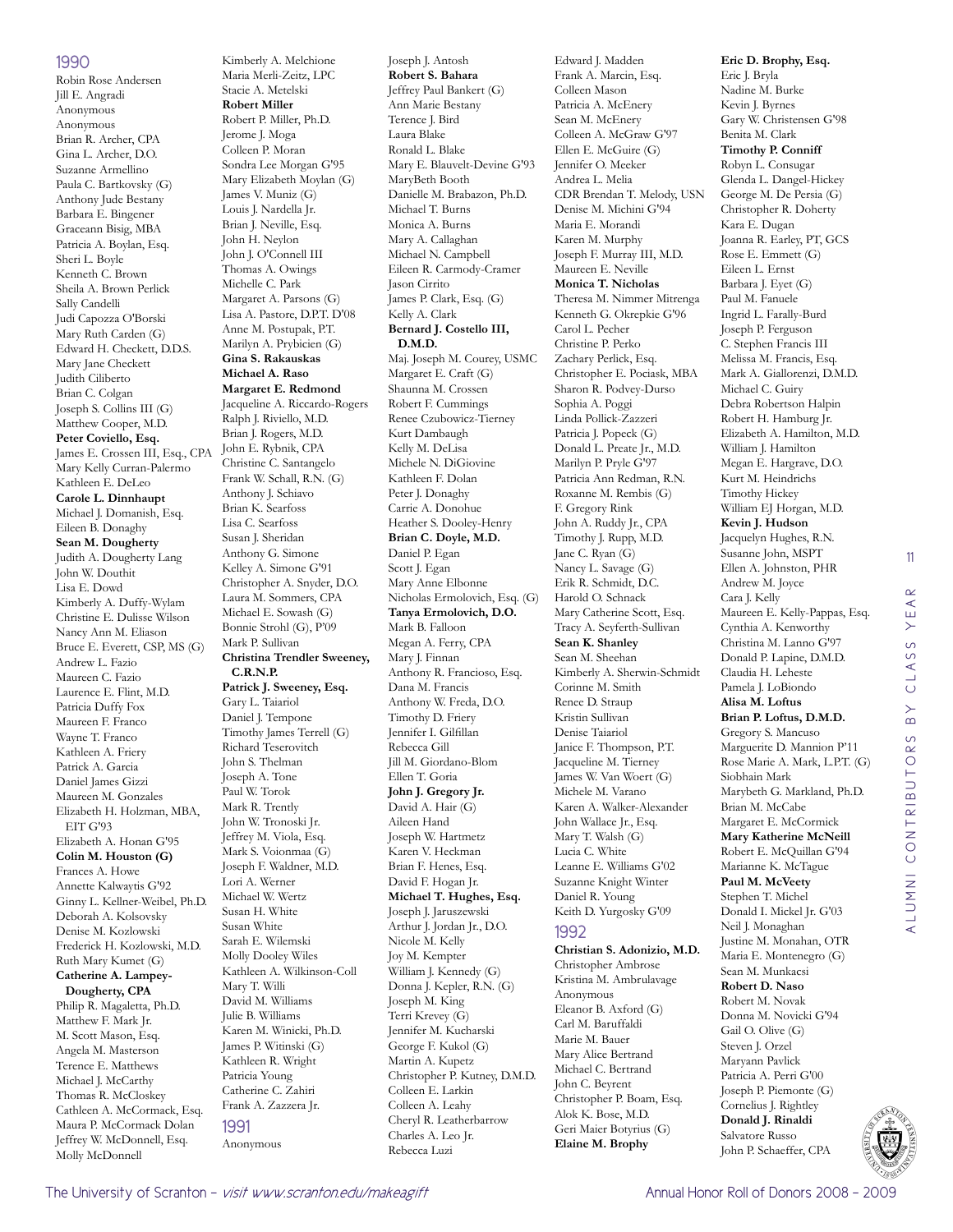Marc R. Suraci (G) Elizabeth N. Tennant Klein Amy P. Tibensky Joseph Toczydlowski Jr., Esq. Maureen M. Walsh Timothy J. Walsh Brian C. White, Esq. **Kristen S. Williams**  Eileen K. Witaconis Marion E. Yurgosky G'98 Justine M. Zavaglia **Joanna Zucker**  1993 Anonymous Robert P. Barkley II (G) Stephen N. Beckish Jennifer M. Bezek Maureen A. Bose Kathleen E. Breheny Colleen M. Brennan Linda S. Campbell, NCC,LPC  $(G)$ Melissa A. Catalano, OTR/L Donna M. Costanzi Christine D. Cummings Fitzgerald Matthew L. Davidson, Ph.D. Suzanne Davidson Michele E. Davis G'97 Mary DeSalvo Correll Lucrecia A. DiDomizio Dena C. Dodge, CPA, MBA, CFP Timothy P. Donachie Edward A. Dougherty Joseph P. Duffy John E. Earley Jennifer E. Edwards Mellon Michelle Ferguson Thomas E. Ferguson Joseph P. Finnan, Ph.D. (G) Brian J. Ford, ARM Robert E. Foy Lois A. Galli Blight Jeanne M. Giallorenzi Meghan N. Gill Timothy J. Gill **Frances E. Gray**  Kathleen M. Gulbin, Ed.D. Andrew J. Hailstone, Esq. Moira A. Hair (G) Jeffrey E. Havran, Esq. Brian P. Healy Linda M. Hee, Esq. Michael K. Hollinger, Esq. Mark J. Homan Gretta Jo Huck Jeffrey D. Huester G'04 Dorothy J. Hughes (G) Gregory P. Hughes Laura S. Indriso, RPT Cynthia A. Jenner Eric G. John Taryn M. Jones James B. Kane II William M. Kasulis Tamara P. Kelly Rosanne C. Kern Patrick H. Keys

Yvonne Teresa Schaeffer Nancy E. Sheridan Mariellen Sluko (G) Phong G. Starzewski

Laurie A. Klonoski G'06, P'09 John Krisa, M.D. Alan B. Landis Jr. **Duane C. Lapus Katherine A. Lapus**  Irvin M. Lash Michael S. Leahy Sandra L. Leahy Kathleen A. Lee Jason J. Legg, Esq. (G) Jennifer A. Lichty Beth Anne LiVolsi Wen Lu (G) Phyllis A. Lynady, R.N. (G) Jane MacDonald David M. Maher Frani Mancuso LeeAnn Marano, CMA Cheryl L. Martnick Paul B. Matey, Esq. **Tracey M. McDevitt, Esq.**  Mary C. McIlvried, Esq. Timothy N. McMullen Jennifer Mello James Llewellyn Miller (G) Krista Miniutti, Esq. Ann Marie E. Moran Maureen E. Mulholland, Esq.  $(G)$ Moira A. Mullen Celena R.S. Murphy Anne Marie Ochs Brenda D. Panzera, M.D. Jason G. Parseghian Santo J. Quatra Karen V. Redick Michael J. Restuccia Joseph M. Roback (G) **Theresa M. Roberts Michele L. Rodeghiero Joerg**  Mark E. Roethlin Perry J. Rose, CFP (G) Jean E. Sharretts John E. Shea Sandra J. Snyder Donna M. Stefans, Esq. Renee E. Steinbrecher Patricia M. Striefsky Christopher M. Strong Brian P. Sullivan, M.D. Kenneth J. Swartz (G) Eugene R. Tagle G'98 Silvio J. Talarico Scott E. Thomas (G) Stephen D. Tibensky Amy M. Tirpak Donna L. Todd (G) Suzanne Toppy Jennifer M. Toscano Constance A. Wisdo (G) Kristina L. Wrabel (G) 1994▼ Francis P. Ahearn III Karen W. Albaugh, P.T., CWS Anthony C. Aliano, Esq. Nicole T. Allen-Hickey Judith Anderson Annette M. Annuzzi, CPA

Robert J. Bednar III Susan C. Bonacci L. Stephen Bowers, Esq. Louis C. Bowers Martin J. Brazill Kenneth J. Brislin, M.D. Frank W. Buhler IV Elisabeth M. Buxton Healy Gregory T. Caluri Joanne Collins Roethlin Keith R. Cortright Philip S. Cunningham Melissa A. Curran Schmidt Kathleen M. DeAmicis Timothy W. Earley, O.D. Christine M. Farrell, Esq. James A. Fink, M.D. Beth A. Florey (G) Karen M. Ford Claire A. Fox Cheryl A. Friedman, R.N. Charles John Galvin, Esq. Renee J. Garvey G'93 David Brian Gilmartin **Mary Ann A. Groncki**  Thomas C. Hampsey (G) Timothy J. Hannon Elizabeth M. Hans Eleanor L. Harkin Buhler James J. Harrington Jr. Mary Alice Hawley (G) Francis C. Healy, Esq. Walter E. Hodor (G) Margaret Mary Hricko Pafford, Ph.D. Jennifer A. Irons Jeffrey A. Jenner Kathleen P. Jensen Cheryl Kaulback, D.P.T. Timothy P. Kelly (G) Jennifer K. Kenney Paul W. Lameo, CPA Lisa I. Landis Karen K. Legge Stephanie Lewis Patricia L. Little, MBA Lisa M. Lochner Trina A. Longo, Esq. (G) Bryan C. MacDonald Sabrina S. Mackittrick Pamela L. MacNeely Jennifer D. Magnotta Peter J. Mancuso, D.P.M. Elizabeth A. Marcelis AnneMarie E. McCook Karen McDonald Rebecca L. McMullen Gary F. Mead (G) Kirsten C. Meyer Aimee L. Montgomery Peter I. Muir Lori A. Murphy (G) Christopher D. Newman, M.D. Kevin C. O'Brien Michael J. O'Neill, Esq. Sylvia S. Parker (G) Shai L. Post, PT Nancy J. Pruyne Rossi (G) Karyn L. Pryor Lorian M. Ruggeri **Carolyn Santiso G'00** Ann B. Saville Michael B. Saville

Joseph M. Schmidt

Jennifer L. Sheahan Jacquelyn M. Slifko David J. Snyder Richard M. Sorokas (G) Christopher A. Terpak G'97 Jennifer C. Thompson Erin T. Tonry Jensen LCDR Nicholas J. Toscano, D.D.S., USN Keith W. Tucker Jeanne M. Turschmann Albert M. Valenzuela Jr. Robert M. Varesio Joanne M. Vecsi Joanne M. Viola (G) Barbara R. Wagner, D.P.T. (G) Jean P. Willi Richard B. Winslow **Francis J. Wren, M.D. Jason M. Zazyczny** 

#### 1995

Michaele D. Alcaro Totino, Esq. Anonymous Stephanie K. Appel Joseph M. Armstrong, Esq. Susan A. Armstrong Jeanette T. Barone J. Douglas Batt Matthew T. Beckish G'00 Linda L. Biberman Cheryl A. Bisignani Terpak G'98 Eileen E. Blahut G'96 William R. Bole Frederick J. Bonacci, D.M.D. Michael C. Bonner Megan A. Bradley G'98 Anne E. Burns Thomas, Ph.D. Sherri T. Butala Fusaro James P. Canally Jerry Caporaso Jr., M.D. Christopher J. Caramore Michael D. Carr (G) Jason A. Cascarino Sheryl L. Cebular (G) **Eva E. Christiansen (G)** Lisa M. Cimakasky, Ph.D. Renee M. Cortright Gretchen A. Davis-Welby, Pharm.D. (G) Suzanne T. Degnan Galvin James Devers Michele A. Ferguson G'97 Allison L. Fullman, CPA Philip Gelso, Esq. Jeanette M. Godlewski, R.N. Ivan F. Gonzalez Craig L. Graff Jennifer A. Graff Stephanie Gregory Laura L. Gribbin Lameo, Esq. Victoria M. Guy Jennifer Hall-Killough, Esq. Maureen E. Halpin, D.P.M. Sean Hanlon William M. Hayden Katherine M. Hessling Kowalewski G'98 Danielle M. Howe Robert W. Keenan Karen L. Kelly G'96 Michelle Kennedy James A. Kompany Gerard T. Koske

Nicholas G. Kotchision (G) Janelle S. Krehely, LPC G'97 Kurt D. Kresge (G) Jennifer A. LaCapra G'96 Timothy T. Langbein David M. Longo, Ph.D. **Michael C. Madden Jr.**  Robin P. Maitra Craig E. Malek, CPA Simeon B. McAleer, Ph.D. Shawn P. McCall Robert F. McNamara (G) Jennifer S. Meehan Megan J. Morgan G'97 Kristin H. Mullen Peter J. Mullen **Nick C. Naro**  Kia K. Newman, M.D. Marisa J. O'Brien Timothy H. O'Connell Eileen M. O'Hara William F. O'Malley Jr. Michael J. O'Rourke Jr. Theresa A. Pattara, Esq. Kevin E. Peltier, M.D. **Joseph Clayton Perfilio**  John M. Petren G'97 Elizabeth A. Petrides Nancy A. Petronio Robert J. Portman Vita Marie Racko (G) Tina A. Raus Ward Lisa M. Renga Heather T. Rowan-Kenyon, Ph.D. Margot R. Royer Jennifer M. Siegel **Anne Marie Stamford G'00** Eric C. Stanislaw Patrick J. Stiadle Kristine M. Sweeny Gabriel J. Tatela Stacy A. Ulland Riethmiller Brian S. Umpierre, J.D. **Chryssa V. Valletta, Esq. Joseph M. Vaszily**  LTC John E. Voyack Sr., USA, Ret. Paul J. Ware, Esq. Rhonda S. Wayman (G) Jeffrey C. Webb Jr. G'06 Marilyn J. Weidner Linda J. West (G), P'09 P. Scott White Ryan G. White, OTR/L 1996 Karen L. Alaimo David J. Ambrulavage (G)

12



Jennifer Andreasson

Anonymous Anonymous Jennifer R. Batt G'96 Colleen M. Beach Deborah A. Bednar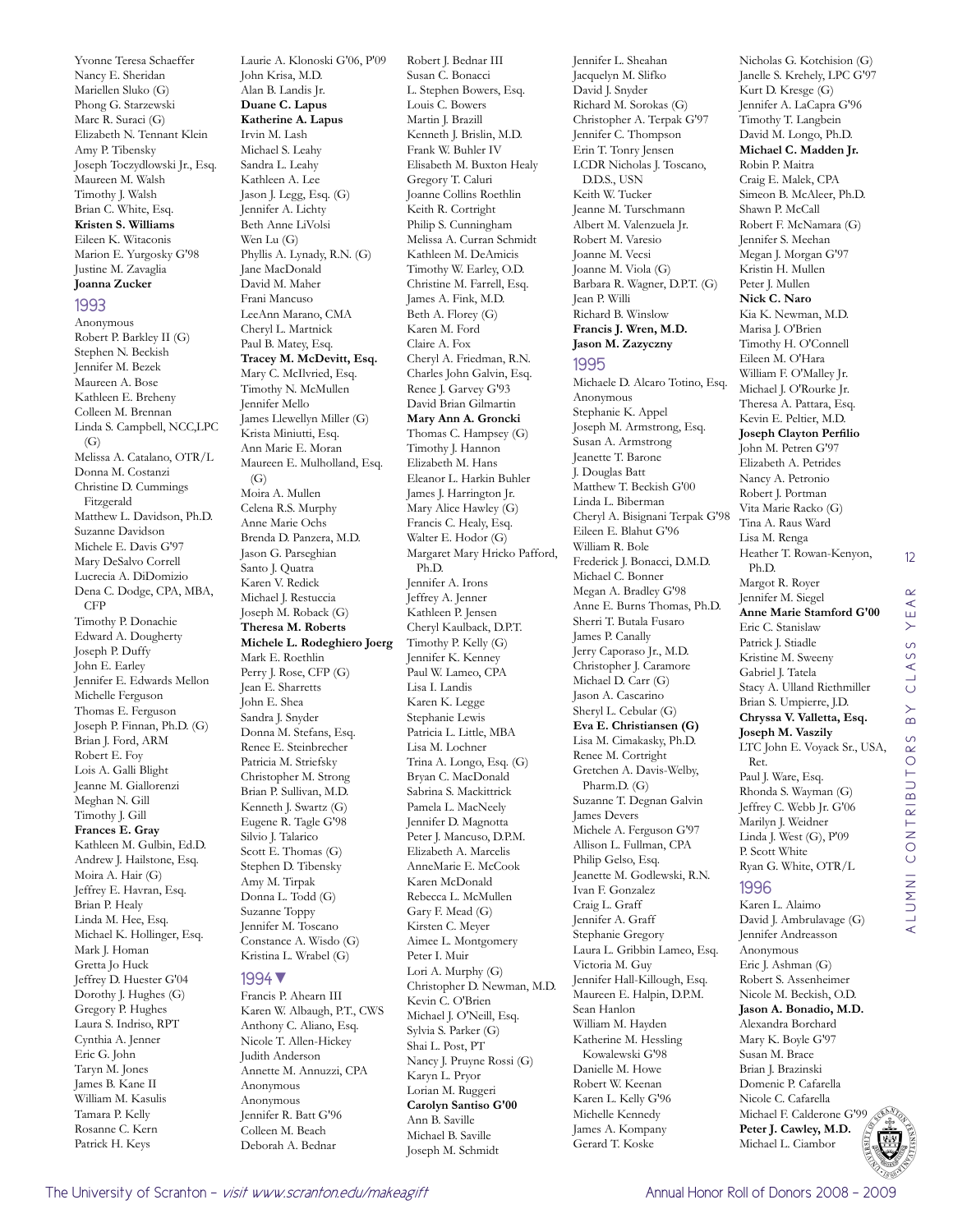Francis R. Collura, D.C. Cheryl L. Concepcion-Jones Alfred A. Cooke III William G. Crawford Patricia A. Curran (G) Amy M. Cutchineal G'97 John J. Czarnecki G'97 Amy L. Davis Gemma P. Davis G'03 Patrick J. DeMarco III, M.D. Damian T. DeSola Cory B. Donovan Christopher S. Durkee Joseph M. Fallon Michelle K. Flanagan, D.M.D. Sean J. Flanagan Christine M. Fountaine Jacqueline A. Franke Maureen T. Frawley Marc A. Fusaro Christina E. Fusco Fallon Timothy M. Gallen G'01 Patrick T. Gartland, Esq. Thomas J. Gibbons G'99 Francis K. Gildea G'07 Jennette M. Gildea G'07 Carol E. Greenwald (G) **Kevin B. Grzelak, CPA**  David R. Guarino **Rosemary Hazzouri Gallagher (G)** Susan A. Heim-Kelly, R.N. Amy Henry Joseph R. Henry Margaret E. Johnsson G'97 Rose M. Kaminski Alan J. Kelly Kathleen P. Kiernan Timothy J. Kiernan Jeffrey K. Kingsley, D.O. G'97 Cortney Klaus Andrew D. Kosar, Ph.D. Matthew Kowalewski Robert J. Krehely Jr., MBA Laura D. Kuebler Carmen R. Latona, M.D. Kelly T. Latona, MPT G'97 **Justin J. Lavoie Megan A. Lavoie Elizabeth A. Madden**  Pamela B. Marshall G'97 Maj. James T. Martin, USMC **Bernice McDonald**  Catherine A. McGeehan, R.N., MSN Robert A. McGuire (G) Shannon P. McNulty, Esq. Kevin C. Moran Sherry L. Mumma, D.P.T. G'97, D'06 Kathleen P. O'Leary Saturnina Olmedo-Foreman Deborah M. O'Malley Victoria W. O'Rourke, Esq. Maureen R. Owings, R.N. Kimberly Anne Pavlick, MS (G) CPT Stephanie A. Pearce, USA Robert J. Ritz Jr. (G) Jeanne D. Rohan, M.D. Lisa A. Salaris Steven M. Scaduto Robert A. Schmidt (G) Melissa A. Schnipp, CPA Kieran K. Schultz

Brian J. Sileo Ryan W. Smith Timothy J. St. Clair Maire A. St. Ledger Katherine E. Sturiano Glen A. Tacinelli Kelly S. Teesdale Jennifer A. Vaszily Czarnecki Bryan Scott Walker Joan F. Walsh Boland Deirdre J. Ypma (G)

#### 1997

Jenneen E. Ameres John L. Ameres Anonymous Christina C. Antioco M. Stacey Bach, Esq. CPT Michele M. Ballister, USA Catherine T. Barlag Susan L. Bradley Joseph P. Brennan John J. Cahalane Judith A. Castrogiovanni G'01 Catherine M. Champi, C.R.N.P., MSN G'99 Joseph G. Chojnacki Joseph Patrick Colozza, CPA (G) Maureen A. Coxwell Sean F. Cryan (G) Matthew J. Curley Aileen T. Dailey Madge Dargan Lee J. DeAngelis Miriam T. Donachie Matthew C. Dwyer Robert L. Evans Elizabeth A. Fives Carol A. Forbes (G) Joann Gallichio G'98 Abby R. Gordon Christopher M. Grasso Rev. Barbara E. Green (G) Toni M. Green, D.O. Jennifer L. Guarino Keiber G'98 Glenna M. Harkins Raymond F. Holland Kristen L. Huber G'98 Christine Pascone Hudacek, PT G'98 Dr. Angela M. Jaramillo Sharon Patricia Jaworski Alfred A. Jordano Jr., CPA William J. Keiber G'98 Thomas C. Kelly Gerard T. Kinzel Dawn Y. Kohl (G) Aaron J. Kosar G'99 Mary K. Lee Laurie E. Lenox Kathleen C. Liszka, MPT G'98 Meghan T. Lizotte Jennifer J. Lyden Linda L. Lyons (G) Jocelyn M. Martin Jean M. McCall Megan C. Monks Jean M. Morris **Andrea J. Mulrine**  Judith A. Oliver Nicole M. Orzechowski, D.O. Matthew J. Perlick Mary Ellen A. Petcavage, SPHR Allison E. Murphy Cryan (G)

(G) Kari J. Portman Carol A. Radle, Ph.D. (G) Virginia S. Rickard (G) Wendy M. Runco G'98 Bonita L. Russell (G) Catherine A. Shields Francis P. Shimkus Mary Ann T. Siddons (G) **Geoffrey C. Speicher G'99** Hope St. Clair Kathryn F. Steele Paul M. Stumbar Janice M. Sullivan G'98 Matthew G. Sullivan Dana M. Tatela Jennifer S. Tumilowicz Mary A. Vincent Marilyn Washitz Jeffrey B. West, NCC G'99 1998 Richard L. Adrid, D.P.T. G'99, D'06 Anonymous Joseph A. Barrette Kevin C. Beer Shari A. Bella (G) Amy C. Brinkman Marissa A. Brunetti, M.D. Austin J. Burke Jr. (H) Thomas J. Burke Jr. Carolyn K. Callahan Thomas E. Caswell (G) Laura A. Christianson (G) Anthony T. Corcoran, M.D. Jennifer M. De Luca Kristin M. DeFrancesco, OTR/L Duane E. Deivert, D.O. Michael C. DeSalvo Alison R. Devers Megan M. Early-Brady Alicia K. Elvidge, D.P.T. G'99, D'06 Juan M. Escobar Megan R. Genzale, Ph.D. Megan K. Getz Bohensky G'06 **Andrew M. Gilfillan Michele G. Gilfillan**  Joseph P. Giovannini III Robert G. Grasso Paul G. Grzelak

Maureen A. Henesey Mary E. Icker Christine D. Ingram-Lipp Dennis G. Johnson Jean S. Kelleher O'Dowd Eamon P. Knittel Bryan M. Knowles Sharon A. Kohanski (G) Elizabeth A. Korb P'09 Rosemary K. Lavelle G'04 Robin L. Luise Brian J. McKinney Janette M. Milano Matthew F. Milano, D.M.D. Elizabeth A. Millnamow Garner T. Montierde Mark M. Morrow (G) Dianne R. Moser-Stout Ann Moskovitz (H) Donald R. Murphy

Amy J. Neugebauer (G) Susan M. Niznik Christine S. Notarfrancesco Margaret M. Okurowski Danielle M. Peckham, NHA G'00 Joanna M. Peloquin Karen E. Perkins, M.D. CPT Ian H. Pienik, USA Michael P. Platt, M.D. Nicole L. Potthoff Yorke Andrew T. Reiner Maura K. Rottmund Cara J. Russo Michael C. Russo Shannon P. Semmel Ciamacco Christine M. Shaw Carol J. Simpson David R. Simpson Jessica A. Sitko Paul R. Skojec Samuel F. Smith Emily Anne Smorol Travis A. Spencer Peter A. Swift, Esq. Peter V. Tafuri (G) Kim M. Tasker Heather J. Vallent Maurine B. VanHemelryck G'99 John A. VanSavage Joseph P. Voyt Audra E. Walsh Susanne M. Walsh, LCSW Russ H. Walter Jr. Brian T. Yorke Sean Youngblood (G)

#### 1999▼

Rebecca A. Adrid G'00 Anonymous Jeanette M. Archetto Alissiah A. Barnett Robert A. Barrow (G) Casimir F. Bartlomiejus Jr. Sean P. Batten Kristen L. Bene Kevin J. Bentley Anna C. Berglowe-Lynch Matthew R. Bernard G'03 Raphael A. Bocchino Anthony M. Bonanno MAJ James J. Brady Jr., USA Ann Marie Brennan Amanda L. Broadhurst Kathryn E. Butler Bernadette A. Cahalane William D. Camara Laura J. Cann, R.N. Karen A. Carlson Daniel E. Collier G'00 Brian J. Conroy Paul J. Curtis Jeremy M. Dalidowitz Patrick T. Dalton Laura M. Delin, MPA Lisa Marie R. DeRogatis, Esq. John T. Ellis, Esq. (G) Johanna C. Eltz Camara, Ph.D. Michael J. Ferguson G'08 Maryellen Fulton **Sean J. Gaffey**  Jennifer R. Gerardo Jill M. Grasso Meridith A. Grasso, D.P.T. G'00 James G. Greger Jr. Jacqueline Halsey Jason C. Halsey Jennifer A. Hayes G'00 Darreth L. Hoffer Jennifer A. Inglett, D.P.T. G'00 Judith M. Kennedy (G) Brian R. Kenney Katherine M. Kenney G'00 Andrew S. Kijesky Susan J. King, OTR/L Marianne Klein Christopher C. Krall G'05 Kathleen M. Kurth Anthony E. Kwiatkowski Jr. Maureen E. Kwiatkowski G'00 Shannon M. Laylo Matthew A. Lee Karen Lugris, D.P.T. G'00, D'06 Andrea J. Mantione (G) Kristine E. Martin Melissa J. McElwain G'08 Monica A. Meilinger Meghan E. Mikulski Scott E. Millevoi Brighid E. Moran Matthew W. Moran Steven M. Morton Ann S. Moyles (G) Rev. Thomas M. Muldowney Carrie M. Mulholland Jennifer L. Mullen Shannon L. Murphy Edward Nazarko Jr. Jeanne A. Nicholson (G) George E. Noone III Deborah E. O'Brien Susan C. Onofry (G) Niall O'Sullivan Kristine M. Parente Karen T. Pasqualicchio Marissa Patel Carolyn C. Pettine Lori Pfeiffer Salvatore M. Piccolo Judy T. Platt, M.D. Deborah A. Proulx Anthony T. Rafanello Kate E. Rafanello Marc C. Raffensperger Todd B. Reinold Deborah S. Rudis G'00 **Michael K. Short**  Ruth L. Silsby G'01 Jeffrey S. Smith (G) Krista Stechschulte Christopher N. Steel, Ed.D. Craig J. Steel Stanley Strelish Jr. Kara J. Suche Mascarenhas, M.D. Joseph E. Swift Lauren M. Tarino Kelly A. Thompson-Brazill, ACNP Jonathan J. Tkach, CPA Patricia A. Tufaro Vincent J. Vanston (G) Timothy A. Vecchiarelli Kristin Vieira Thomas M. Wasilewski (G), P'11

13

 $\alpha$ YEAF

CLASS

 $\overline{B}$ 

alumni contributors by class year

ALUMNI CONTRIBUTORS



Jennifer R. Wells Thomas J. Welsh G'01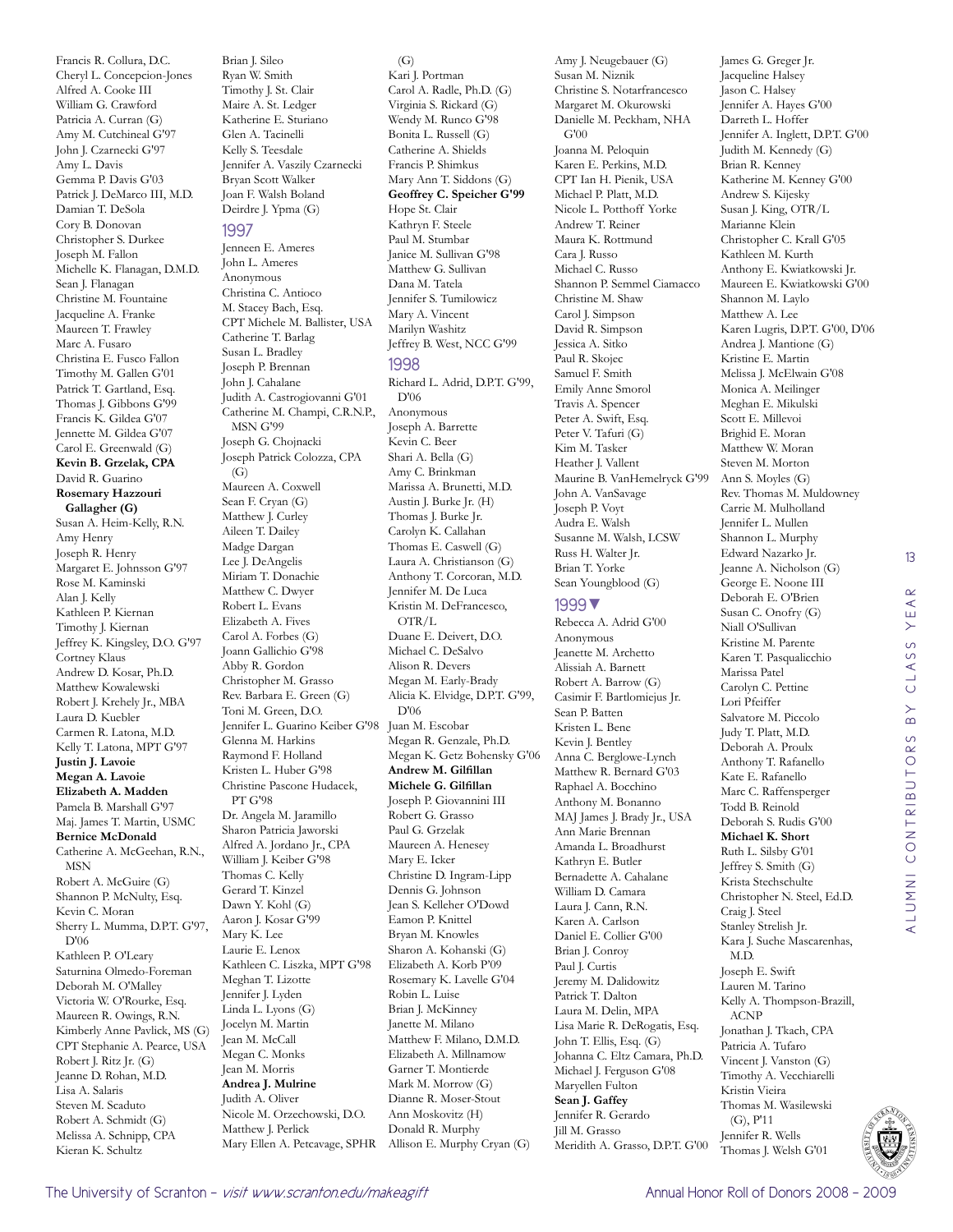Brian P. Wing Jill R. Wing, D.P.T. G'00, D'06 Katie M. Witkowski Michael V. Yates

#### 2000

Kristina Achilarre Todd M. Adamek Anonymous Jason D. Arbacheski Paul A. Bazik Rev. David W. Bechtel Paul W. Bechtel Amanda M. Bigoski Kristina M. Bjelko Marisa N. Bonacci Danielle M. Brady G'01 Erin N. Butler Thomas A. Ciavarella Marybeth Clark Susan D. Collier Paul M. Collins Jr., Ph.D. Christian B. Connelly Erin K. Dalton Christina M. DeBari James G. Demetriades Jr. Jennifer N. DiBiase Christy L. Diehl Anna M. DiPaola Leslie A. Ditta Timothy P. Donahue James M. Donohue Margaret C. Dotter-Yarish, **CSW** Catherine L. Ehrlein Kate A. Ellis David V. Falbo G'04, G'05 Anna M. Faramelli Collette R. Freer, D.V.M. Kristen M. Gallagher (G) Erin M. Graves, Esq. Kristin A. Greenwood G'01 Kathleen H. Grzelak Amber D. Hannah (G) Meridith A. Hennessey Katherine M. Herbst Anne M. Kearney Kathleen A. Kern Rev. Mr. Shane L. Kirby Paul P. Kobliska Ruth H. Lancia Joseph K. Lee (G) Jason C. Loretz Michael D. Lynch Kevin P. Lyons Linda D. Lyons Colleen T. McGinley G'01 Corey P. McIntyre G'01 Amanda K. Micklus Adam C. Minakowski Thomas W. Mooney Jr. Lauren C. Mulholland Bettina B. Murray Edward L. Murray, D.P.M. (G) Kimberly A. Mydland G'01 Julie Ann Nastasi Amy S. Nazarko Zachariah R. Newswanger (G) Katherine L. Otis Eric M. Pauli, M.D. Alison C. Perkins, MPT G'01 Amata C. Pocius Lora A. Polowczuk Michael J. Prendergast

Laura A. Prosser, Ph.D. G'01 Michelle Lynn Radoslovich Christopher R. Reina Gregory T. Roth Timothy M. Rudis Kathryn J. Scalera Shannon L. Schlissel G'01 Brian F. Sholl G'01 Anna M. Slager Andrew G. Sluko Julie T. Spencer, D.P.T. G'01, D'08 Terri L. Strelish Danielle C. Struble-Fitzsimmons, D.P.T. G'01, D'06 Michele A. Truax (G) Kara K. Vasilakos Melinda S. Walck G'01 **John L. Walker P'10** Scott C. Walter Michael C. Wells Thomas S. White Angelique M. Xirouhakis Sherri M. Yevitz Adrienne M. Yourek, M.D. Allison J. Zusmer

#### 2001

Lisa A. Adamek Jamie J. Adamski, D.O. Anonymous Anonymous Michelle M. Aparicio (G) **Mary Kay Aston (G)** Ronald J. Babcock Donna L. Barrett (G), P'12 Rebekah M. Bernard Katherine M. Biersbach Brett E. Buckridge Matthew J. Burruano Nicole Burruano Stephanie Anne Buscaglia, Esq. Shaun Connell David A. Cook Donna M. Cottone (G) Lawrence W. Dick Jr., Ph.D. Danielle M. Doyle Thomas H. Ehrlein Jacob M. Gilboy Brian J. Giulian Doreen M. Grzelak Lauren M. Hachey Christine M. Hall MAJ Mark W. Hannah, USA, Ret. (G) Erin M. Hoban Susan E. Ingraffea Kara A. Kopach Colleen M. Kramer Dr. Paul Michael Krebs Jesse A. Krempasky, MPT G'02 **JoAnne M. Kuehner (H)** Shira L. Lipperini, D.P.T. G'02, D'05 Jennifer A. Lively Meghan G. Long Kathleen T. Madden Sarah R. McAteer Thomas R. McAteer Joan P. McDonald G'07 **Mary E. McDonald (H)** Megan M. Mercy

Kevin P. Moran

Patrick J. Morgan Thomas M. Murray G'02 Brian F. O'Rourke Meghan H. O'Rourke Melissa Pacitti Jessica L. Pelenski G'02 Cheryl Pisano Mari-Christina Quinn Lauren C. Quirk, PT G'02 Christy L. Robeson Christina D. Russo Andrea R. Sandrowicz Kurt R. Schollin **Susanna Puntel Short**  Lauren A. Sullivan-White Anthony Talerico Jr., CPA Meghan D. Tegtmeier G'02 Elizabeth A. Waldron Jill D. Werner Matthew Robert Whitney Katie E. Yates Christine M. Ziomek

2002 Robert W. Barbuto Jr. Kristine M. Bianco Sandra L. Bocchino Rachel L. Bott Ryan M. Ceresnak Nicole V. Cestola-Crocker Daniel W. Crocker Kevin M. Crummy James J. DeSanto Kathleen M. DeSanto Megan M. Dick **Lauren Dowd G'03** Paul V. Drexler Susan E. Dulka, M.D. John J. Errigo III Anthony P. Fesken Sara A. Freeman Colleen R. Fullerton Christopher N. Growney Scott A. Haberli (G) Sara T. Hanna, R.N. Kelly A. Hawkinson Thanasi Iliopoulos Brian V. Jauntig **Christopher A. Jones, M.D.**  Matthew P. Keefe, D.D.S. Erin J. Kelly, Ph.D. Michael P. Kroiss Lisa A. Kuchler Laura A. Magliocchetti Mark J. Malczynski G'03 Heather L. Mansour Kelly M. McAndrew G'03 Joseph J. McDonald Rory P. McGee Maria K. Mesaros John P. Michalski, Esq. Evan J. Morrison Deirdre R. Murphy Joy Theresa Oliver, Ph.D. Kevin M. O'Meara Margaret K. O'Meara Andrew M. Palumbo Jr. Jaclyn M. Pardini G'03 Kristy R. Petty G'04 Ann R. Phillips (G) Michael M. Quinn Joseph P. Rusincovitch (G) Karllina A. Schmidt (G) Angellee D. Scullion

Christina M. Seewald Kate M. Shanley G'04 Adrienne H. Simonds G'03 Erick B. Simonds Loren L. Stone, MHA (G) Pamela Q. Taffera, D.O. April L. Troy, M.D. Bradley J. Troy Michelle K. Vagner G'03 Jennifer J. Valtos (G) Cynthia D. Vincenti Sarah A. Votrobeck, D.P.T. G'03, D'06 Kristen Woytach Henry Yampolsky, Esq.

#### 2003

Melissa A. Altamura Anonymous Melinda B. Banick (G) Christina A. Battista Elizabeth H. Baumbach G'04 Kevin S. Beach Allison L. Bednarski, D.P.T. G'04, D'08 John E. Bertoldi Scott L. Blakiewicz Christopher J. Bores G'04 Jennifer E. Bradley Stewart (G) Lisa M. Brown Meghan A. Calpin Catherine M. Camp, D.P.T. G'04, D'07 Elizabeth L. Capron G'04 Kimberly A. Cassidy Allison M. Clark John R. Croom III Erin N. Cumbo Ann E. Cummings (G) Jenna M. Cybularz Robert W. Davis Jr. Philip M. DeMola, D.O. Andrew P. Doran Lauren T. Doran Gregory J. Dougherty Michelle A. Dougherty G'04 Elizabeth A. Dragone Brendan S. Dwyer Julia Marie Erdman G'05 Lauren J. Fardella Daniel J. Farrell G'08 Theresa A. Franz Joanna E. Garibaldi Joseph R. Garofalo Jonathan M. Goldwasser Rosemary T. Gownley Keisha B. Green (G) Alyssa R. Gurnari Kyle M. Hatler Erik M. Helbing, Esq. Julie A. Herron Brian P. Higgens Michele L. Ippolito Antonietta Jaxel Kristen M. Johannessen Briege M. Kelly Jillian V. Kenney Elijah King Mary E. Kisner (G) Christine A. Krempasky G'04 Jillian Kwolek Michael T. Lavelle Kelly M. Lawn Daniel W. Loftus

Ellen E. Loftus Anthony J. Lumbis II Very Rev. Sterry David Mahaffey Jr. G'05 Cintia V. Maisterrena Siobhan M. Mangan G'04 Robyn K. Mason David P. Mattingly Melanie A. Mazzei D'Avanzo Helen M. McLenigan Erin C. McNally G'04 Elizabeth L. McSweyn (G) Danielle M. Mezzino Kathleen Mitroka G'08 **Sandra Montrone (H)** Geraldine D. Mulcahy Mae J. Murawski (G) Laura A. Newman Pamela Newman Megan O'Hara John S. Oles Amy R. O'Rourke Nicole K. Petrin Terence G. Reilly Patricia C. Reina G'05 Krista M. Reis Patrick F. Rocchio Kathleen M. Rodgers Thomas P. Rogers Erica L. Romann Kenneth T. Sandrowicz Kelly Schollin Kristin E. Schwarz Meghan A. Sheridan Marc C. Simpson Ingrid C. Stein Daniel D. Stofko Colleen A. Surace Ryan M. Surace Stephanie L. Tessing, M.D. Ann E. Thielke G'05 John K. Thielke Jr. Kellie M. Tomlinson Erik M. Vagner Jaclyn N. Venner Anthony M. Vigliotta Michael T. Walsh Michael P. Webster Andrew F. Whitbeck Katherine E. Wilkin Janice Zygmunt G'04

14

 $\alpha$  $\prec$ YE,

CLASS

 $\overline{B}$ 

alumni contributors by class year

ALUMNI CONTRIBUTORS

## 2004▼

Colleen G. Aiken Kara M. Armstrong Owen A. Baillie Melanie A. Baker Anthony Balzano John E. Barlow Erin M. Barrett Charles C. Bartels Alison M. Beach Carol A. Benginia (G) Kristen M. Best G'05 Andrea L. Bielen Shannon M. Boyle Alexandra Burke Kelly Burland Carolyn A. Byrne Michael J. Byrne Elizabeth J. Campbell Jeffrey S. Carr Jr. Nicholas G. Castagna Kevin T. Cattie

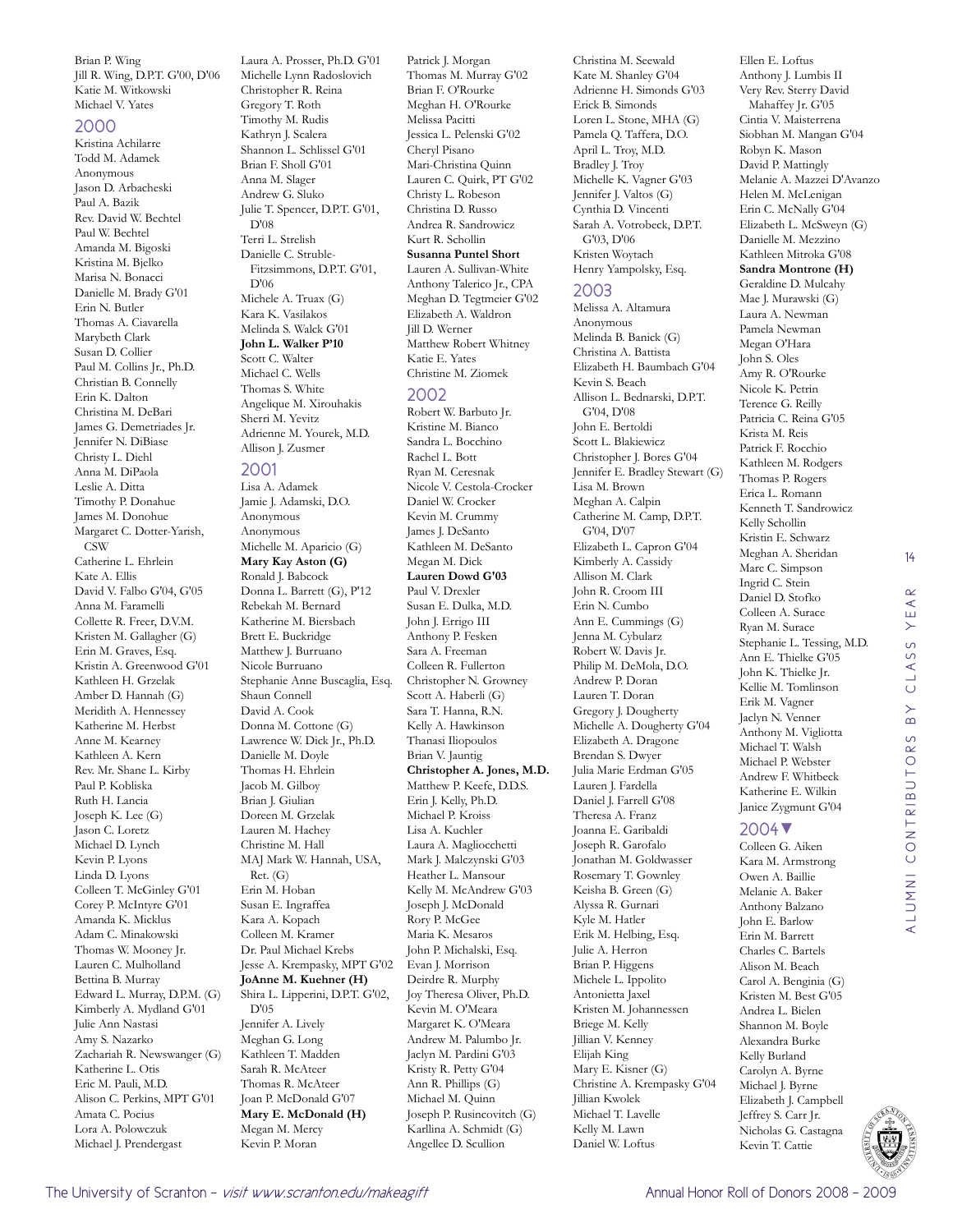Mary Jane T. Cerminaro (G) CPT. Kaitlyn M. Cogan Meghan-Ann Collins G'05 Michael V. Connallon Robin A. Cook **Christopher J. Corey G'05** Meghan A. Corieri Shannon M. Craige Steven R. D'Ambola (G) Jaclyn A. Deem G'06 Jean Marie Devlin G'05 Meredith L. Diehl Michele M. DiNoia Russell R. Donnelly Kristen M. Donohue CPT Charles F. Dotter, USA Kari C. Dotter G'08 John B. Dotto Stephanie Wise Dotzler Terrence J. Dotzler 2Lt. Kelly E. Dunn Eileen R. Erickson G'05 Bartholomew D. Fanelle Tracy Farrell Rachael L. Ferguson Shalissa M. Ferguson, Esq. Judith A. Flounders Thomas L. Fox Christine M. Frawley Katharine E. Frey G'05 Katherine A. Ganley Christopher J. Gatto G'06 Kelly A. Gaynor Anthony D. Giancatarino II Catharine A. Giancatarino Natalie J. Gilboy Jillian F. Giliberto Stephen J. Grable Sarah M. Grapentine Christen M. Gruebel Terri A. Harchar Alison M. Hill Justin A. Hinz James J. Hornberger Jason A. Huffsmith G'08 Kelly M. Jackson Kristin D. Janss CPT Kimberly A. Johnson, **TISA** Lauren K. Johnson Daniel G. Karabin Stacy M. Kearney Diana M. Keating Robert K. Keenan Barbara D. Kelly Matthew A. Kelly Mary E. Kenney, D.O. Kristin F. King G'05 Michael E. Klingele Jennifer L. Kocher Martha Ann Kokinda (G) Rachel A. Kornblau Anne E. Kozul Michael C. Kraky Jennifer M. Kreider G'05 Ann I. Kushmerick Patrick J. LaPorte IV Cameo G. Lerro Kimberly A. Lombardi Amanda R. Loyden G'08 Richard K. MacWilliams Jr. Dennis E. Mahon Christopher D. Maki Jacklyn R. Maki

Christopher J. Marcic Brian P. Market Timara J. Marquis Mary Beatrice R. Maslar Meredith A. Mattingly Kathleen A. McCahey Christine A. Meares Daniel L. Meares G'08 Lisa Merlino Lauren M. Miller Rachael E. Miller Monica Mizsak Joseph J. Montalto Dean V. Montesani Roseann M. Morgan Joseph J. Mulhall Christopher J. Muller Richard J. Mulligan Kate E. Nelson Christopher M. Nicchi Colleen N. O'Connor G'05 Lorraine M. O'Donnell Robert F. Olinits (G) Ryan P. O'Neill Clinton J. Page, Esq. Valerie A. Page (G) Ariane Palmasani, M.D. Joseph Pandolfo Alison M. Paradiso Matthew T. Parodi Jennifer A. Parry G'05 Bharathi U. Patimalla John P. Patrick Kathleen A. Pearson Michael T. Pearson William R. Peoples, D.P.T. G'05, D'08 Vincent Pomarico Arthur Posocco Jr. Robin M. Raju Susan E. Reeve Marisa N. Reuber Kevin T. Riley Sara D. Robinson G'07 Meggan B. Runner Jill A. Sabol Amy L. Sadler William F. Schimpf Tara Siobhan Seeliger Heather A. Seiple Vanessa D. Sgroi, D.P.T. G'05, D'07 Amanda E. Siglin Joshua J. Siglin Erin K. Sloan Lauren-Marie Smith Gregory P. Snyder William P. Stanton Michael J. Stefanski Jr. Cynthia Stone Megan N. Strong, D.P.T. G'05, D'08 Lindsay E. Sullivan Andrea Telenson Christopher V. Testa Stephen M. Tizzoni Mark A. Tomaszewski Eric M. Triplett Michael A. Turley Jose Valdez Richard S. Verde Cristina A. Villani Richard A. Vitale Kathleen L. Wall

Margaret E. Whitbeck Candra L. Wiley Keith R. Williams (G) Mollye J. Windt Amy M. Yablonski G'05 Jane K. Yeomans (G) Kelli M. Young Matthew D. Zinn

#### 2005

Vincent F. Albanese Brenda F. Aldine G'06 Lori Algar G'06 Ann Marissa Ambacher Anonymous Anonymous Anonymous Bonnie Astino Meghan K. Booth Melissa E. Bowman G'06 Kathryn E. Burg G'06 Melissa M. Burke Christine A. Byrne Stephanie Campbell Joanna Cardaccio Michael A. Carroll John P. Castellano Elizabeth C. Congdon Robert B. Congdon G'07 Elizabeth M. Connolly, J.D. Brendan C. Connors Erin P. Creaghe Amanda L. DeAngelo G'06 Nicholas J. DeBarbrie John T. Dellamalva (G) Marta K. DeLong Stephen P. DeMarco Gregory Dodson Eileen T. Donnelly-Phillips Ryan M. Dougherty Robert W. Duffy III Nadia L. Dunn G'06 Kathleen E. Eufemio (G) Tracy A. Ewing Lauren C. Farrell G'06 John J. Flanagan Patrick J. Flynn Katie E. Garrison Sarah J. George Timothy P. Gibbons Jillian R. Giresi Lee Gonzalez G'07 Katherine M. Hack Laura A. Hagan Kristina M. Hedge Natalie Hellmers Kristen A. Hill Karen A. Hoerst Rene Holterman (G) Lauren E. Hughes **Robert J. Huylo**  Soshini Jeyakumar Sudharshini Jeyakumar Alexander J. Josephite Michael S. Karaban Colleen Keenan Seana M. Kirk Mary E. Kmitch Kristine L. Kuschman Maria K. Lieberman G'06 Jacquelyn Carol Lopez Colleen A. Madden Elizabeth Mahon Donald F. Mammano

Kristina F. Mardjokic-Brezicha Serina M. Marshaleck G'06 Amanda M. Matos Cathleen E. Matrai Lawrence T. Mattern Keren C. McCarthy Kimberly J. McCormick G'06 Brian C. McGrath Mary U. McGraw Kristin McNerney Brian P. Meares Lauren Mirro Amie L. Montemurro William D. Morgan Dawn M. Napora Katelyn E. Nee Martin P. O'Connor Brian P. O'Donnell G'06 Melissa A. Palka Christina A. Parlapiano Robert A. Parsons Kristin D. Perilli G'06 Brian A. Peterkin Thomas J. Phillips G'06 Karla M. Pingicer Patrick E. Pingicer Apparao Prattipati (G) Anthony J. Primerano G'06 Frances Punch (G) Brigid A. Reilly Erin L. Ryan Elizabeth M. Sandrowicz **Theresa P. Sandrowicz P'10** Alicia M. Savarese George E. Shabouk Carin P. Shackel Brian A. Skrip Jillian Skrip Jennifer A. Slick G'08 Melissa Sloan Neil P. Sloan Carolyn Smart Sara K. Suchoski G'08 Stacy Surman Jennifer A. Swarts-Honick Mark D. Taylor Francis A. Tepper III Emily C. Thorp Andrea S. Toohey Alice M. Towle Rachel E. Trappler Jessica M. VanStone Rosellen T. Warner Eileen A. Webster Jeffrey M. Wojcik Meghan A. Wolfe G'06 Michael Wong Marie A. Yezzo Frances E. Zurn (G) 2006 Mary C. Abbatiello Leah M. Addis Allison M. Ahl G'07

Casey L. Aiello Mahailey A. Albain (G) Irene R. Alfred Ryan J. Algeo G'07 Gerald P. Amole III Anonymous Anonymous Anonymous Anonymous Anonymous

Gregory V. Aughenbaugh Melissa M. Badenhop Deborah A. Bailey (G) Caitlyn M. Beasley G'09 Dominick W. Bellizzi G'07 Pamela A. Benecke Margaret M. Berry Stephen E. Bielecki Kelly A. Birmingham Amanda J. Bistran Lauren E. Botto G'07 Kathryn O. Boyce G'07 Gail M. Brady Julia C. Braunstein G'07 Daniel K. Bregartner Colleen L. Brennan Amy M. Brightbill Lauren L. Brusco Kevin P. Bull Bradley R. Burke Kim T. Burke Meghan P. Cahill G'07 Patricia A. Campbell Sabina L. Carri G'07 Steven W. Cavazzini Renee Cerrati Ryan P. Champagne Dana M. Ciccarello Drew G. Clancy Christine M. Cornwall Nicholas A. Costanzo 2Lt. Matthew A. Coyne, USA Annemarie Craft G'07 Thomas R. Damiano Travis C. Dayon Matthew J. De Sciscio Alan W. Deckel Carolyn M. Deegan Sol T. DeJesus Denise B. DellaSperanzo Michael J. Dessoye Dennis N. Di Giovanni Chelsea M. DiDonato Karen J. Dilsizian Elizabeth M. Dobrowolski Kristin E. Doelp Sarah K. Drygas Nancy M. Duda G'07 Lynne A. Dunham 1Lt. Patrick M. Dunn, USA Kevin D. Dunne Caitlin Dyer Virginia R. Egan (G) Courtney G. Esposito Theresa M. Evans Adrienne M. Fallon G'07 Sarah A. Fargo G'08 John P. Ficucello G'07 Brittany D. Finch G'07 Erica A. Fischer Kelly F. Fisher Kelly A. Fitzgerald G'07 Jacquelyn Fox G'07 Sarah L. Frey Kristy A. Frick G'08 Kimberly A. Friend Sarah K. Fries G'08 Stephen M. Fromhold Tara M. Fueshko Rachel M. Galati G'09 David J. Ganley Alyssa M. Garnich Janet Garofalo



Charlene A. Gaurano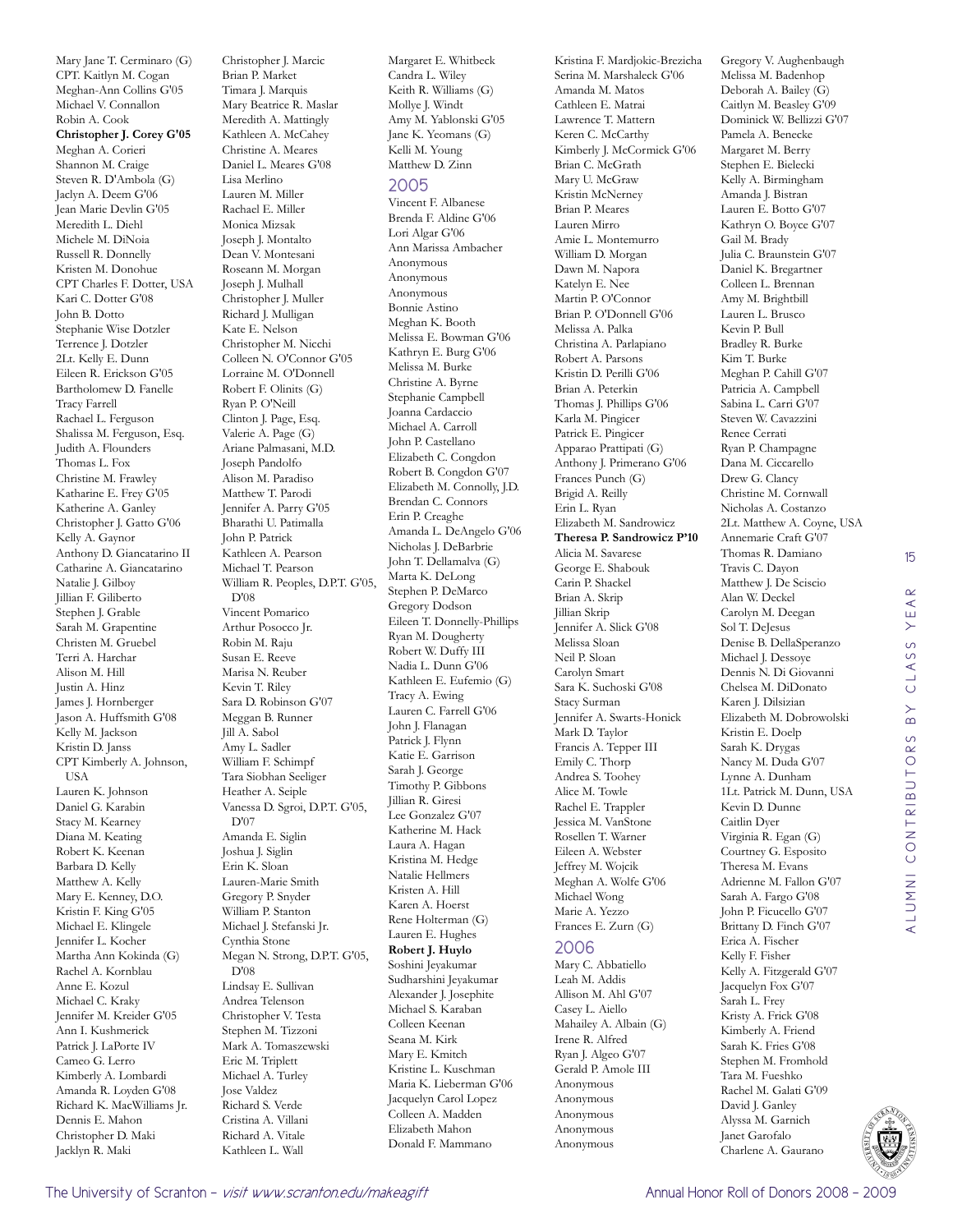Elizabeth M. Giangiulio Alice M. Gilhool Barbara A. Ginty Christina M. Giorgio Caitlin E. Gluck G'07 Lauren M. Gobbo Katherine J. Graves Elizabeth A. Gruffi Emily D. Hantsch Meghan A. Haring Lindsey H. Hayde Robert W. Hein Jannien E. Herron John E. Herron Jessica L. Huelbig Julianne A. Hunisch Suanne Hutchinson Carrie L. Inkrott Katherine J. Jaworski G'07 Michael J. Jenkins Jennifer Lynn Johnson Robert H. Jones III G'07 Kathleen R. Judge Susan M. Kellenberger G'07 Brian J. Kelly Mary Jo A. Kelly Erica L. Kish G'07 Paul Klebon Michelle M. Kline Richele A. Kolcun Amy S. Kordek Kerri A. Kornobis Joseph J. Kott Daniel P. Kottke Michelle Layland Kimberly R. Leinker Ellen B. Linde G'09 Kirsten L. Ludvigsen Robert A. Lyons Jr. Jennifer L. Malloy Danielle N. Masek Kelli L. Masewicz Amanda R. Massaro Robert W. McGill Jr. Karen A. McGuigan Joseph P. McGuire III Kathryn M. McKenna Patrick J. McKenzie Mary E. McNamara Megan M. Medice Megan E. Meehan Thomas J. Mehldau Jonathan A. Miknis, CEN Marisa A. Miller Matthew T. Monaco Nicole D. Monahan G'07 Michael J. Montgomery Katharine M. Moore Kristen L. Morgan Cheryl B. Mrazik Diane D. Murray (H) Natalie Myck G'07 Amanda J. Natale Trevor P. Needham Kyleen A. Newlander Thomas B. Noonan Carolyn C. Novak Michael O'Connor Megan K. Olsen G'08 Christina M. Orokos Melissa A. Orzechowski Scott D. Pachuta Jaime L. Palumbo Jennifer M. Park

Christopher M. Patchoski Ingrid-Rose Patella Stephen B. Pendrak Jr. Scott A. Peslak Christine P. Phillips Hannah M. Phillips Meghan E. Piatak Mary Ellen Pichiarello (G) Megan E. Piekarski G'08 Nicole M. Porpora Valerie P. Pracilio Michelle C. Primerano Laura T. Principio G'07 Philip M. Prior G'07 Lauren M. Puzen Michael Quartuccio Timothy W. Rainsberger Lindsey M. Rauch G'07 James R. Reade Elizabeth G. Richardson Nora J. Roberti G'07 Sonja D. Roman Courtney L. Ross Morgan L. Rubin Maria L. Rupp Anthony J. Russoniello III Rebecca L. Ryman (G) Laura B. Salomon Jennifer A. Samuelson Noelle N. Scarpulla Thomas M. Schneider Mary Laura Sewatsky Jason A. Shrive Stephanie Louise Shupp Frank X. Smith, V Katherine V. Sporre Jessica E. Spragg Elizabeth A. Steinmetz Eric W. Stolten Sean D. Sullivan Megan L. Sweeney Christopher J. Szewczyk Kristin A. Thomas Cara T. Thurlow Paige E. Tintle Jonathan A. Torre Clare E. Trelease Jessica E. Troy Stephanie M. Tulaney Joseph C. Ulichny Thomas P. Umile (G) Allison K. Unterstein G'07 Allyson B. Urie Kaitlin Valla Christa A. Venery John R. Vogel Lauren E. Voltz G'07 Andrea L. Vourtsis Lauren S. Wade Amy P. Wagner G'07 Annette L. Walker (G) Adam L. Weikel Marissa A. Weiss Sarah E. Werther G'07 Ryan J. White Erin L. Williams Jennifer L. Williams Diane M. Wilson-Wren (G) Susan E. Zengel 2007 Anonymous

Colleen E. Banasz (G) Lorelle E. Barrett (G) Brice S. Beach Ryanne Bigelli (G) Amanda H. Brace Matthew A. Breig Alissa D. Burneyko G'08 Joseph A. Butash Rocco L. Cantarella Joseph L. Casabona G'09 Lois E. Cheraz (G) Elizabeth M. Collins Maureen E. Conklin G'08 Erin M. Connaughton Christine A. Corigliano (G) Lindsay M. Croom Elizabeth F. Daly Kevin A. DeCastro Kimberly M. Desando Stephanie M. Dobitsch **Mark J. Doyle**  Christopher T. Errico Jason C. Feairheller Michelle L. Feairheller G'08 Sanford J. Feld (G) Alexis M. Fisher James P. Gannon Rebecca Q. Glickman G'08 Christina M. Haggerty (G) Amy L. Haring G'08 Brandon Hatler Carole J. Homolash (G) Peter K. Janson (G) Sarah M. Johnson Jennifer L. Jones (G) Christy J. Joswick David B. Keib Brad Kerr IV Kathryn M. Kosinski Jacqueline M. Kosmo Elizabeth M. Kurtulik Frank A. LaSala Katelyn A. Lawler Elizabeth A. Lipski Michael J. Lokuta Shana M. Loven Jaclyn R. Magee Kathleen M. Martino (G) Jonathan V. Marzella Joegi G. Mathew Michielle E. McCauley (G) Edward J. McDonnell Elizabeth A. McDyer Deborah J. McGovern Geoffrey P. McKinney Lauren M. McMahon G'08 Patrick J. McManus Molly A. McNulty John J. Mercuri Meghan Miller Ian M. Mullin Shannon K. Munley G'08 Daniel L. Navins (G) Michael Paz Laurie E. Peslak Sarah M. Piccini Christina M. Rakowski Tiffany G. Rogers Clyde J. Rosencrance Adam Z. Rosinski Jason T. Rowland Jillian M. Rupe Joseph M. Schifano (G)

Drew C. Shiner

Matthew E. Silva Patricia A. Simpson G'08 Timothy P. Smith Erica D. Sonzogni Alyssa Sta. Ana Andrea C. Stellatella G'08 Kristen Sullivan Amanda M. Szewczyk Brittany D. Thornton Erin E. Troester (G) James K. Ullenes Erica L. Urso Maria C. Virbitsky G'09 Michael R. Vogt Esther J. Wacker Kevin J. Walsh Samantha F. Weisner David D. Yoder Tiffanie R. Zuzack (G) 2008 Tara N. Abdalla Kimberly L. Acello

Alexander L. Acevedo Maura L. Adams Karishma B. Amin Christina K. Anastasopoulos John T. Angelo Anonymous Lindsey M. Appel Kristen Arbuco Maura G. Armezzani Randy D. Arnold Abigail E. Arwady Robert E. Auletta Kimberly E. Bachert Kaitlin A. Baker Lauren E. Bannan Tracy C. Bariexca Danielle Bednarczyk Jonathan L. Beech William Benjamin III Tamar Beridze Thomas J. Bicknell Jeffrey D. Blair Andria B. Blanchard Jeanne A. Bovard (H) Barbara A. Brach Joshua R. Braddell Kristen M. Brady G'09 Kristen T. Brody Tiffany E. Broedel Noel F. Browning Jessica L. Burns Melanie Burns Nina M. Cabo **Nancy A. Caldwell**  Bridget E. Callahan Samantha G. Camoni Michele T. Campo G'09 Natalie A. Canamucio Matthew C. Cary Natalie A. Casciola Samuel J. Castellino (G) Sarah K. Chajka Melanie Cheever Maureen E. Clark Stephanie A. Cloman John L. Cochrane Elizabeth M. Cockerill (G) Joseph B. Colantuono Jacqueline A. Colley G'09 William Colona Daniel J. Colucci

Guy-Philippe Conille Sean A. Cosgrove Sarah M. Costello Ashley E. Courtney Jessica A. Covey Elaina M. Coyle Zachary Crass Robert J. Cushing Lisa M. Dalrymple Andrew D. Dauphinee Claire M. Davis Ashley E. De Sena G'09 Dominique Del Prete Peter R. D'Errico Christopher G. Desch Clare F. Devine Gregory F. Devlin Giuseppina Diana Michael Dillon Erinn J. DiMeo Lauren M. Dispenza Andrew M. Donovan Christina M. Drogalis Ryan P. Drum Alyssa L. Duerr Erica L. Dziuma Mark R. Dzurilla Mary Heather Earley Jeannette Ellis Lauren E. Errico Stephanie M. Estrada Michelle M. Fabio Michael H. Faris Stephen J. Ferrante Regina M. Fidiam Kristen J. Fielder Eamon L. Filan Elizabeth A. Fischer Kelley E. Fitzgerald Michael J. Forenza Genna E. Frappaolo Andrew Freeman Jennifer S. Frey Adam G. Fuhrer Kerry L. Gallagher Yvette L. Garner Heather A. Gaule John G. Gennaoui Laura J. Gibbons Kaitlin B. Gilboy Kathryn A. Gillin Erin K. Gilmartin Erin J. Ginty Camille A. Giordano Raymond P. Girnys II Alex H. Gittleson Jason Giza (G) Stephen S. Glynn Blythe E. Golosky Michelle P. Gomez Steven K. Gray Jr. Sean K. Greene Judith A. Grisi (G), P'11 Richard P. Guilfoyle Scott R. Gunst Jr. Thomas M. Gurnett Jenna L. Halder Michael J. Hancock Catherine R. Harrington Marisa L. Healy Danielle C. Heffernan Andrew P. Helfrich Ian M. Henderson Corey S. Henfling (G)



Anonymous Bradley W. Baer